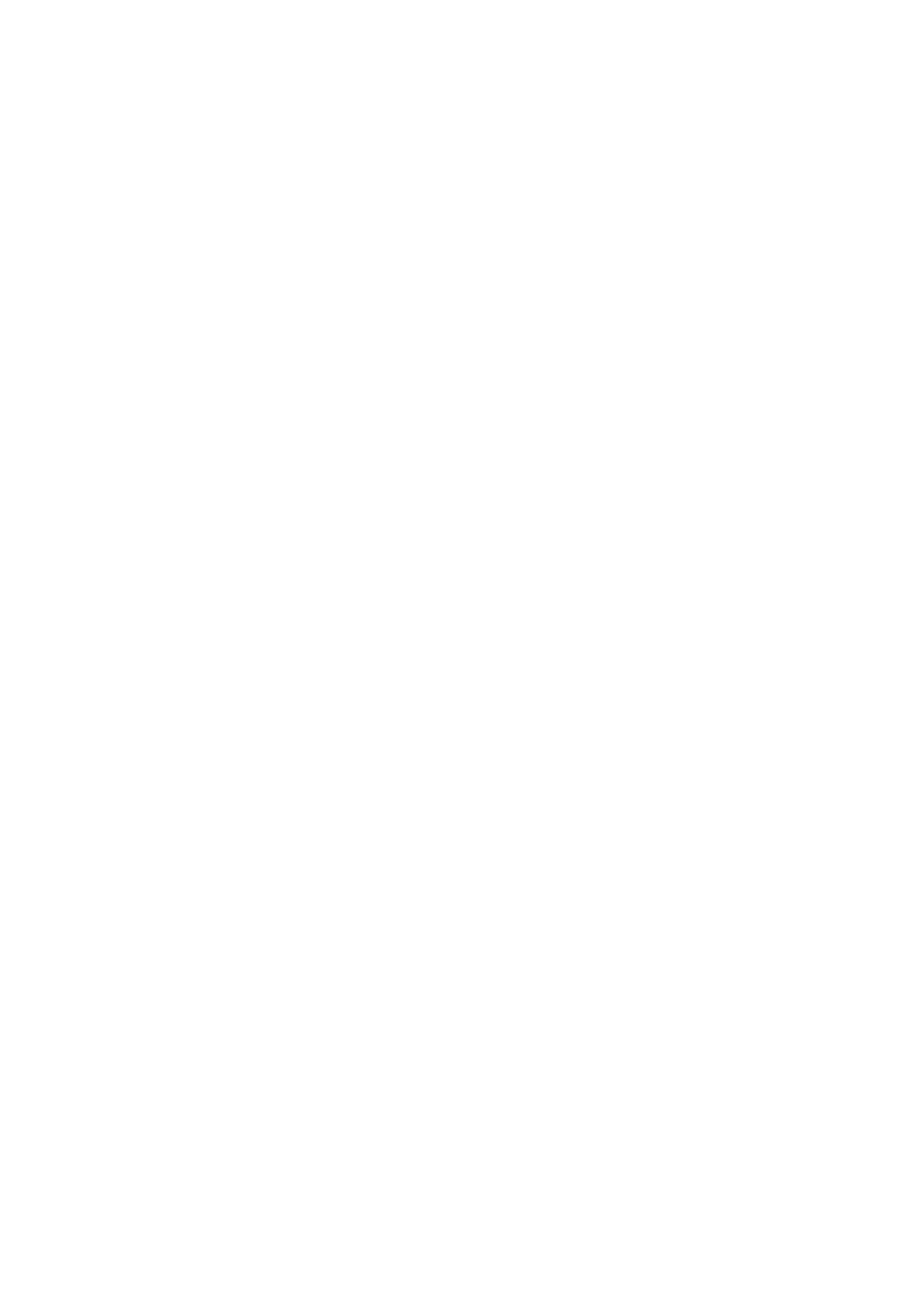# **Contents**

|     | Section 1. Background                        |                |
|-----|----------------------------------------------|----------------|
| 1.1 | Consultation on the Draft Plan               |                |
|     | 1.2 Current stage in the SEA                 |                |
|     | 1.3 Assessment of proposed amendments        | $\mathfrak{D}$ |
|     | Section 2. Evaluation of proposed amendments | 5              |
|     | to Volume 1 of the County Development Plan   |                |
|     | Section 3. Evaluation of proposed amendments | 27             |
|     | to Volume 2 of the County Development Plan   |                |
|     | Section 4. Strategic Flood Risk Assessment   | 37             |
|     | of the proposed amendments                   |                |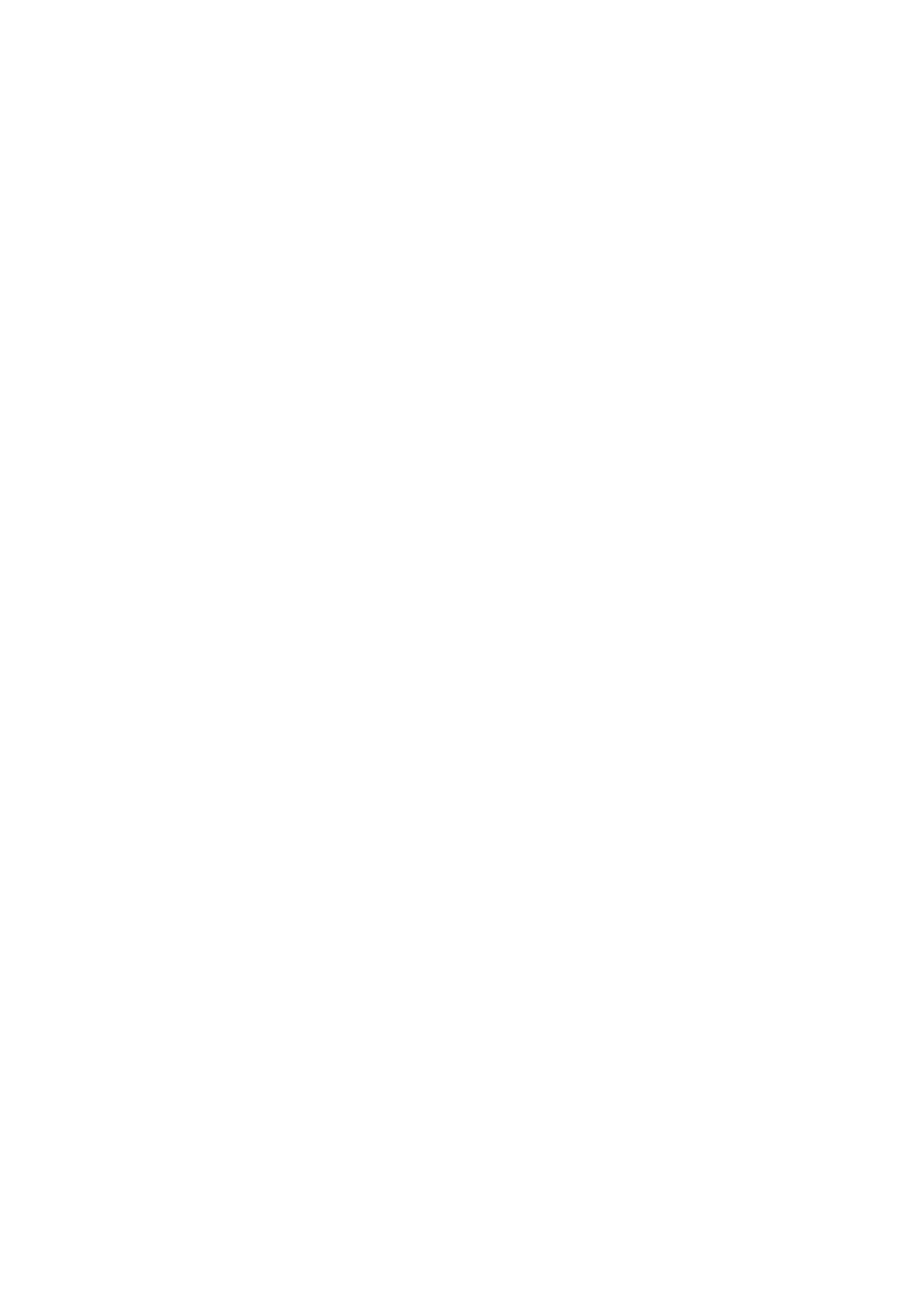# 1. Background

# **1.1 Consultation on the Draft CDP**

The Draft Sligo County Development Plan 2017-2023 and associated assessments were placed on public display from 21 September to 30 November 2016. The Second Chief Executive's Report, containing recommendations in relation to the 225 submissions received and some supplementary recommendations, was considered by the elected members of Sligo County Council at two meetings held on 27 March and 8 May 2017.

Following consideration of the Second Chief Executive's Report, the members, by resolution, proposed a number of amendments to the Draft Plan. If adopted, most proposed amendments would be material alterations of the original draft.

Amendments were proposed to Volume 1 (text, policies, objectives) and Volume 2 (text, objectives, zoning) of the Draft Plan, Environmental Report, Strategic Flood Risk Assessment, as well as to the Record of Protected Structures (for the County and for Sligo and Environs area) and to the associated *Proposed Additions and Deletions* document.

There are also several corrections to be made to Volume 1, Volume 2 and the RPS, as recommended by the Chief Executive.

# **1.2. Current stage in the SEA**

SEA has been carried out in parallel with the preparation of the Draft Plan throughout 2015-2016. The Environmental Report (ER), published together with the Draft Plan, contains the findings of the assessment on the likely significant effects on the environment of the implementation of the Draft Plan.

The current stage of the SEA process consists of assessing the likelihood of significant effects on the environment as a result of introducing the proposed amendments.

Under the provisions of Article 6 of the Habitats Directive (92/43/EEC) the Draft Plan also underwent a Habitats Directive Assessment (HDA) which determined that a Stage 2 Appropriate Assessment was not required. The Habitats Directive Assessment of the proposed amendments is presented in a separate document.

The Mini-Plans included in the Draft Plan were subject to a Strategic Flood Risk Assessment (SFRA). An Addendum to the SFRA, included as Section 4 of this report, contains the flood risk assessment of the proposed amendments to Mini-Plans

**This document should be read in conjunction with the original Environmental Report and SFRA of the Draft Plan.**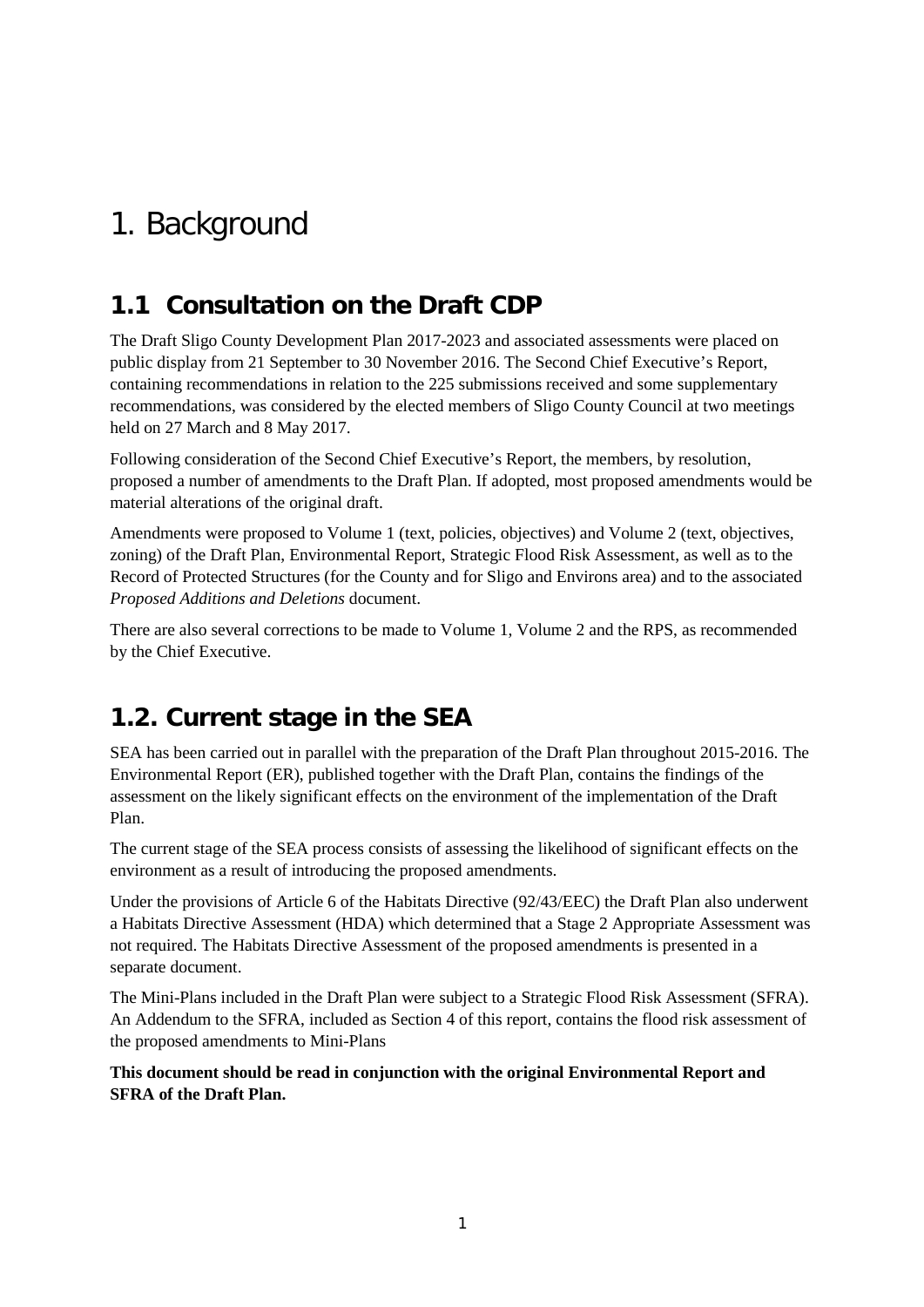# **1.3. Assessment of proposed amendments**

Sections 2 and 3 of this Addendum present the assessment of the proposed amendments' interaction with the Strategic Environmental Objectives.

The proposed changes to the RPS and to the *Proposed Additions and Deletions* document are not assessed in this Addendum, because it is considered that there is no direct connection between the listing of a structure for protection and the conservation state of that structure. The 'Protected Structure' designation by itself does not ensure the protection or preservation of County Sligo's architectural heritage.

**Table 1 below (Table 7.2** in the original Environmental Report) lists the SEOs developed from international and national policies which were used in the original Environmental Report.

| <b>SEO code</b> | <b>SEO</b>                                                                                |
|-----------------|-------------------------------------------------------------------------------------------|
| <b>B1</b>       | To ensure compliance with the Habitats Directive with regard to the protection of Natura  |
|                 | 2000 Sites and habitats and species listed under Annexes I and II of the Directive        |
|                 | To ensure compliance with Article 10 of the Habitats Directive with regard to the         |
| <b>B2</b>       | protection of macro-corridors and contiguous areas of habitat which are important on a    |
|                 | County level for wild fauna and flora and essential for the migration, dispersal and      |
|                 | genetic exchange of wild species                                                          |
|                 | To sustain existing rural management practices - and the communities who support          |
| <b>B3</b>       | them - to ensure the continuation of long established managed landscapes and the flora    |
|                 | and fauna that they contain                                                               |
| <b>P1</b>       | Maximise the sustainable re-use of brownfield lands, and maximise the use of the          |
|                 | existing built environment rather than developing greenfield lands                        |
| HH <sub>1</sub> | To protect human health from hazards or nuisances arising from exposure to                |
|                 | incompatible land uses                                                                    |
| S <sub>1</sub>  | To prevent pollution and contamination of soil                                            |
| W1              | To maintain and improve, where possible, the status of surface waters                     |
| W <sub>2</sub>  | To prevent pollution and contamination of groundwater                                     |
| W <sub>3</sub>  | To comply with the provisions of the Planning System and Flood Risk Management Guidelines |
|                 | for Planning Authorities (DEHLG, 2009)                                                    |
| M1              | To serve new development with appropriate wastewater treatment                            |
| M <sub>2</sub>  | To serve growth areas with drinking water that is both wholesome and clean                |
| C <sub>1</sub>  | To reduce travel-related emissions and encourage sustainable forms of transport           |
|                 | To protect the archaeological heritage of the County including entries to the Record of   |
| CH <sub>1</sub> | Monuments and Places and their context                                                    |
|                 | To preserve and protect the special interest and character of the County's architectural  |
| CH <sub>2</sub> | heritage                                                                                  |
|                 | To avoid significant adverse impacts on the landscape, especially with regard to          |
| L1              | landscapes which are most valuable and most sensitive to change - including seascapes     |
|                 | and coastscapes - and protected views and routes                                          |

#### **Table 1 (7.2 in the ER) Strategic Environmental Objectives (SEOs)**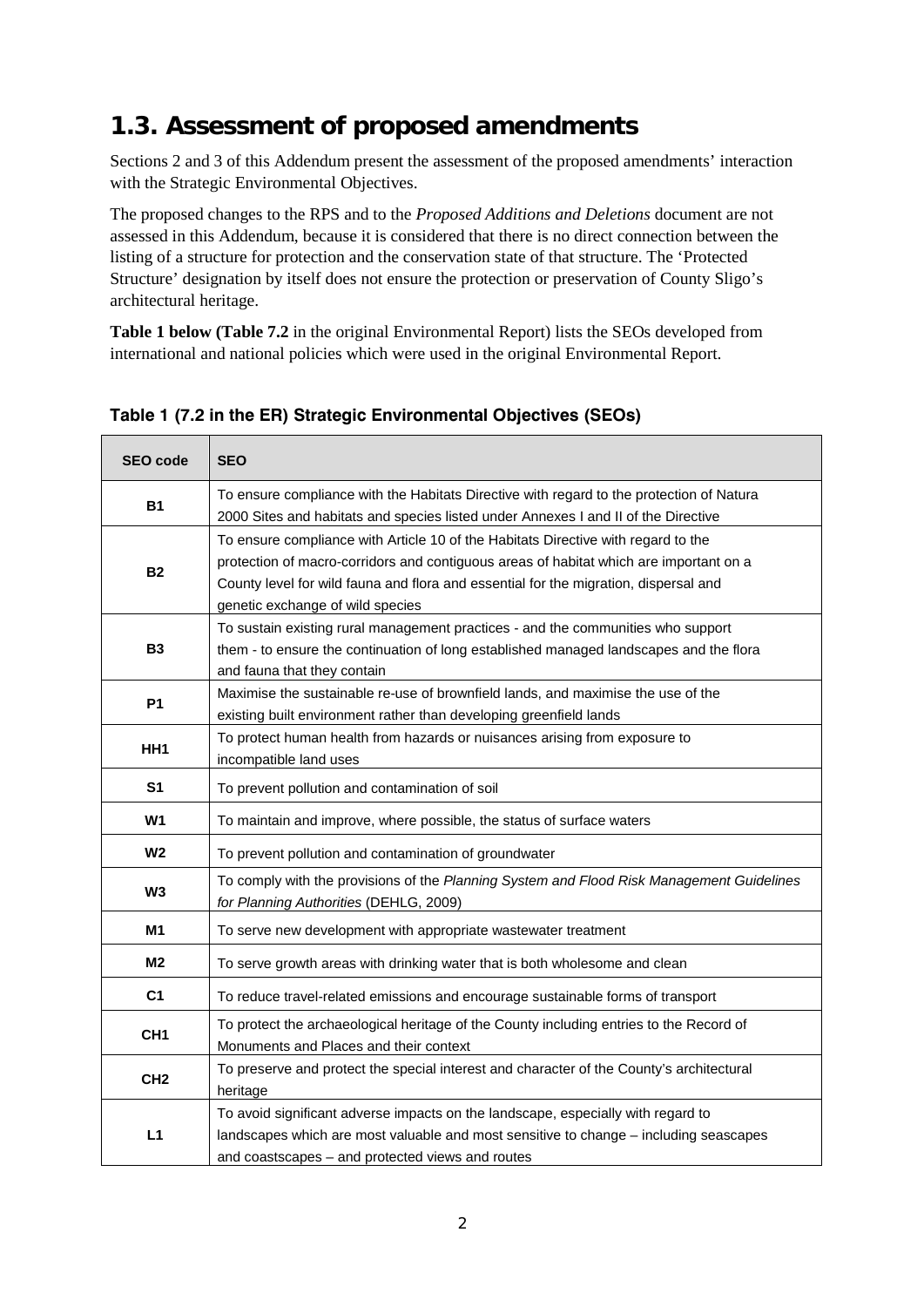In Sections 2 and 3 of this Addendum, the proposed amendments to Volume 1 and Volume 2 of the Draft CDP are assessed with regard to their interactions, if any, with the SEOs, based on their potential to produce significant effects on specific components of the environment.

The criteria for assessment are shown below.

#### **Criteria for appraising the effect of proposed amendments on SEOs**

| Likely to <b>Improve</b> status<br>of SEOs | <b>Probable Conflict with</b><br>status of SEOs - unlikely<br>to be mitigated | <b>Potential Conflict with</b><br>status of SEOs - likely to<br>be mitigated | <b>No Likely interaction with</b><br>status of SEOs |
|--------------------------------------------|-------------------------------------------------------------------------------|------------------------------------------------------------------------------|-----------------------------------------------------|
|--------------------------------------------|-------------------------------------------------------------------------------|------------------------------------------------------------------------------|-----------------------------------------------------|

Where likely significant effects are identified, a **comment** placed below the proposed amendment explains the nature of the likely effects and specifies how these can be mitigated either through the application of existing Draft Plan policies or by adding mitigating text to the respective amendment.

#### **None of the proposed amendments has been assessed as** 'probably in conflict' **with the status of any SEOs, unlikely to be mitigated.**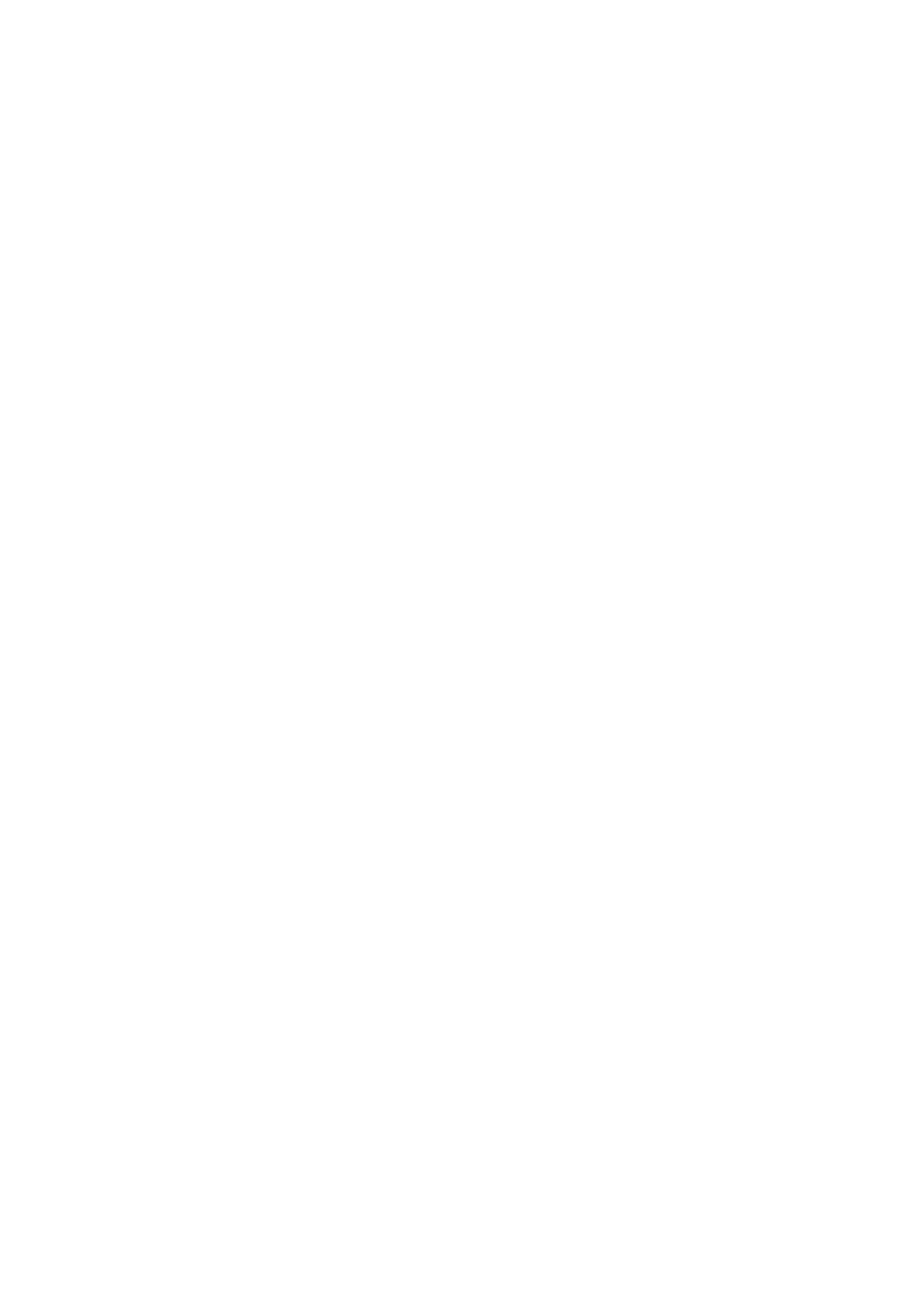## **Section 2. Evaluation of Proposed Amendments to Volume 1 of the Draft Plan**

The assessments outlined on the following pages relate to the **proposed amendments only**. Where it is indicated that there would be no likely interaction between the additional or text and the status of SEOs, or between the deletion of a paragraph and the status of SEO, it means that the initial evaluation of the relevant policy or objective remains unchanged, i.e. it is the same as indicated in the original Environmental Report.

Where there would be positive interactions, these will be cumulated with the original evaluation in the final ER, should the respective amendments be adopted.

Where there would be potential conflicts between a proposed additional paragraph or deletion of text and the status of SEOs, the **Comment** attached to the proposed amendment indicates which existing Draft CDP policies can ensure the avoidance or mitigation of any negative environmental impacts.

|             | Text or description of proposed amendment<br>or text of amended policy/objective                                                                                                                                                                                                      | <b>Likely to</b><br>Improve the<br>status of<br><b>SEO<sub>s</sub></b> | <b>Probable conflict</b><br>with status of<br><b>SEOs, unlikely to</b><br>be mitigated | <b>Potential</b><br>conflict with<br>status of<br><b>SEOs, likely to</b><br>be mitigated | No likely<br>interaction<br>with status of<br><b>SEOs</b> |
|-------------|---------------------------------------------------------------------------------------------------------------------------------------------------------------------------------------------------------------------------------------------------------------------------------------|------------------------------------------------------------------------|----------------------------------------------------------------------------------------|------------------------------------------------------------------------------------------|-----------------------------------------------------------|
|             | <b>Throughout the Plan</b>                                                                                                                                                                                                                                                            |                                                                        |                                                                                        |                                                                                          |                                                           |
| $A - 0 - 1$ | Throughout the final Plan, replace <i>'Habitats Directive Assessment'</i> with Appropriate<br>Assessment and 'Natura 2000 sites' with European Sites, where appropriate.                                                                                                              |                                                                        |                                                                                        |                                                                                          | <b>AII SEOS</b>                                           |
|             | <b>Chapter 2. Strategic Environmental Assessment</b>                                                                                                                                                                                                                                  |                                                                        |                                                                                        |                                                                                          |                                                           |
| $A - 2 - 1$ | In the final Plan, change the name of Chapter 2 (Strategic Environmental Assessment<br>(SEA) to Chapter 2 (Strategic Environmental Assessment (SEA) and Appropriate<br>Assessment (AA), and insert a subsection summarising the appropriate assessment process<br>and its conclusion. |                                                                        |                                                                                        |                                                                                          |                                                           |
| $A - 2 - 2$ | In Section 2.4 of the final Plan, include a brief summary of the EPA scoping submission<br>received at pre-draft stage.                                                                                                                                                               |                                                                        |                                                                                        |                                                                                          | <b>AII SEOS</b>                                           |
| $A - 2 - 3$ | In the final Plan, add a subsection summarising the key outputs from the SEA, Appropriate<br>Assessment and Strategic Flood Risk Assessment processes which influenced the Plan<br>policies and objectives.                                                                           |                                                                        |                                                                                        |                                                                                          |                                                           |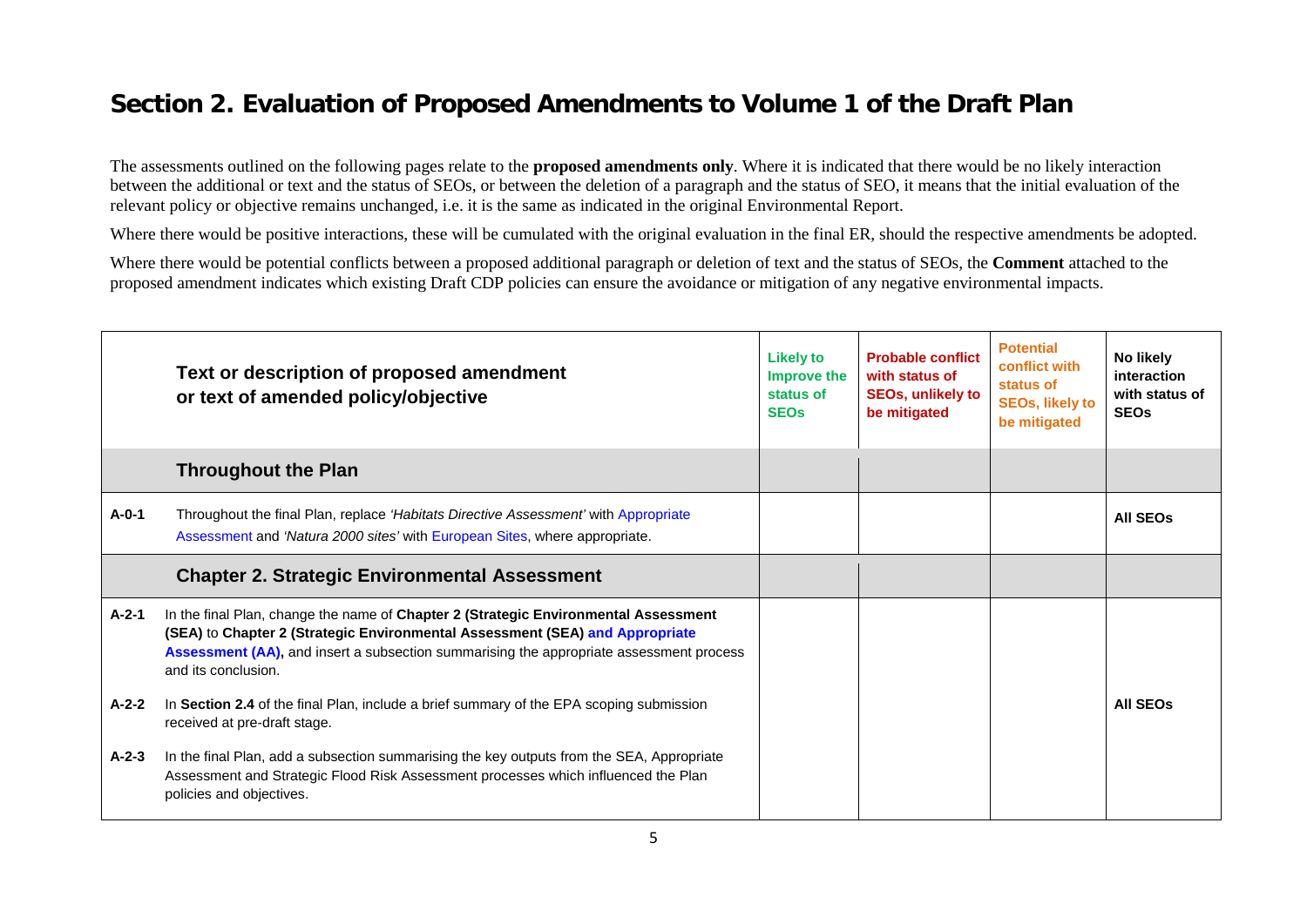|             | Text or description of proposed amendment<br>or text of amended policy/objective                                                                                                                                                                                                                                             | <b>Likely to</b><br>Improve the<br>status of<br><b>SEOs</b> | <b>Probable conflict</b><br>with status of<br><b>SEOs, unlikely to</b><br>be mitigated | <b>Potential</b><br>conflict with<br>status of<br><b>SEOs, likely to</b><br>be mitigated | No likely<br>interaction<br>with status of<br><b>SEOs</b> |
|-------------|------------------------------------------------------------------------------------------------------------------------------------------------------------------------------------------------------------------------------------------------------------------------------------------------------------------------------|-------------------------------------------------------------|----------------------------------------------------------------------------------------|------------------------------------------------------------------------------------------|-----------------------------------------------------------|
|             | <b>Chapter 3. Core Strategy</b>                                                                                                                                                                                                                                                                                              |                                                             |                                                                                        |                                                                                          |                                                           |
| $A - 3 - 1$ | In the introduction to Chapter 3 County Sligo: Core Strategy, insert and highlight the<br>following text after the last paragraph on p. 15 of the Draft Plan:                                                                                                                                                                |                                                             |                                                                                        |                                                                                          |                                                           |
|             | All the policies and objectives for development contained in Volume 1 and Volume 2 of<br>this Plan are subject to compliance with the requirements of the Habitats Directive and,<br>where relevant, those of the Birds Directive, EIA directive and relevant national<br>legislation.                                       |                                                             |                                                                                        |                                                                                          | <b>AII SEOS</b>                                           |
| $A-3-2$     | In Section 3.5 Local area plans (p. 30 of the Draft Plan), include additional text explaining the<br>requirement to comply with Section 10(2) of the Planning and Development Act 2000 (as<br>amended by the Urban Regeneration and Housing Act 2015) relating to areas in need of<br>regeneration and insert the following: |                                                             |                                                                                        |                                                                                          |                                                           |
|             | <b>Urban regeneration objective</b>                                                                                                                                                                                                                                                                                          |                                                             |                                                                                        |                                                                                          | All other SEOs                                            |
|             | It is an objective of Sligo County Council to:                                                                                                                                                                                                                                                                               |                                                             |                                                                                        |                                                                                          |                                                           |
|             | <b>O-REG-1</b><br>Identify areas in need of regeneration in Sligo City and, if appropriate, in the Key<br>Support Towns of Ballymote, Enniscrone and Tobercurry, as part of the process<br>of review or preparation of the respective local area plans.                                                                      |                                                             |                                                                                        |                                                                                          |                                                           |
| $A - 3 - 3$ | In Section 3.6 Miscellaneous zoning provisions, subsection Strategic zoning policies (p.<br>32 of the Draft CDP), modify SP-Z-4 as follows:                                                                                                                                                                                  |                                                             |                                                                                        |                                                                                          |                                                           |
|             | SP-Z-4 On lands included in the Strategic Land Reserve, permit the development of the<br>following, insofar as they do not adversely impact on the potential for comprehensive<br>and co-ordinated development of surrounding lands:                                                                                         | <b>B3</b>                                                   |                                                                                        |                                                                                          | <b>All SEOs</b>                                           |
|             | individual houses for landowners, including their sons and daughters, who wish to<br>build a first home for their permanent occupation on the landholding associated with                                                                                                                                                    |                                                             |                                                                                        |                                                                                          |                                                           |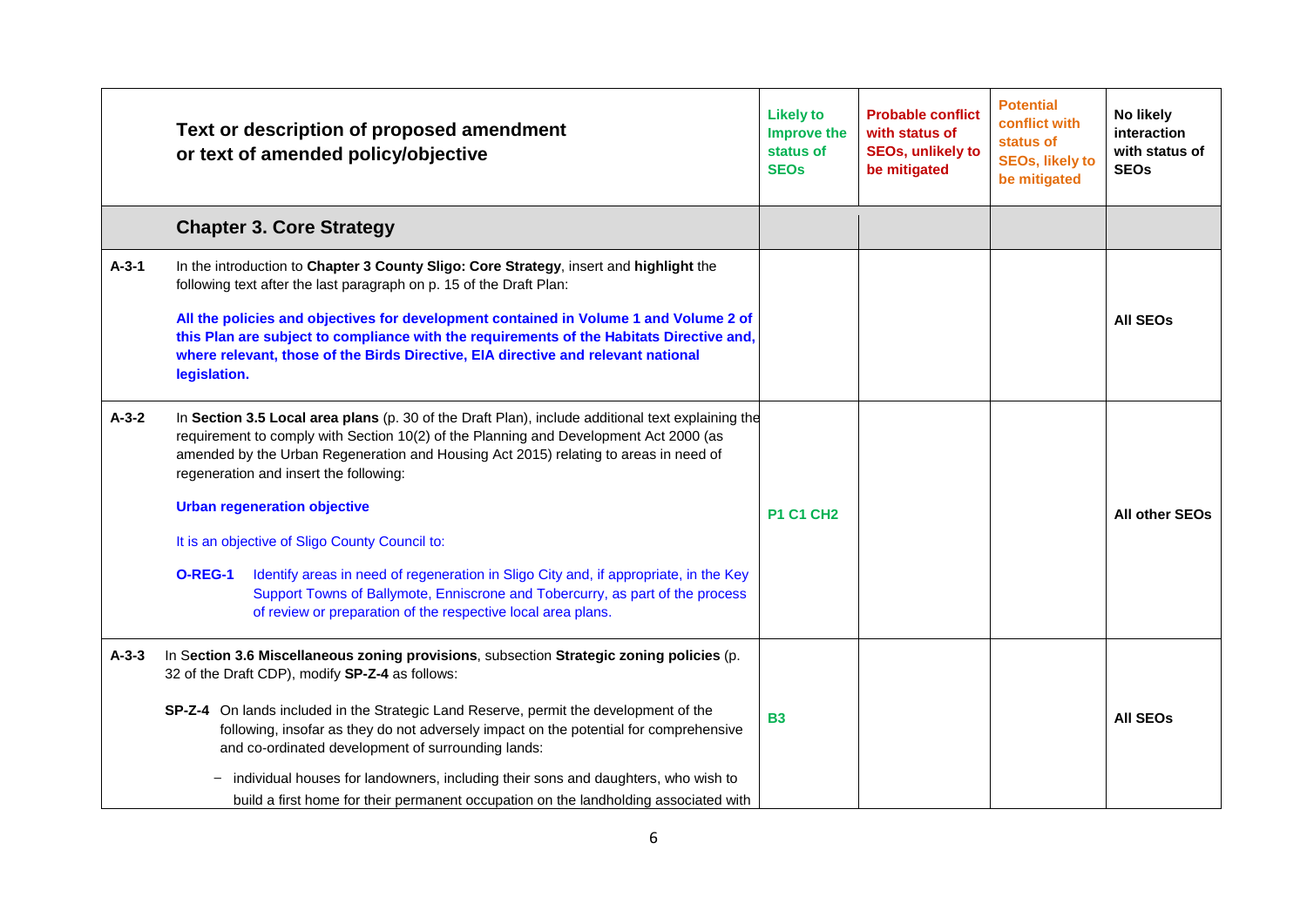|             | Text or description of proposed amendment<br>or text of amended policy/objective                                                                                                                                                                     | <b>Likely to</b><br><b>Improve the</b><br>status of<br><b>SEOs</b> | <b>Probable conflict</b><br>with status of<br><b>SEOs, unlikely to</b><br>be mitigated | <b>Potential</b><br>conflict with<br>status of<br><b>SEOs, likely to</b><br>be mitigated | No likely<br>interaction<br>with status of<br><b>SEOs</b> |
|-------------|------------------------------------------------------------------------------------------------------------------------------------------------------------------------------------------------------------------------------------------------------|--------------------------------------------------------------------|----------------------------------------------------------------------------------------|------------------------------------------------------------------------------------------|-----------------------------------------------------------|
|             | their principal family residence where they have lived for a minimum period of<br>seven years;                                                                                                                                                       |                                                                    |                                                                                        |                                                                                          |                                                           |
|             | social and special-needs housing;                                                                                                                                                                                                                    |                                                                    |                                                                                        |                                                                                          |                                                           |
|             | community facilities and other non-residential developments compatible with<br>residential uses;                                                                                                                                                     |                                                                    |                                                                                        |                                                                                          |                                                           |
|             | housing on residentially zoned lands adjacent to existing residential development<br>$\overline{\phantom{m}}$<br>within the Sligo and Environs Plan area where the land is adequately serviced;                                                      |                                                                    |                                                                                        |                                                                                          |                                                           |
|             | -- student accommodation.                                                                                                                                                                                                                            |                                                                    |                                                                                        |                                                                                          |                                                           |
| $A - 3 - 4$ | In Section 3.7 Implementation, subsection 3.7.3 Bonds (p. 34 of the Draft CDP), modify the<br>text to make it in accordance with the requirements set out in the Department's Circular Letter<br>PL 11.2013.                                         |                                                                    |                                                                                        |                                                                                          | <b>AII SEOS</b>                                           |
| $A-3-5$     | In Section 3.7.5 Monitoring and reporting of the final Plan (see renumbering indicated under<br>A 3-6), include a reference to the monitoring measures described in Section 10 of the<br>Environmental Report and summarised in Table 10.1 of the ER |                                                                    |                                                                                        |                                                                                          | <b>AII SEOS</b>                                           |
| $A - 3 - 6$ | In Section 3.7 Implementation (p. 34 of the Draft Plan), insert a new subsection containing<br>details on the vacant site levy.                                                                                                                      |                                                                    |                                                                                        |                                                                                          | <b>AII SEOS</b>                                           |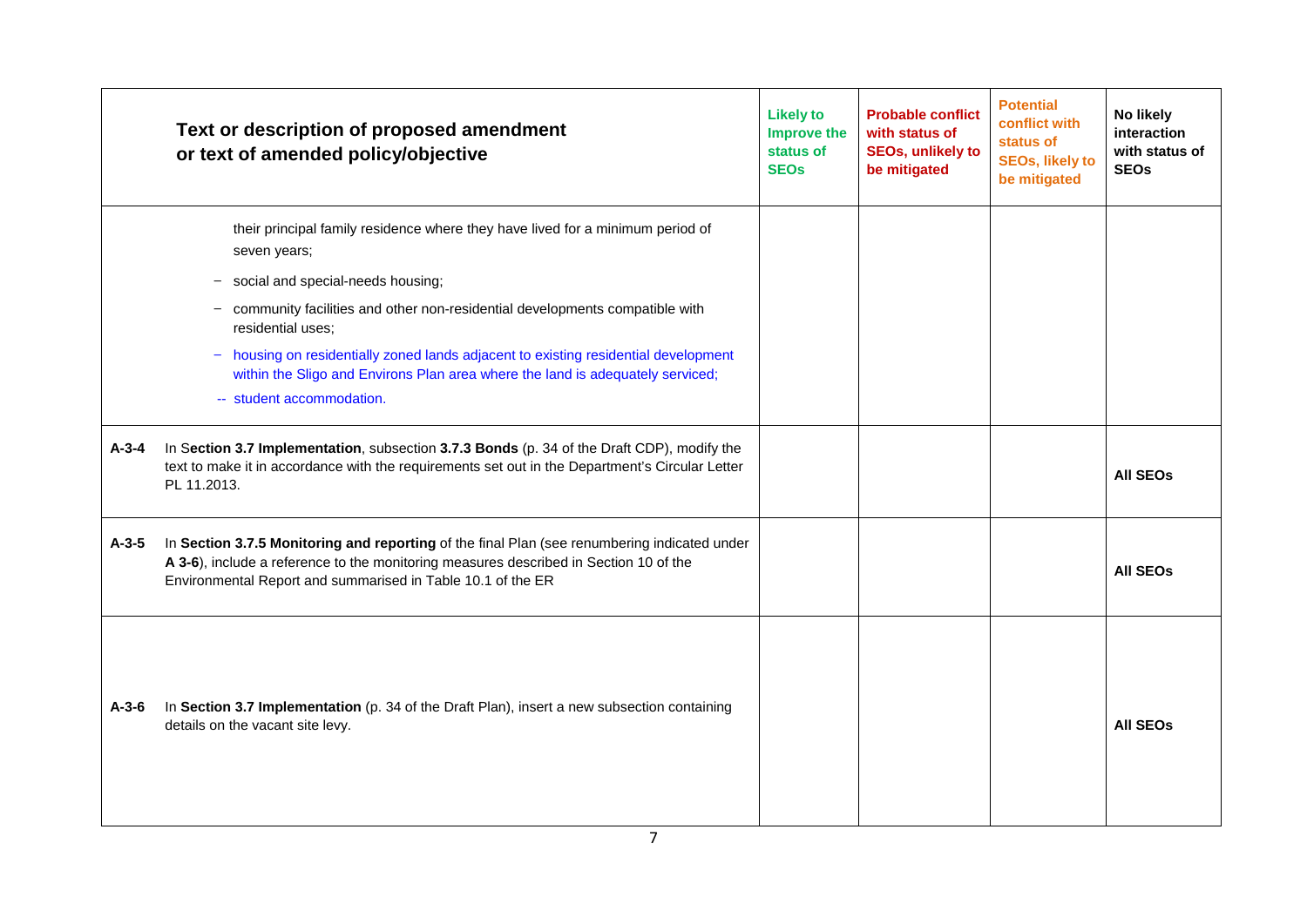|                 | Text or description of proposed amendment<br>or text of amended policy/objective                                                                                                                                                                                                                                                                                                                           | <b>Likely to</b><br>Improve the<br>status of<br><b>SEOs</b> | <b>Probable conflict</b><br>with status of<br><b>SEOs, unlikely to</b><br>be mitigated | <b>Potential</b><br>conflict with<br>status of<br><b>SEOs, likely to</b><br>be mitigated | No likely<br>interaction<br>with status of<br><b>SEOs</b> |  |
|-----------------|------------------------------------------------------------------------------------------------------------------------------------------------------------------------------------------------------------------------------------------------------------------------------------------------------------------------------------------------------------------------------------------------------------|-------------------------------------------------------------|----------------------------------------------------------------------------------------|------------------------------------------------------------------------------------------|-----------------------------------------------------------|--|
|                 | <b>Chapter 4. Economic development</b>                                                                                                                                                                                                                                                                                                                                                                     |                                                             |                                                                                        |                                                                                          |                                                           |  |
| $A - 4 - 1$     | In Section 4.3 Rural Development and enterprise, subsection Rural development and<br>diversification policies (p. 42 of the Draft Plan), include an additional policy, as follows:<br>P-RDD-5<br>Encourage the growth or expansion of existing rural based small-scale industry<br>and enterprise in rural County Sligo.                                                                                   | <b>P1 C1</b>                                                |                                                                                        | <b>B1 B2 B3 HH1</b><br>S1 W1 W2 W3<br><b>CH1 CH2 L1</b>                                  | <b>M2 CH2</b>                                             |  |
| <b>Comment:</b> | The expansion of existing rural-based small-scale enterprises could potentially have negative impacts on designated natural heritage sites (SACs, SPAs), on other<br>important habitats, on human health and residential amenity, on archaeological and architectural heritage, on landscape, could involve loss of agricultural land,<br>potential contamination of soil, surface waters and groundwater. |                                                             |                                                                                        |                                                                                          |                                                           |  |
|                 | Existing enterprises that are not appropriate to a rural location would be encouraged to expand, with a potentially wide range of negative consequences, if this<br>amendment is adopted in the proposed form.                                                                                                                                                                                             |                                                             |                                                                                        |                                                                                          |                                                           |  |
|                 | Recommendation: In order to avoid or mitigate any potential negative impact on the environment, the following paragraph should be added to the proposed policy (similar to the<br>text included in policy P-RDD-1):                                                                                                                                                                                        |                                                             |                                                                                        |                                                                                          |                                                           |  |
|                 | Where an existing rural-based enterprise proposes to expand in its current location, it will be necessary to demonstrate that such expansion can be accommodated<br>without damage to the environment, natural or built heritage, human health, visual and residential amenity, and that it will not have a negative impact on the<br>character of the area.                                               |                                                             |                                                                                        |                                                                                          |                                                           |  |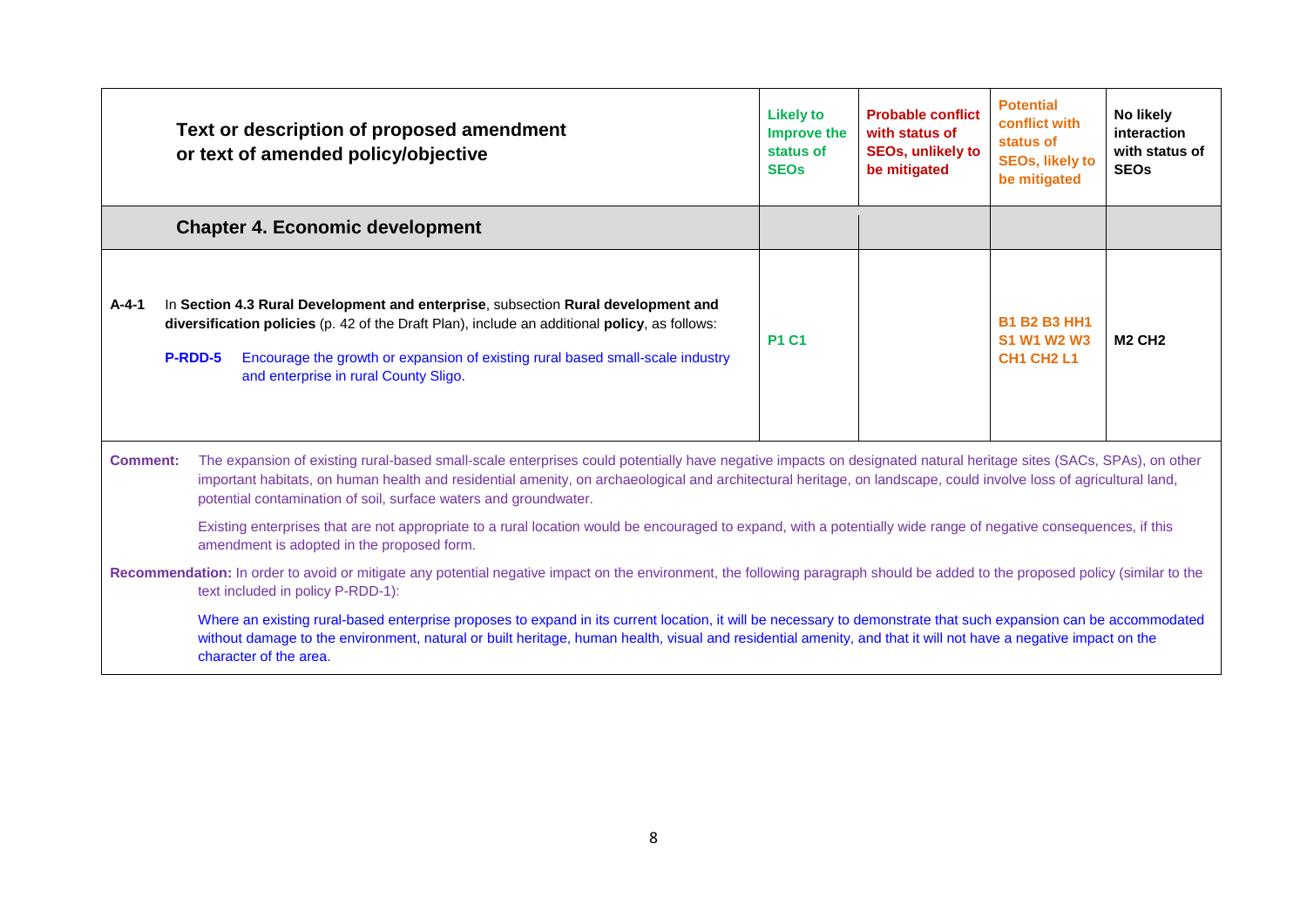|                 |                                                                                                                                                                                                                                                                                         | Text or description of proposed amendment<br>or text of amended policy/objective                                                                                                                                                                                                                                                                                                                                                                                                                                                                                                                                                                                                     | <b>Likely to</b><br>Improve the<br>status of<br><b>SEOs</b> | <b>Probable conflict</b><br>with status of<br><b>SEOs, unlikely to</b><br>be mitigated | <b>Potential</b><br>conflict with<br>status of<br><b>SEOs, likely to</b><br>be mitigated | No likely<br>interaction<br>with status of<br><b>SEOs</b> |
|-----------------|-----------------------------------------------------------------------------------------------------------------------------------------------------------------------------------------------------------------------------------------------------------------------------------------|--------------------------------------------------------------------------------------------------------------------------------------------------------------------------------------------------------------------------------------------------------------------------------------------------------------------------------------------------------------------------------------------------------------------------------------------------------------------------------------------------------------------------------------------------------------------------------------------------------------------------------------------------------------------------------------|-------------------------------------------------------------|----------------------------------------------------------------------------------------|------------------------------------------------------------------------------------------|-----------------------------------------------------------|
| $A - 4 - 2$     |                                                                                                                                                                                                                                                                                         | In Section 4.4 Tourism, subsection Wild Atlantic Way Objectives (p. 53 of the Draft Plan),<br>include an additional objective, as follows:<br><b>O-WAW-4</b> Monitor the future development of the County's section of the Wild Atlantic Way<br>touring route to ensure that the scenic and tourism value of this important amenity<br>is maintained. This will be done in co-operation with state agencies, local<br>community groups and other bodies interested in protecting the coastal<br>environment and in improving access and visitor management to the Wild Atlantic<br>Way.                                                                                              | <b>B1 B2 B3</b><br><b>S1 W1</b><br><b>W2L1</b>              |                                                                                        |                                                                                          | All other SEOs                                            |
| $A - 4 - 3$     | premises.                                                                                                                                                                                                                                                                               | In Section 4.4. Tourism Development, modify Section 4.4.2 Trends and assumptions for<br>the future (p. 47 of the Draft Plan) by updating the numbers of tourist accommodation                                                                                                                                                                                                                                                                                                                                                                                                                                                                                                        |                                                             |                                                                                        |                                                                                          | <b>All SEOs</b>                                           |
| $A - 4 - 4$     | Modify Box 4.D in Section 4.4.5 Cultural tourism (p. 50 of the Draft CDP) by adding another<br>potential project: Spanish Armada Visitor Centre - Conservation, management and<br>interpretation of the Spanish Armada wrecks site at Streedagh and development of a visitor<br>centre. |                                                                                                                                                                                                                                                                                                                                                                                                                                                                                                                                                                                                                                                                                      |                                                             |                                                                                        | <b>B1 B2 S1 W2</b><br>L1                                                                 | All other SEOs                                            |
| <b>Comment:</b> | required.                                                                                                                                                                                                                                                                               | If built in an inappropriate location, this proposed visitor centre would have a negative impact on the integrity of Streedagh Point Dunes SAC, on other valuable<br>habitats and on the visually vulnerable coastal landscape. Mitigation or complete avoidance of such negative impacts can be achieved through the selection of an<br>appropriate location and strict application of nature conservation policies set out in Section 7.1 of the CDP (Vol. 1), landscape protection policies set out in Section<br>7.4 of the CDP (Vol. 1), wastewater, surface water drainage and waste management policies specified in Chapter 9 of Vol. 1 of the CDP. No additional mitigation |                                                             |                                                                                        |                                                                                          |                                                           |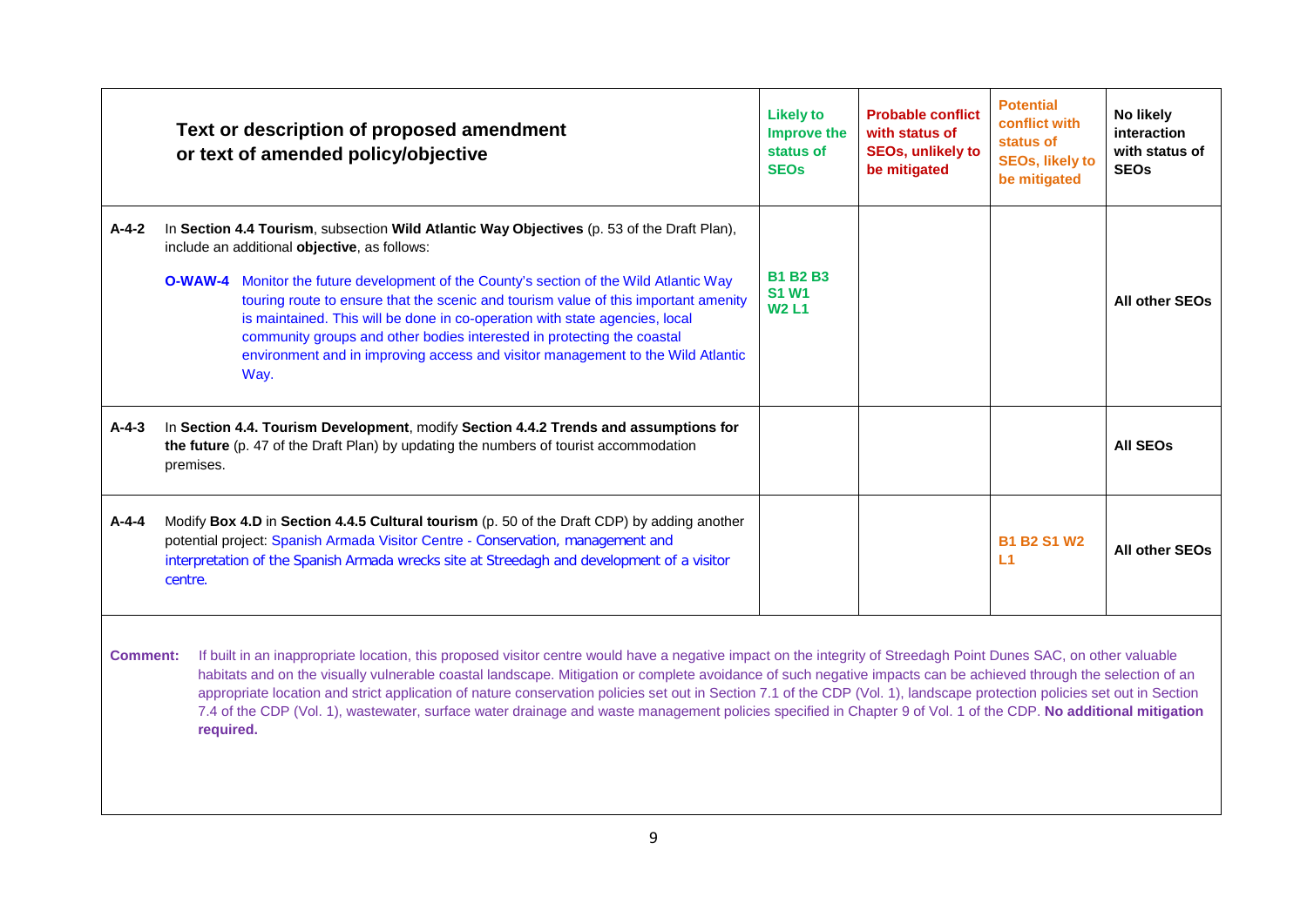|                 | Text or description of proposed amendment<br>or text of amended policy/objective                                                                                                                                                                                                                                                                                                                                                                                                                                                                                                                                                                                                                                                                                                                                                                                                                                                                                                                                                                                                                         | <b>Likely to</b><br>Improve the<br>status of<br><b>SEOs</b> | <b>Probable conflict</b><br>with status of<br><b>SEOs, unlikely to</b><br>be mitigated | <b>Potential</b><br>conflict with<br>status of<br><b>SEOs, likely to</b><br>be mitigated | No likely<br>interaction<br>with status of<br><b>SEOs</b> |
|-----------------|----------------------------------------------------------------------------------------------------------------------------------------------------------------------------------------------------------------------------------------------------------------------------------------------------------------------------------------------------------------------------------------------------------------------------------------------------------------------------------------------------------------------------------------------------------------------------------------------------------------------------------------------------------------------------------------------------------------------------------------------------------------------------------------------------------------------------------------------------------------------------------------------------------------------------------------------------------------------------------------------------------------------------------------------------------------------------------------------------------|-------------------------------------------------------------|----------------------------------------------------------------------------------------|------------------------------------------------------------------------------------------|-----------------------------------------------------------|
|                 | <b>Chapter 5. Housing</b>                                                                                                                                                                                                                                                                                                                                                                                                                                                                                                                                                                                                                                                                                                                                                                                                                                                                                                                                                                                                                                                                                |                                                             |                                                                                        |                                                                                          |                                                           |
| $A-5-1$         | In Section In Section 5.3 Housing in rural areas (p. 72 of the Draft Plan), modify the text of<br>subsection 5.3.1 Rural housing policy areas by clarifying the criteria for assessing<br>applications.                                                                                                                                                                                                                                                                                                                                                                                                                                                                                                                                                                                                                                                                                                                                                                                                                                                                                                  |                                                             |                                                                                        |                                                                                          | <b>AII SEOS</b>                                           |
| $A-5-2$         | In Section 5.3 Housing in rural areas, modify the text of the subsection on Housing policy<br>in Rural Areas under Urban Influence (p. 73 of the Draft Plan) by removing temporal and<br>spatial constraints and by adding "AND where such persons can demonstrate that the home<br>they propose is in the interest of the proper planning and sustainable development of the<br>area".                                                                                                                                                                                                                                                                                                                                                                                                                                                                                                                                                                                                                                                                                                                  | <b>B3 P1 S1</b><br>W <sub>2</sub>                           |                                                                                        | <b>B1 B2 B3 S1</b><br><b>W2 M2 C1</b><br><b>CH1 L1</b>                                   | <b>All other SEOs</b>                                     |
| <b>Comment:</b> | The removal of temporal and spatial constraints from the housing policy applicable in Rural Areas under Urban Influence could lead to an increased number of<br>applications for one-off houses and an associated higher number of grants of planning permission. The growing number of single houses in rural areas could have<br>negative impacts on designated sites, other important habitats, soil, and groundwater, would lead to loss of agricultural land, additional demand on the limited<br>potable water resource, could affect the landscape character and the archaeological heritage of County Sligo and would increase travel-related emissions.<br>The above negative impacts can be largely avoided or mitigated through careful site selection and strict application of nature conservation policies set out in Section<br>7.1 of the CDP (Vol. 1), landscape protection policies set out in Section 7.4 of the CDP (Vol. 1), wastewater, surface water drainage and waste management<br>policies specified in Chapter 9 of Vol. 1 of the CDP. No additional mitigation is required. |                                                             |                                                                                        |                                                                                          |                                                           |
| $A-5-3$         | In Section 5.3 Housing in rural areas, modify the text of the subsection on Housing policy<br>in green belts and sensitive landscapes by removing temporal and spatial constraints and<br>by adding "AND where such persons can demonstrate that the home they propose is in the<br>interest of the proper planning and sustainable development of the area".                                                                                                                                                                                                                                                                                                                                                                                                                                                                                                                                                                                                                                                                                                                                            | <b>B3 P1 S1</b><br>W <sub>2</sub>                           |                                                                                        | <b>B1 B2 B3 S1</b><br><b>W2 M2 C1</b><br><b>CH1 L1</b>                                   | <b>All other SEOs</b>                                     |
| <b>Comment:</b> | The removal of temporal and spatial constraints from the housing policy applicable in green belts and sensitive landscapes could lead to an increased number of<br>applications for one-off houses and an associated higher number of grants of planning permission. The growing number of single houses in such areas could have<br>negative impacts on designated sites, other important habitats, soil, groundwater, would lead to loss of agricultural land, additional demand on the limited potable<br>water resource, could affect the landscape character and the archaeological heritage of County Sligo and would increase travel-related emissions.                                                                                                                                                                                                                                                                                                                                                                                                                                           |                                                             |                                                                                        |                                                                                          |                                                           |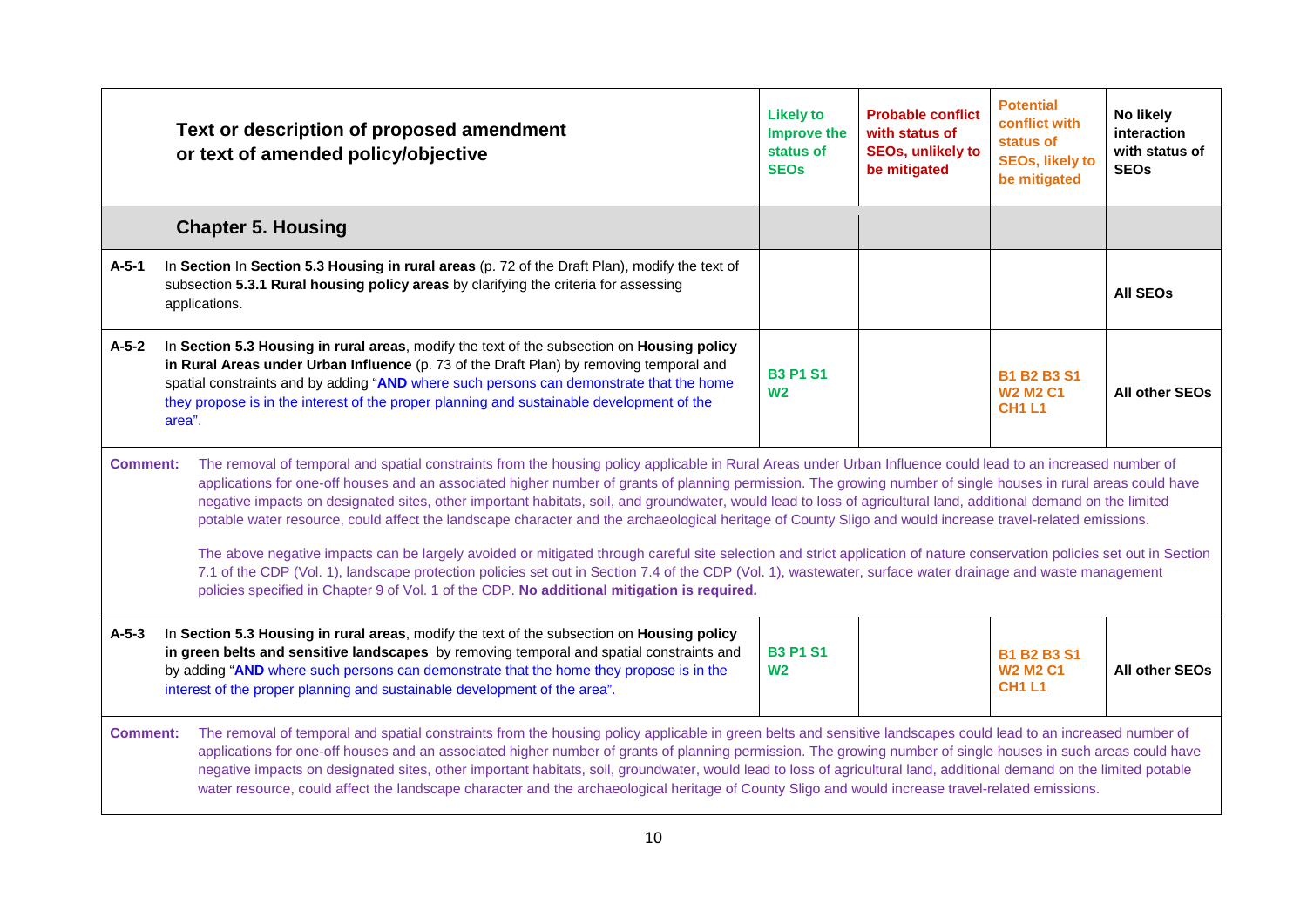|         |         | Text or description of proposed amendment<br>or text of amended policy/objective                                                                                                                                                                                                                                                                                                                                                                                                                                                                                      | <b>Likely to</b><br><b>Improve the</b><br>status of<br><b>SEOs</b> | <b>Probable conflict</b><br>with status of<br><b>SEOs, unlikely to</b><br>be mitigated | <b>Potential</b><br>conflict with<br>status of<br><b>SEOs, likely to</b><br>be mitigated | No likely<br>interaction<br>with status of<br><b>SEOs</b> |
|---------|---------|-----------------------------------------------------------------------------------------------------------------------------------------------------------------------------------------------------------------------------------------------------------------------------------------------------------------------------------------------------------------------------------------------------------------------------------------------------------------------------------------------------------------------------------------------------------------------|--------------------------------------------------------------------|----------------------------------------------------------------------------------------|------------------------------------------------------------------------------------------|-----------------------------------------------------------|
|         |         | The above negative impacts can be largely avoided or mitigated through careful site selection and strict application of nature conservation policies set out in Section<br>7.1 of the CDP (Vol. 1), landscape protection policies set out in Section 7.4 of the CDP (Vol. 1), wastewater, surface water drainage and waste management<br>policies specified in Chapter 9 of Vol. 1 of the CDP. No additional mitigation is required.                                                                                                                                  |                                                                    |                                                                                        |                                                                                          |                                                           |
| $A-5-4$ |         | Modify the title of Section 5.5 (p.79 of the Draft Plan) as follows:<br>Section 5.5 Special needs housing Housing for persons with diverse needs                                                                                                                                                                                                                                                                                                                                                                                                                      |                                                                    |                                                                                        |                                                                                          | <b>All SEOs</b>                                           |
| $A-5-5$ |         | Modify Section 5.5.2 (p.79 of the Draft Plan) of the Draft Plan by updating the information on<br>the Strategic Plan for Housing People with a Disability.                                                                                                                                                                                                                                                                                                                                                                                                            |                                                                    |                                                                                        |                                                                                          | <b>AII SEOS</b>                                           |
| $A-5-6$ |         | In Section 5.6 Miscellaneous housing provisions, subsection 5.6.1 Holiday homes and<br>second homes (p. 81 of the Draft CDP), add the following policy:                                                                                                                                                                                                                                                                                                                                                                                                               |                                                                    |                                                                                        |                                                                                          |                                                           |
|         | P-HSH-4 | Ensure that new holiday home developments are constructed to the standards<br>and specifications applicable to housing intended for permanent occupation.<br>Exceptions may be made for specific types of holiday accommodation designed<br>exclusively for short-term occupation by tourists (e.g. apart-hotels, chalets etc.)                                                                                                                                                                                                                                       |                                                                    |                                                                                        |                                                                                          | <b>AII SEOS</b>                                           |
| $A-5-7$ |         | In Section 5.6 Miscellaneous housing provisions, subsection 5.6.2 Derelict houses (p. 82-<br>83 of the Draft CDP), modify policy P-DHOU-1 as follows:                                                                                                                                                                                                                                                                                                                                                                                                                 |                                                                    |                                                                                        |                                                                                          |                                                           |
|         |         | P-DHOU-1 Encourage the renovation and reuse of existing derelict houses and consider<br>proposals for replacement houses on their merits. The structures proposed for<br>replacement should generally be intact and exhibit the main characteristics of a<br>dwelling. The location, siting and design of any such replacement house shall<br>reflect those of the existing derelict dwelling. Where historic or vernacular<br>buildings are located on the site, consideration should be given to their retention<br>or incorporation into any proposed development. | <b>P1 CH2 L1</b>                                                   |                                                                                        |                                                                                          | <b>All other SEOs</b>                                     |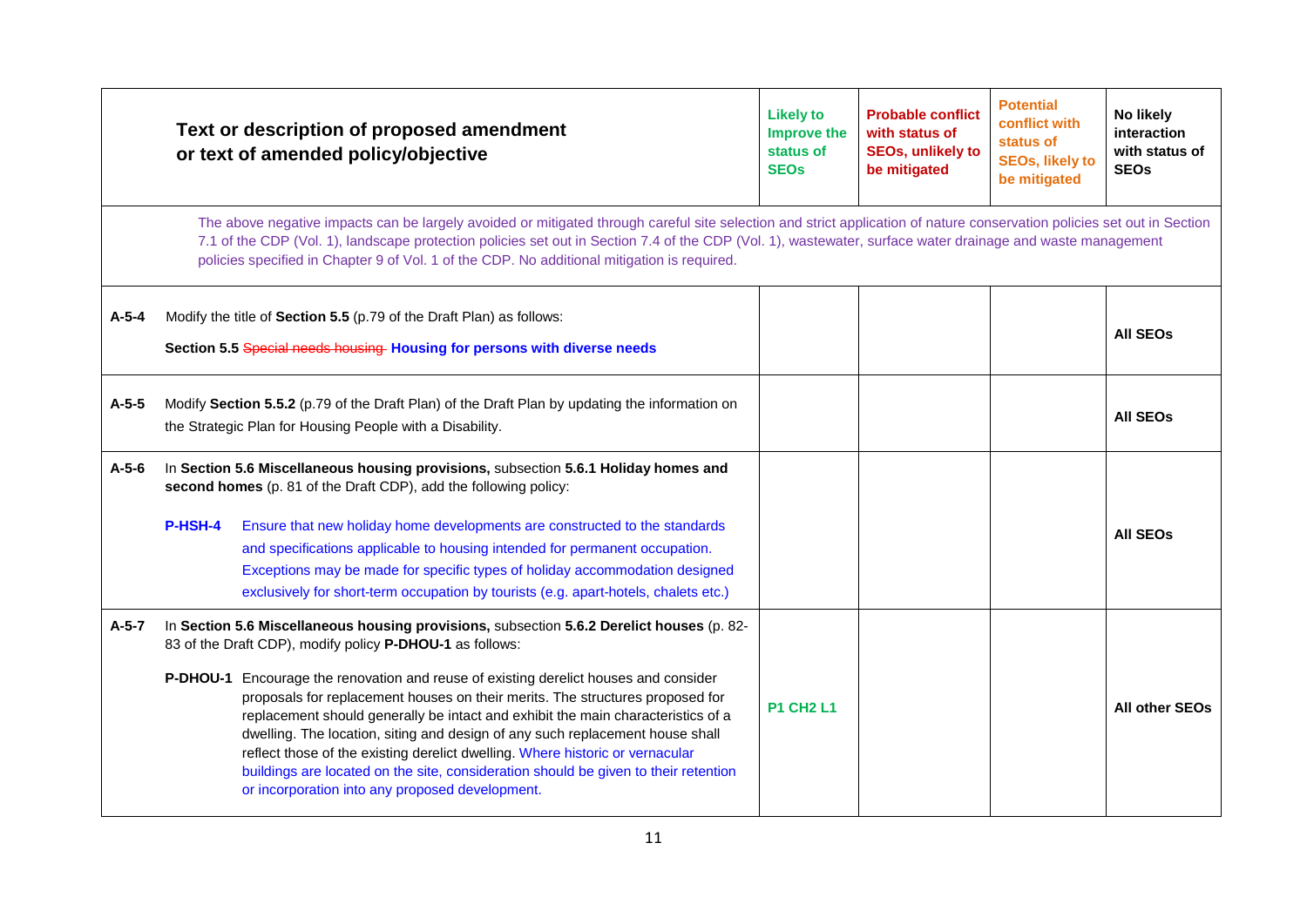|             | Text or description of proposed amendment<br>or text of amended policy/objective                                                                                                                                                                                                                                                                                                                                                                                                                       | <b>Likely to</b><br>Improve the<br>status of<br><b>SEOs</b> | <b>Probable conflict</b><br>with status of<br><b>SEOs, unlikely to</b><br>be mitigated | <b>Potential</b><br>conflict with<br>status of<br><b>SEOs, likely to</b><br>be mitigated | No likely<br>interaction<br>with status of<br><b>SEOs</b> |
|-------------|--------------------------------------------------------------------------------------------------------------------------------------------------------------------------------------------------------------------------------------------------------------------------------------------------------------------------------------------------------------------------------------------------------------------------------------------------------------------------------------------------------|-------------------------------------------------------------|----------------------------------------------------------------------------------------|------------------------------------------------------------------------------------------|-----------------------------------------------------------|
|             | <b>Chapter 6. Community facilities</b>                                                                                                                                                                                                                                                                                                                                                                                                                                                                 |                                                             |                                                                                        |                                                                                          |                                                           |
| $A - 6 - 1$ | In Section 6.4 Arts and cultural facilities (p. 90 of the Draft Plan), insert a subsection on<br>public libraries.                                                                                                                                                                                                                                                                                                                                                                                     |                                                             |                                                                                        |                                                                                          | <b>All SEOs</b>                                           |
| $A - 6 - 2$ | In Section 6.4 Arts and cultural facilities, add the following policies:<br><b>P-AC-3</b> Support the improvement of library facilities and services, particularly in those<br>communities which have undergone rapid increases in population or designated for<br>future development.<br><b>P-AC-4</b> Support the delivery of the objectives and actions set out in the Sligo Library Service<br>Plan 2017-2022 in providing community-based educational, cultural and lifelong<br>learning centres. |                                                             |                                                                                        |                                                                                          | <b>AII SEOS</b>                                           |
| $A - 6 - 3$ | In Section 6.6. Healthcare facilities (p. 92 of the Draft CDP), modify policy P-HC-3 as<br>follows:<br>P-HC-3 Support the provision of healthcare services and universally accessible facilities for<br>people with learning all types of disabilities and special needs, in accordance with the<br>recommended standards set out in Building for everyone - a Universal Design<br>Approach (NDA, 2012).                                                                                               |                                                             |                                                                                        |                                                                                          | <b>AII SEOS</b>                                           |
| A-6-4       | In Section 6.7 Outdoor recreation, subsection 6.7.4 Outdoor recreational amenities (p. 94<br>of the Draft CDP), add relevant text and a table under the heading Public rights of way.                                                                                                                                                                                                                                                                                                                  |                                                             |                                                                                        |                                                                                          | <b>AII SEOS</b>                                           |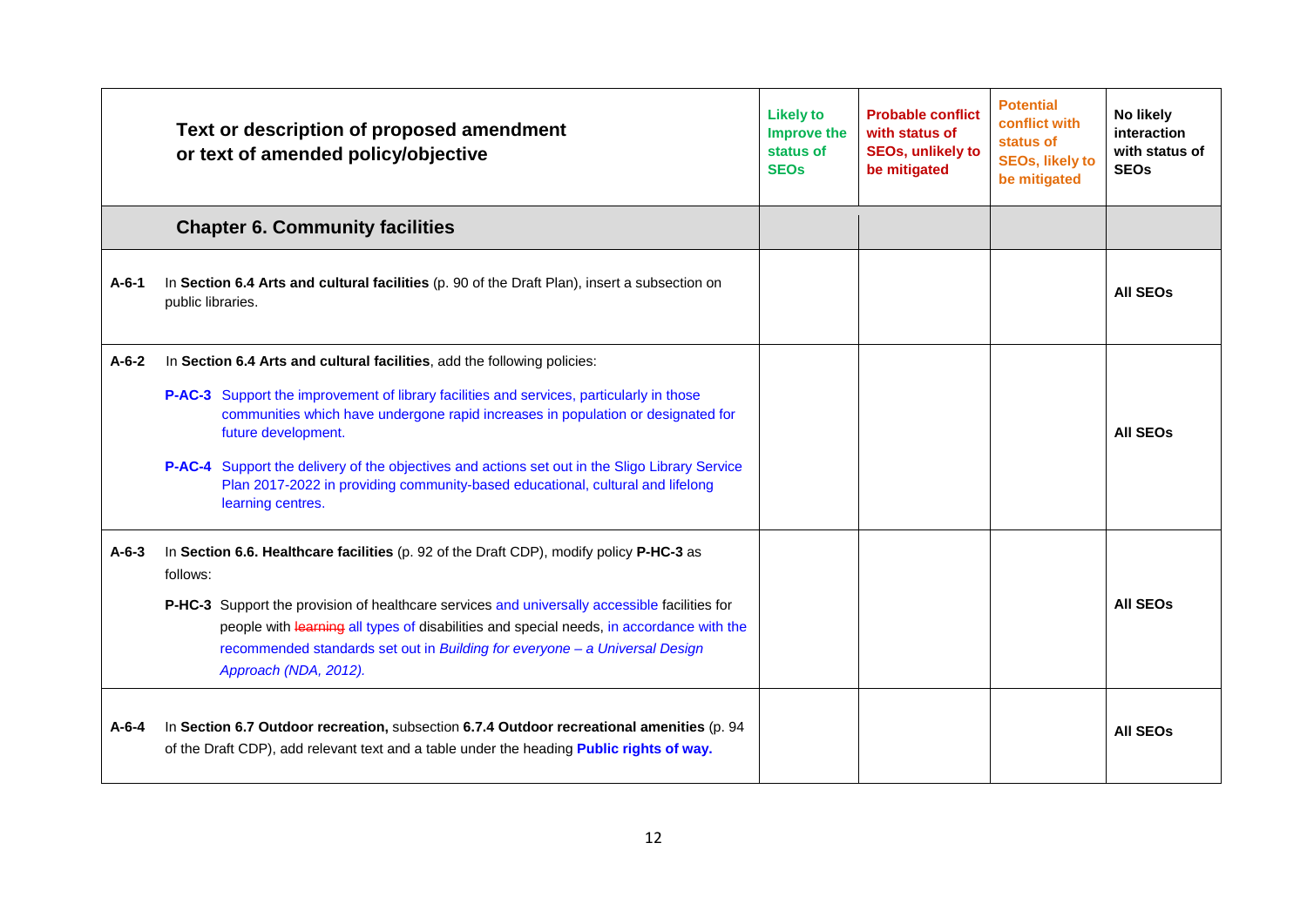|                                                                                                                                                                                                                                                                                                                                                                                                                                                   |                | Text or description of proposed amendment<br>or text of amended policy/objective                                                                                                                                                                                                                                                                                                                                                        | <b>Likely to</b><br>Improve the<br>status of<br><b>SEOs</b> | <b>Probable conflict</b><br>with status of<br><b>SEOs, unlikely to</b><br>be mitigated | <b>Potential</b><br>conflict with<br>status of<br><b>SEOs, likely to</b><br>be mitigated | No likely<br>interaction<br>with status of<br><b>SEOs</b> |
|---------------------------------------------------------------------------------------------------------------------------------------------------------------------------------------------------------------------------------------------------------------------------------------------------------------------------------------------------------------------------------------------------------------------------------------------------|----------------|-----------------------------------------------------------------------------------------------------------------------------------------------------------------------------------------------------------------------------------------------------------------------------------------------------------------------------------------------------------------------------------------------------------------------------------------|-------------------------------------------------------------|----------------------------------------------------------------------------------------|------------------------------------------------------------------------------------------|-----------------------------------------------------------|
| $A - 6 - 5$                                                                                                                                                                                                                                                                                                                                                                                                                                       |                | In Section 6.7 Outdoor recreation, subsection 6.7.4 Outdoor recreational amenities (p. 94-<br>95 of the Draft Plan), insert a subsection explaining the nature of Permissive Trails.                                                                                                                                                                                                                                                    |                                                             |                                                                                        |                                                                                          | <b>AII SEOS</b>                                           |
| $A - 6 - 6$                                                                                                                                                                                                                                                                                                                                                                                                                                       |                | In Section 6.7 Outdoor recreation, subsection Section 6.7.4 Outdoor recreational policies<br>(p. 97 of the Draft CDP), amend P-OR-14 as follows:                                                                                                                                                                                                                                                                                        |                                                             |                                                                                        |                                                                                          |                                                           |
|                                                                                                                                                                                                                                                                                                                                                                                                                                                   |                | P-OR-14 Preserve and improve access for the public to lakes, beaches, coastal, riverside,<br>upland and other areas that have traditionally been used for outdoor recreation,<br>subject to compliance with the requirements of the Habitats Directive. Where<br>feasible, apply or support the application of universal design principles, as<br>recommended in Building for everyone - a Universal Design Approach (NDA,<br>$2012$ ). |                                                             |                                                                                        |                                                                                          | <b>All SEOs</b>                                           |
| $A - 6 - 7$                                                                                                                                                                                                                                                                                                                                                                                                                                       |                | In Section 6.7 Outdoor recreation, subsection 6.7.4 Outdoor recreational amenities, insert<br>the following outdoor recreation policy after P-OR-14 (all subsequent policies will be<br>renumbered in the final version of the CDP):                                                                                                                                                                                                    |                                                             |                                                                                        | <b>B1 B2 B3 W1</b>                                                                       | All other SEOs                                            |
|                                                                                                                                                                                                                                                                                                                                                                                                                                                   | <b>P-OR-15</b> | Support the sustainable development of water-based leisure, tourism and related<br>activities in County Sligo, subject to compliance with the requirements of the<br><b>Habitats Directive.</b>                                                                                                                                                                                                                                         |                                                             |                                                                                        | L1                                                                                       |                                                           |
| <b>Comment:</b>                                                                                                                                                                                                                                                                                                                                                                                                                                   |                | The development of water-based leisure facilities has the potential to impact negatively on designated sites, other important habitats, surface water bodies and<br>sensitive landscapes.                                                                                                                                                                                                                                               |                                                             |                                                                                        |                                                                                          |                                                           |
| The above negative impacts can be largely avoided or mitigated through appropriate location of development and strict application of nature conservation policies<br>set out in Section 7.1 of the CDP (Vol. 1), landscape protection policies set out in Section 7.4 of the CDP (Vol. 1), wastewater, surface water drainage and waste<br>management policies specified in Chapter 9 of Vol. 1 of the CDP. No additional mitigation is required. |                |                                                                                                                                                                                                                                                                                                                                                                                                                                         |                                                             |                                                                                        |                                                                                          |                                                           |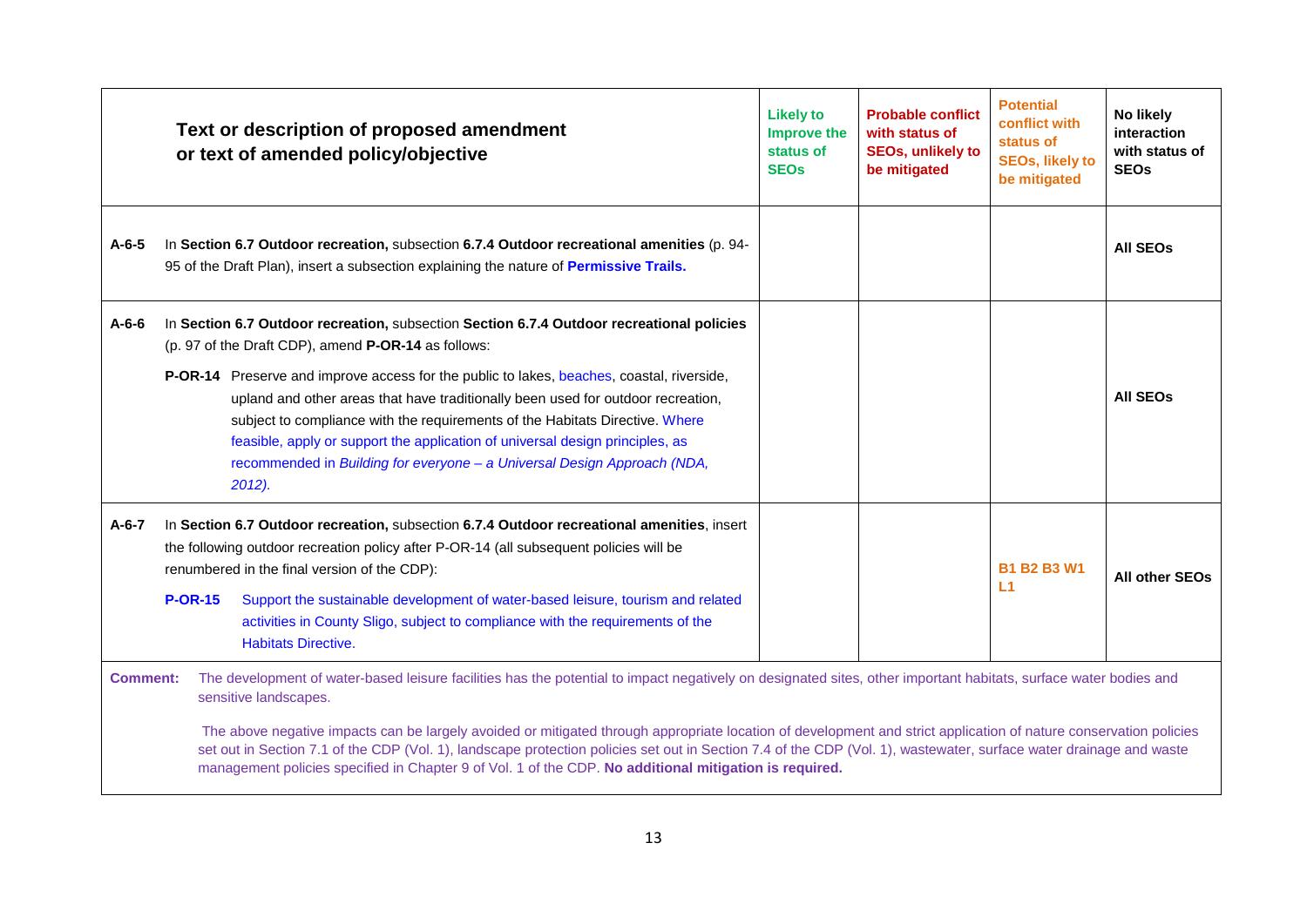|             | Text or description of proposed amendment<br>or text of amended policy/objective                                                                                                                                                                                                                                                                                                                                                                                                                                                                                                                                                                                                     | <b>Likely to</b><br>Improve the<br>status of<br><b>SEOs</b> | <b>Probable conflict</b><br>with status of<br><b>SEOs, unlikely to</b><br>be mitigated | <b>Potential</b><br>conflict with<br>status of<br><b>SEOs, likely to</b><br>be mitigated | No likely<br>interaction<br>with status of<br><b>SEOs</b> |
|-------------|--------------------------------------------------------------------------------------------------------------------------------------------------------------------------------------------------------------------------------------------------------------------------------------------------------------------------------------------------------------------------------------------------------------------------------------------------------------------------------------------------------------------------------------------------------------------------------------------------------------------------------------------------------------------------------------|-------------------------------------------------------------|----------------------------------------------------------------------------------------|------------------------------------------------------------------------------------------|-----------------------------------------------------------|
|             | <b>Chapter 7. Heritage</b>                                                                                                                                                                                                                                                                                                                                                                                                                                                                                                                                                                                                                                                           |                                                             |                                                                                        |                                                                                          |                                                           |
| $A - 7 - 1$ | In Chapter 7 Heritage, subsection Heritage - general objectives, add the following general<br>heritage objective:<br>Prepare and support the implementation of a Green Infrastructure Strategy for County<br>O-H-3<br>Sligo, as resources allow.<br>and insert a footnote including the definition of "green infrastructure".                                                                                                                                                                                                                                                                                                                                                        | <b>B1 B2 B3</b><br><b>W1 W2</b><br>W <sub>3</sub><br>L1     |                                                                                        |                                                                                          | <b>All other SEOs</b>                                     |
| $A - 7 - 2$ | In Section 7.1 Natural heritage and biodiversity, subsection 7.1.1. Designated sites for<br>nature conservation (p. 103 of the Draft Plan), modify the text of policy P-DSNC-3 as follows:<br>P-DSNC-3 Carry out an appropriate level of assessment for all development plans, land-use<br>plans and projects it that the Council authorizes or proposes to undertake or<br>adopt, to determine the potential for these plans/projects to impact on designated<br>sites, or proposed designated sites, in accordance with the Habitats Directive. All<br>appropriate assessments shall be in compliance with the provisions of Part XAB of<br>the Planning and Development Act 2000. |                                                             |                                                                                        |                                                                                          | <b>AII SEOS</b>                                           |
| $A - 7 - 3$ | In Section 7.1 Natural heritage and biodiversity, subsection 7.1.5 Trees, woodlands and<br>hedgerows (p. 108-109 of the Draft CDP), make the following changes:<br>7.1.5 Trees, woodlands and hedgerows<br>Hedgerows constitute an important natural and historic resource, given their contribution to<br>landscape quality, their ecological importance as wildlife habitats, corridors between habitats<br>and historical significance as townland and field boundaries. Hedgerows are afforded<br>protection under the Wildlife (Amendment) Act, 2000, which prohibits the cutting of hedges<br>during the bird nesting period (1st March to 1st September).                     | <b>B1 B2 B3 L1</b>                                          |                                                                                        |                                                                                          | <b>All other SEOs</b>                                     |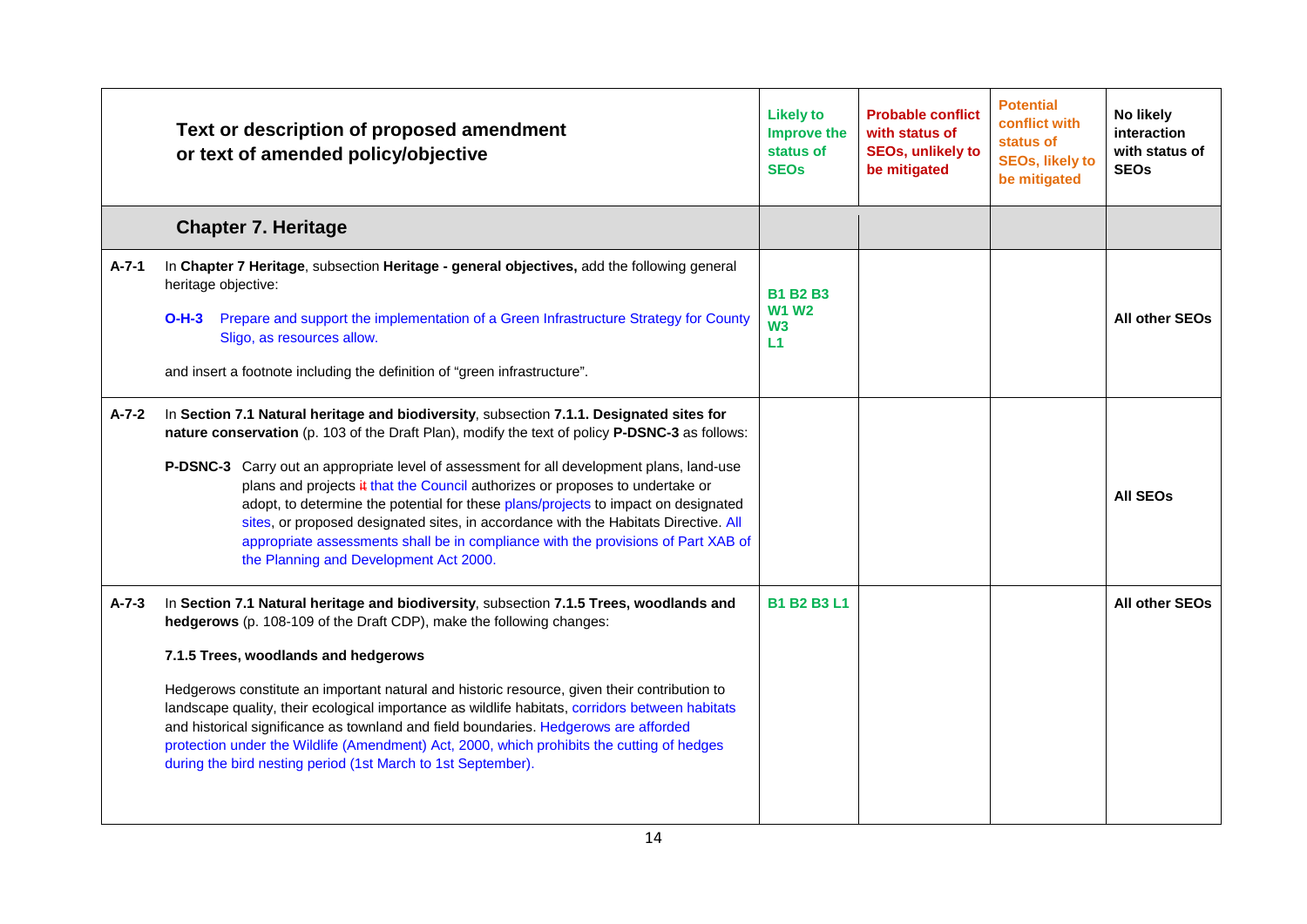|             | Text or description of proposed amendment<br>or text of amended policy/objective                                                                                                                                                                                                                                                                                                                                     | <b>Likely to</b><br><b>Improve the</b><br>status of<br><b>SEOs</b> | <b>Probable conflict</b><br>with status of<br><b>SEOs, unlikely to</b><br>be mitigated | <b>Potential</b><br>conflict with<br>status of<br><b>SEOs, likely to</b><br>be mitigated | No likely<br>interaction<br>with status of<br><b>SEOs</b> |
|-------------|----------------------------------------------------------------------------------------------------------------------------------------------------------------------------------------------------------------------------------------------------------------------------------------------------------------------------------------------------------------------------------------------------------------------|--------------------------------------------------------------------|----------------------------------------------------------------------------------------|------------------------------------------------------------------------------------------|-----------------------------------------------------------|
|             | Woodlands, trees and hedgerows policies                                                                                                                                                                                                                                                                                                                                                                              |                                                                    |                                                                                        |                                                                                          |                                                           |
|             | It is the policy of Sligo County Council to:                                                                                                                                                                                                                                                                                                                                                                         |                                                                    |                                                                                        |                                                                                          |                                                           |
|             | P-WTH-1 Protect trees, woodlands and hedgerows from development that would impact<br>adversely upon them. Promote new tree and woodland planting and the<br>enhancement of existing hedgerows by seeking increased coverage, in conjunction<br>with new development using native species of local provenance, where possible.<br>P-WTH-2 Discourage the felling of mature trees to facilitate development and, where |                                                                    |                                                                                        |                                                                                          |                                                           |
|             | appropriate, make use of tree preservation orders to protect important trees and<br>groups of trees which may be at risk or have an important amenity or historic value.                                                                                                                                                                                                                                             |                                                                    |                                                                                        |                                                                                          |                                                           |
|             | P-WTH-3 Require the planting of native broadleaved species, and species of local<br>provenance, in new developments.                                                                                                                                                                                                                                                                                                 |                                                                    |                                                                                        |                                                                                          |                                                           |
|             | <b>P-WTH-4</b> Promote the planting of native tree and shrub species by committing to using native<br>species (of local provenance wherever possible) in its landscaping works and on<br><b>County Council property.</b>                                                                                                                                                                                             |                                                                    |                                                                                        |                                                                                          |                                                           |
| A-7-4       | In Section 7.1 Natural heritage and biodiversity, subsection 7.1.6 Inland waters, add the<br>following text to Inland waters policy P-INW-1 (p. 110 of the Draft Plan):                                                                                                                                                                                                                                              | <b>B1 B2 L1</b>                                                    |                                                                                        |                                                                                          | All other SEOs                                            |
|             | P-INW-1 Protect rivers, streams and other water courses and their associated Core riparian<br>Zones (CRZ) from inappropriate development and maintain them in an open state,<br>capable of providing suitable habitats for fauna and flora. Structures (e.g. bridges)<br>crossing fisheries waters shall be clear-span and shall be designed and built in<br>consultation with Inland Fisheries Ireland.             |                                                                    |                                                                                        |                                                                                          |                                                           |
| $A - 7 - 5$ | In Section 7.3 Architectural Heritage, subsection 7.3.2 Protection of non-habitable<br>structures (p. 120 of the Draft CDP), insert additional text listing items of street furniture which<br>are part of the built and cultural heritage.                                                                                                                                                                          |                                                                    |                                                                                        |                                                                                          | <b>AII SEOS</b>                                           |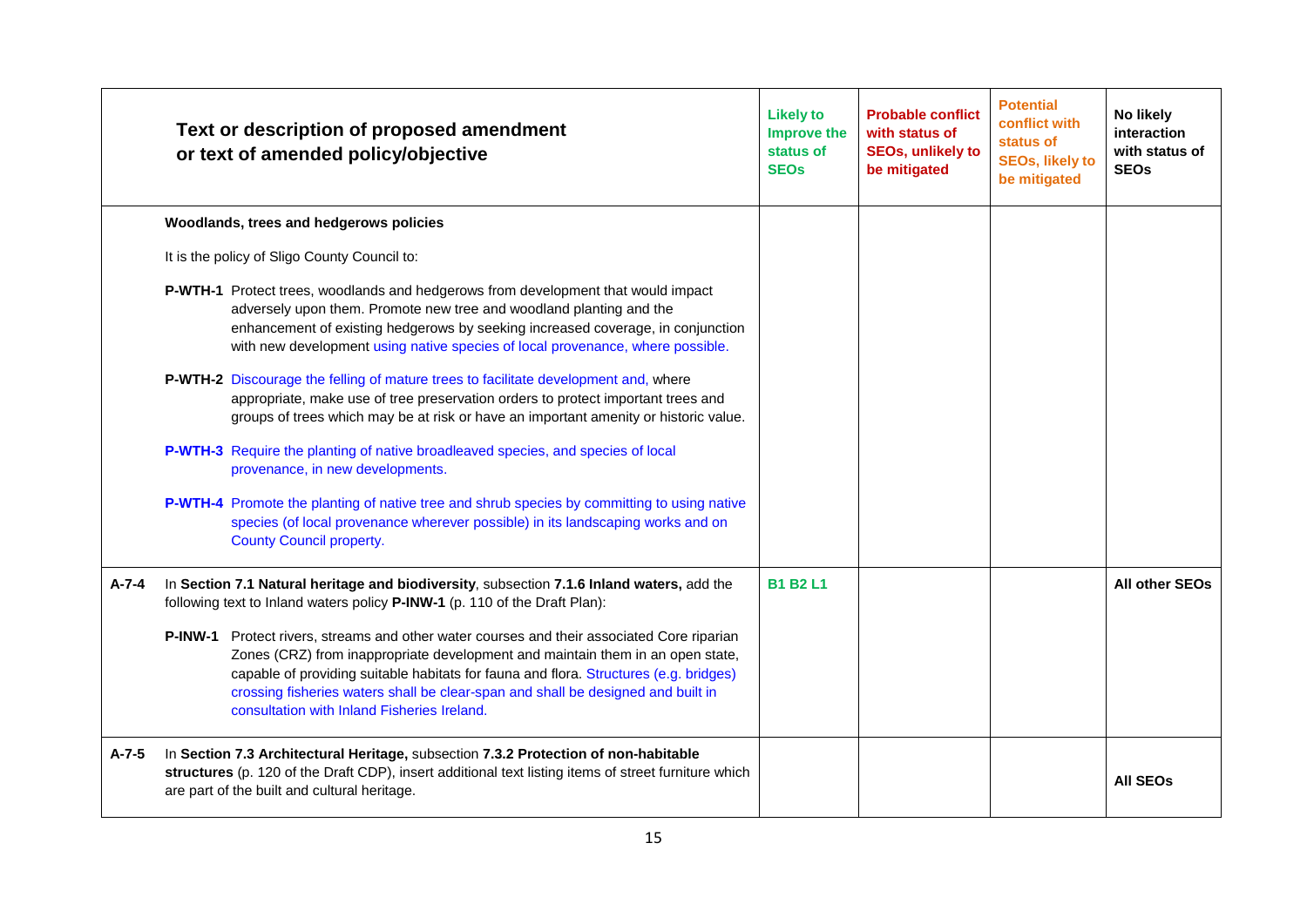|                            |                                      | Text or description of proposed amendment<br>or text of amended policy/objective                                                                                                                                                                                                                                                                                                                                                                                                                                                                                                                                                                                                                                                                                                              | <b>Likely to</b><br>Improve the<br>status of<br><b>SEOs</b> | <b>Probable conflict</b><br>with status of<br><b>SEOs, unlikely to</b><br>be mitigated | <b>Potential</b><br>conflict with<br>status of<br><b>SEOs, likely to</b><br>be mitigated | No likely<br>interaction<br>with status of<br><b>SEOs</b> |
|----------------------------|--------------------------------------|-----------------------------------------------------------------------------------------------------------------------------------------------------------------------------------------------------------------------------------------------------------------------------------------------------------------------------------------------------------------------------------------------------------------------------------------------------------------------------------------------------------------------------------------------------------------------------------------------------------------------------------------------------------------------------------------------------------------------------------------------------------------------------------------------|-------------------------------------------------------------|----------------------------------------------------------------------------------------|------------------------------------------------------------------------------------------|-----------------------------------------------------------|
| $A - 7 - 6$                |                                      | In Section 7.3 Architectural Heritage, subsection 7.3.4 Town and village streetscapes (p.<br>120 of the Draft CDP), insert additional text defining vernacular built heritage.                                                                                                                                                                                                                                                                                                                                                                                                                                                                                                                                                                                                                |                                                             |                                                                                        |                                                                                          | <b>AII SEOS</b>                                           |
| $A - 7 - 7$<br>$A - 7 - 8$ | P-ARH-6<br>P-ARH-7<br>Scenic Routes. | In Section 7.3 Architectural heritage, add the following Architectural heritage policies:<br>Promote the retention and re-use of the vernacular built heritage through<br>increasing public awareness of its potential for re-use and its adaptability to<br>change.<br>When considering proposals to adapt vernacular buildings to meet contemporary<br>living standards and needs, require applicants to apply the conservation principles<br>and guidelines set out in the ICOMOS Charter on the Built Vernacular Heritage<br>(Mexico 1999) – refer to Appendix H of this Plan.<br>In Section 7.4 Landscape character, subsection 7.4.3 Current knowledge and policy (p.<br>124 of the Draft CDP), add clarifications to the definitions of Normal rural Landscapes and                    | <b>P1 CH2 L1</b>                                            |                                                                                        |                                                                                          | All other SEOs<br><b>AII SEOS</b>                         |
| $A - 7 - 9$                | P-LCAP-1                             | In Section 7.4 Landscape character, subsection Landscape character assessment and<br>protection policies (p. 125 of the Draft CDP), amend policy P-LCAP-1 as follows:<br>Protect the physical landscape, visual and scenic character of County Sligo and<br>seek to preserve the County's landscape character. by assessing all<br>development proposals on the basis of the Landscape Characterisation Map.<br>Planning applications that have the potential to impact significantly and<br>adversely upon landscape character, or scenic views-especially in Sensitive<br>Rural Landscapes, Visually Vulnerable Areas and along Scenic routes, may be<br>required to be accompanied by a visual impact assessment using agreed and<br>appropriate viewing points and methods of assessment. | <b>B3L1</b>                                                 |                                                                                        |                                                                                          | All other SEOs                                            |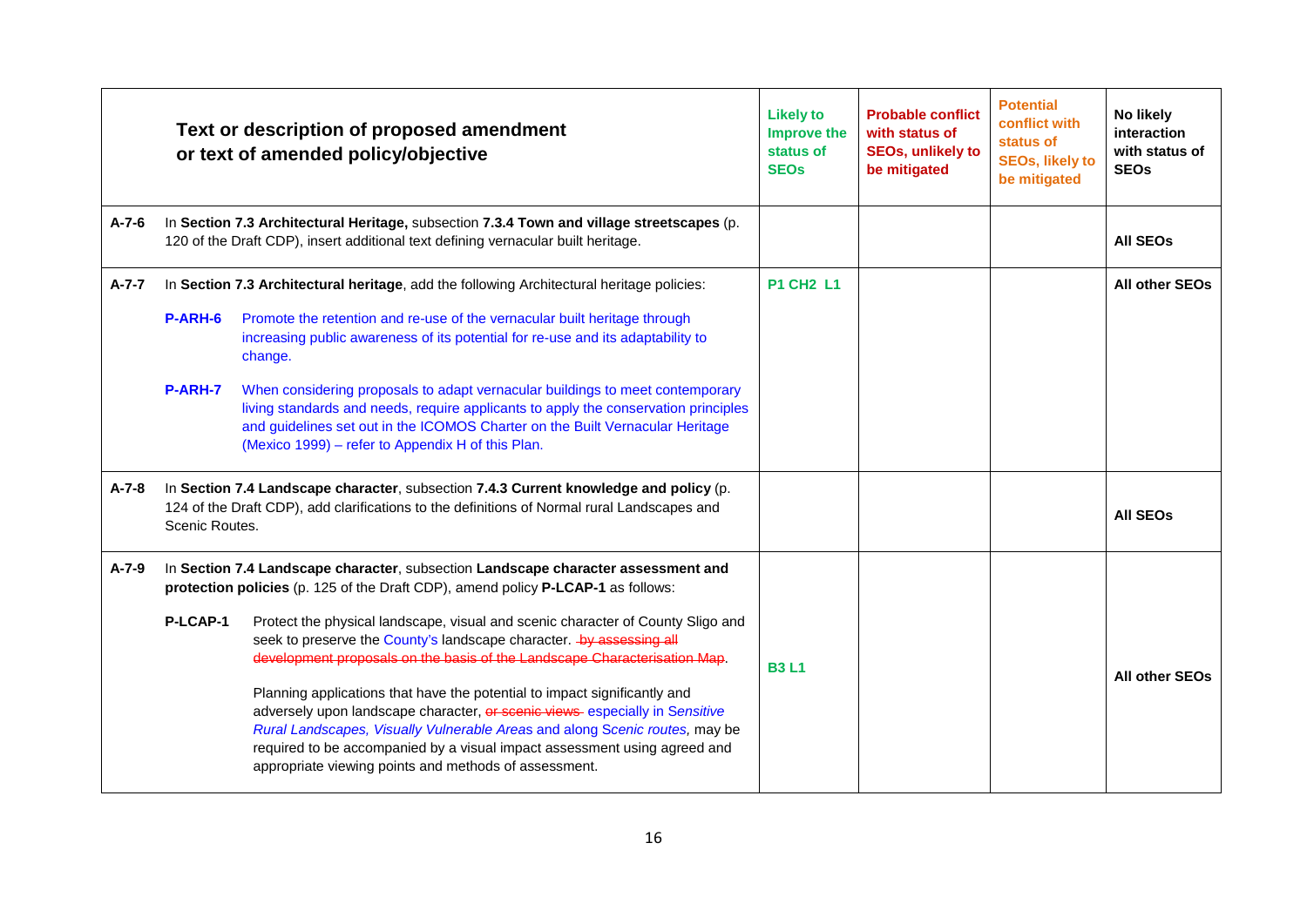|             |                 | Text or description of proposed amendment<br>or text of amended policy/objective                                                                                                                                                                                                                                                                                                                                                                                                                                                                                                                                                                                                                                                  | <b>Likely to</b><br><b>Improve the</b><br>status of<br><b>SEOs</b> | <b>Probable conflict</b><br>with status of<br><b>SEOs, unlikely to</b><br>be mitigated | <b>Potential</b><br>conflict with<br>status of<br><b>SEOs, likely to</b><br>be mitigated | No likely<br>interaction<br>with status of<br><b>SEOs</b> |
|-------------|-----------------|-----------------------------------------------------------------------------------------------------------------------------------------------------------------------------------------------------------------------------------------------------------------------------------------------------------------------------------------------------------------------------------------------------------------------------------------------------------------------------------------------------------------------------------------------------------------------------------------------------------------------------------------------------------------------------------------------------------------------------------|--------------------------------------------------------------------|----------------------------------------------------------------------------------------|------------------------------------------------------------------------------------------|-----------------------------------------------------------|
|             | P-LCAP-3        | A-7-10 In Section 7.4 Landscape character, subsection Landscape character assessment and<br>protection policies (p. 125 of the Draft CDP), amend policy P-LCAP-3 as follows:<br>Preserve the scenic views listed in Appendix F and the distinctive visual<br>character of designated Scenic Routes by controlling development along<br>designated Scenic such Routes and other roads, while facilitating developments<br>that may be tied to a specific location or to the demonstrated needs of<br>applicants to reside in a particular area.<br>In all cases, strict location, siting and design criteria shall apply, as set out in Section 13.4<br>Residential development in rural areas (development management standards). | <b>B3L1</b>                                                        |                                                                                        |                                                                                          | <b>All other SEOs</b>                                     |
|             |                 | <b>Chapter 8. Transport and mobility</b>                                                                                                                                                                                                                                                                                                                                                                                                                                                                                                                                                                                                                                                                                          |                                                                    |                                                                                        |                                                                                          |                                                           |
| $A-8-1$     |                 | In Section 8.1 National and regional transport policy (p. 127 of the Draft Plan), insert<br>reference to the Spatial Planning and National Roads guidance document.                                                                                                                                                                                                                                                                                                                                                                                                                                                                                                                                                               |                                                                    |                                                                                        |                                                                                          | <b>All SEOs</b>                                           |
| $A - 8 - 2$ | <b>SP-TRA-8</b> | In Section 8.1 National and regional transport policy - Transport strategic policies, add<br>the following strategic transport policy (p. 129 of the Draft CDP):<br>Facilitate the roll-out of charging infrastructure for electric vehicles, in line with<br>the National Renewable Energy Action Plan's target for 10% of Ireland's vehicles<br>to be electric by 2020.                                                                                                                                                                                                                                                                                                                                                         | <b>HH1 C1</b>                                                      |                                                                                        |                                                                                          | All other SEOs                                            |
| $A - 8 - 3$ | SO-TRA-3        | In Section 8.1 National and regional transport policy, modify the text of objective SO-TRA-<br>3 as follows (p. 130 of the Draft CDP):<br>Initiate the preparation of a Transportation Study for Sligo City & Environs by<br>Transport Infrastructure Ireland (TII, previously NRA), the National<br>Transportation Authority and the Department of Transport, subject to available<br>funding, and implement the recommendations of this Study subject to                                                                                                                                                                                                                                                                        |                                                                    |                                                                                        |                                                                                          | <b>All SEOs</b>                                           |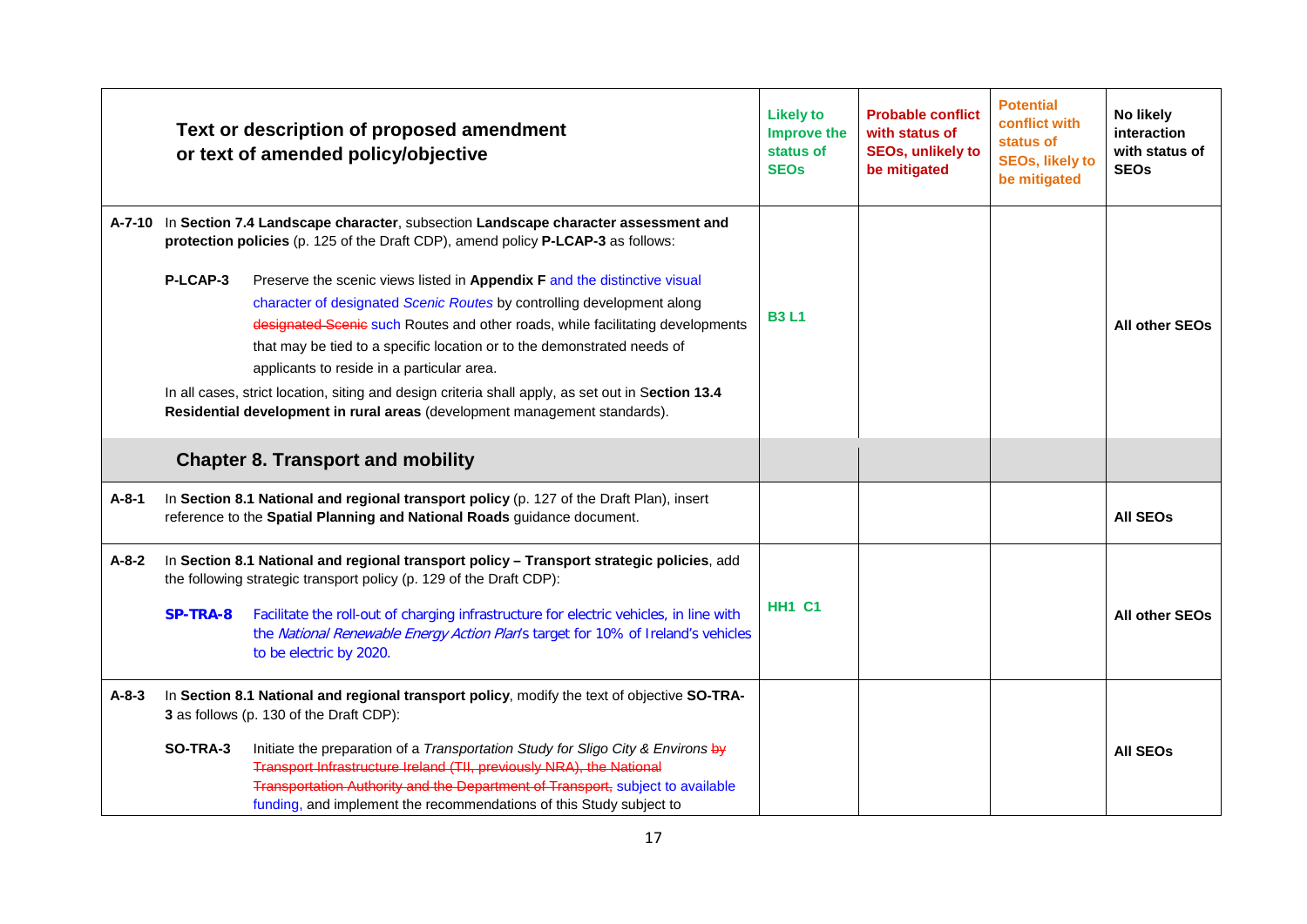|             |               | Text or description of proposed amendment<br>or text of amended policy/objective                                                                                                                                                                                                                                                                                                                                                                                                             | <b>Likely to</b><br>Improve the<br>status of<br><b>SEOs</b> | <b>Probable conflict</b><br>with status of<br><b>SEOs, unlikely to</b><br>be mitigated | <b>Potential</b><br>conflict with<br>status of<br><b>SEOs, likely to</b><br>be mitigated | No likely<br>interaction<br>with status of<br><b>SEOs</b> |
|-------------|---------------|----------------------------------------------------------------------------------------------------------------------------------------------------------------------------------------------------------------------------------------------------------------------------------------------------------------------------------------------------------------------------------------------------------------------------------------------------------------------------------------------|-------------------------------------------------------------|----------------------------------------------------------------------------------------|------------------------------------------------------------------------------------------|-----------------------------------------------------------|
|             |               | compliance with the Habitats Directive.                                                                                                                                                                                                                                                                                                                                                                                                                                                      |                                                             |                                                                                        |                                                                                          |                                                           |
| $A - 8 - 4$ |               | In Section 8.2 Road network, subsection 8.2.1 National primary and secondary roads<br>(p.132 of the Draft Plan), add clarification regarding national primary roads.                                                                                                                                                                                                                                                                                                                         |                                                             |                                                                                        |                                                                                          | <b>AII SEOS</b>                                           |
| $A-8-5$     | as follows:   | In Section 8.2 Road network, subsection 8.2.1 National primary and secondary roads<br>(p.132 of the Draft Plan), introduce a specific set of policies entitled <b>National roads policies</b>                                                                                                                                                                                                                                                                                                |                                                             |                                                                                        |                                                                                          |                                                           |
|             | <b>P-NR-1</b> | Protect the traffic carrying capacity of national roads, the level of service they<br>deliver and the period over which they continue to perform efficiently, by avoiding<br>the creation of new access points or the generation of increased traffic from<br>existing accesses onto the N-4, N-15, N-16, N-17 and N-59 outside the 50 km/h<br>speed limit, in accordance with the DoECLG's publication Spatial Planning and<br>National Roads - Guidelines for Planning Authorities (2012). |                                                             |                                                                                        |                                                                                          |                                                           |
|             | <b>P-NR-2</b> | Protect the route corridors necessary for the construction of new roads or<br>the upgrading of existing national roads in Sligo, in accordance with the<br>DoECLG's publication Spatial Planning and National Roads -Guidelines for<br>Planning Authorities (2012).                                                                                                                                                                                                                          | <b>P1 C1</b>                                                |                                                                                        | <b>B1 B2 B3 S1</b><br><b>W1 W2 CH1 L1</b>                                                | <b>All other SEOs</b>                                     |
|             | $P-NR-3$      | Apply the provisions of the Design Manual for Urban Roads and Streets<br>(DTTS, DECLG 2013) to all development along national roads inside the<br>60-km/h speed limit zones in towns and villages.                                                                                                                                                                                                                                                                                           |                                                             |                                                                                        |                                                                                          |                                                           |
|             | <b>P-NR-4</b> | Maintain the national road network in accordance with the TII Pavement<br><b>Asset Management System.</b>                                                                                                                                                                                                                                                                                                                                                                                    |                                                             |                                                                                        |                                                                                          |                                                           |
|             | <b>P-NR-5</b> | Permit direct access to zoned lands along national roads inside the 50 km/h speed<br>limit subject to normal planning considerations. Within transitional zones<br>(between 50 km/h and 60 km/h speed limiting signs), access may be permitted, but                                                                                                                                                                                                                                          |                                                             |                                                                                        |                                                                                          |                                                           |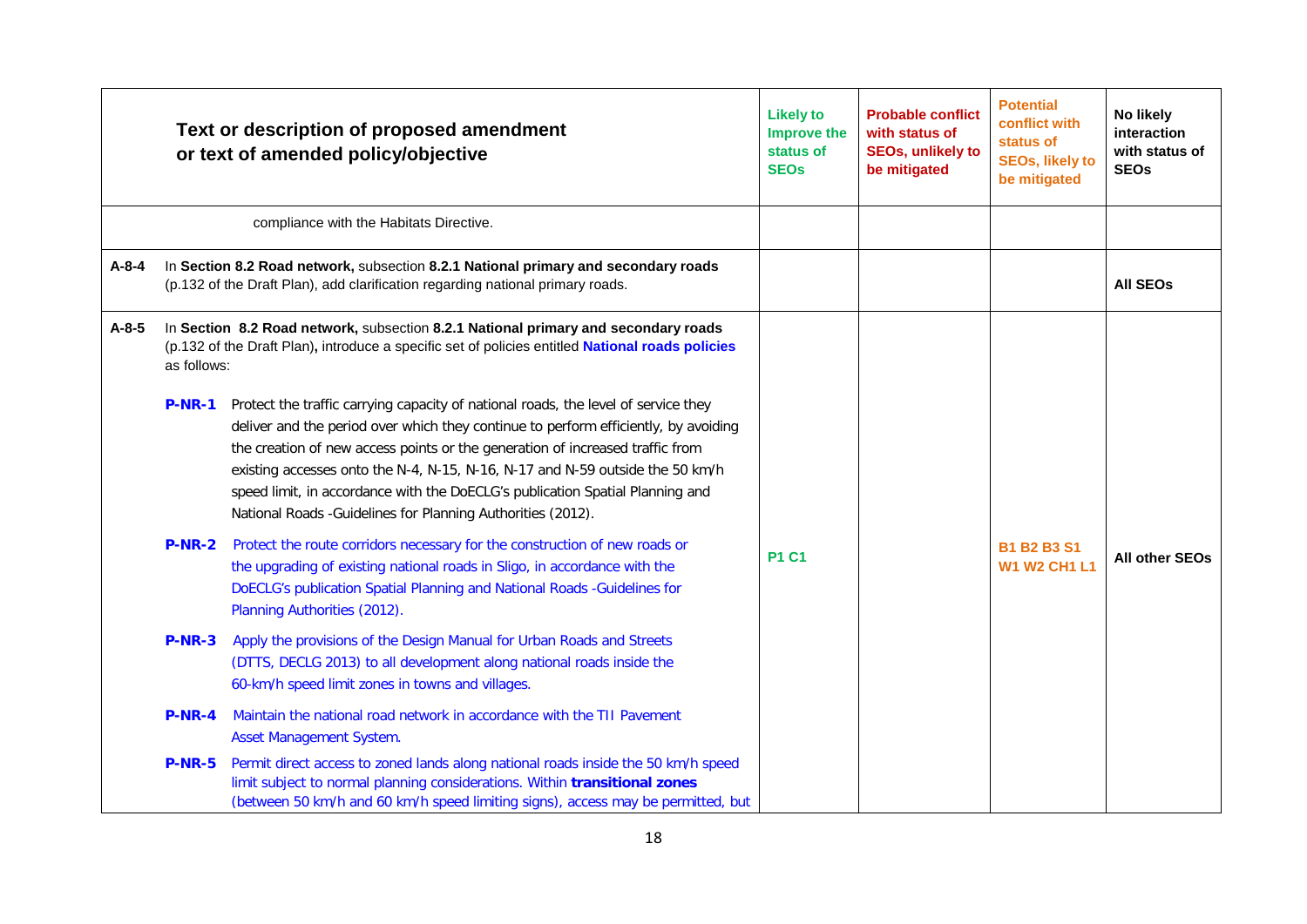|                 |                   | Text or description of proposed amendment<br>or text of amended policy/objective                                                                                                                                                                                                                                                                                                                                                                                                                                                                                                                                                                                                                                                                                                              | <b>Likely to</b><br>Improve the<br>status of<br><b>SEOs</b> | <b>Probable conflict</b><br>with status of<br><b>SEOs, unlikely to</b><br>be mitigated | <b>Potential</b><br>conflict with<br>status of<br><b>SEOs, likely to</b><br>be mitigated | No likely<br>interaction<br>with status of<br><b>SEOs</b> |
|-----------------|-------------------|-----------------------------------------------------------------------------------------------------------------------------------------------------------------------------------------------------------------------------------------------------------------------------------------------------------------------------------------------------------------------------------------------------------------------------------------------------------------------------------------------------------------------------------------------------------------------------------------------------------------------------------------------------------------------------------------------------------------------------------------------------------------------------------------------|-------------------------------------------------------------|----------------------------------------------------------------------------------------|------------------------------------------------------------------------------------------|-----------------------------------------------------------|
|                 |                   | only in limited circumstances, where it is in the interest of facilitating orderly urban<br>development, and subject to a road safety audit carried out in accordance with TII<br>requirements.                                                                                                                                                                                                                                                                                                                                                                                                                                                                                                                                                                                               |                                                             |                                                                                        |                                                                                          |                                                           |
| <b>Comment:</b> |                   | The construction and operation of new roads, as envisaged in policy P-NR-2, could have negative impacts on designated sites, other important habitats, soils,<br>surface water, groundwater, archaeological heritage and sensitive landscapes.<br>The above negative impacts can be largely avoided or mitigated through appropriate routing of future roads and strict application of nature conservation policies set<br>out in Section 7.1 of the CDP (Vol. 1), archaeological heritage protection policies set out in Section 7. Of the CDP (Vol. 1), landscape protection policies set out in<br>Section 7.4 of the CDP (Vol. 1), wastewater, surface water drainage and waste management policies specified in Chapter 9 of Vol. 1 of the CDP. No additional<br>mitigation is required. |                                                             |                                                                                        |                                                                                          |                                                           |
| $A - 8 - 6$     |                   | In subsection National roads objectives (p. 133 of the Draft CDP), delete objective O-NR-3<br>(now proposed to be included as a policy under the National Roads policies.                                                                                                                                                                                                                                                                                                                                                                                                                                                                                                                                                                                                                     |                                                             |                                                                                        |                                                                                          | <b>AII SEOS</b>                                           |
| A-8-7           | following policy: | In subsection Non-national roads and bridges policies (p. 135 of the Draft CDP), add the<br>P-NNR-5 Upgrade roads, footpaths, car-parking areas and junctions within the County's<br>towns and villages in accordance with the provisions of the Design Manual for<br>Urban Roads and Streets (DTTS, DECLG, 2013), subject to the availability of<br>resources.                                                                                                                                                                                                                                                                                                                                                                                                                               |                                                             |                                                                                        |                                                                                          | <b>AII SEOS</b>                                           |
| $A-8-8$         |                   | In Section 8.3 Cycle and pedestrian movements, modify objective O-CW-5 (p. 139 of the<br>Draft Plan) as follows:<br><b>O-CW-5</b> Seek the development of a footway and cycleway (greenway) on or alongside the<br>disused closed railway line from Claremorris to-Collooney to Bellaghy (Sligo/Mayo<br>county boundary) insofar as such route does not compromise the reopening of the<br>Western Rail Corridor, if reopening the railway line is deemed feasible'.                                                                                                                                                                                                                                                                                                                          | <b>C1 P1</b>                                                |                                                                                        |                                                                                          | All other SEOs                                            |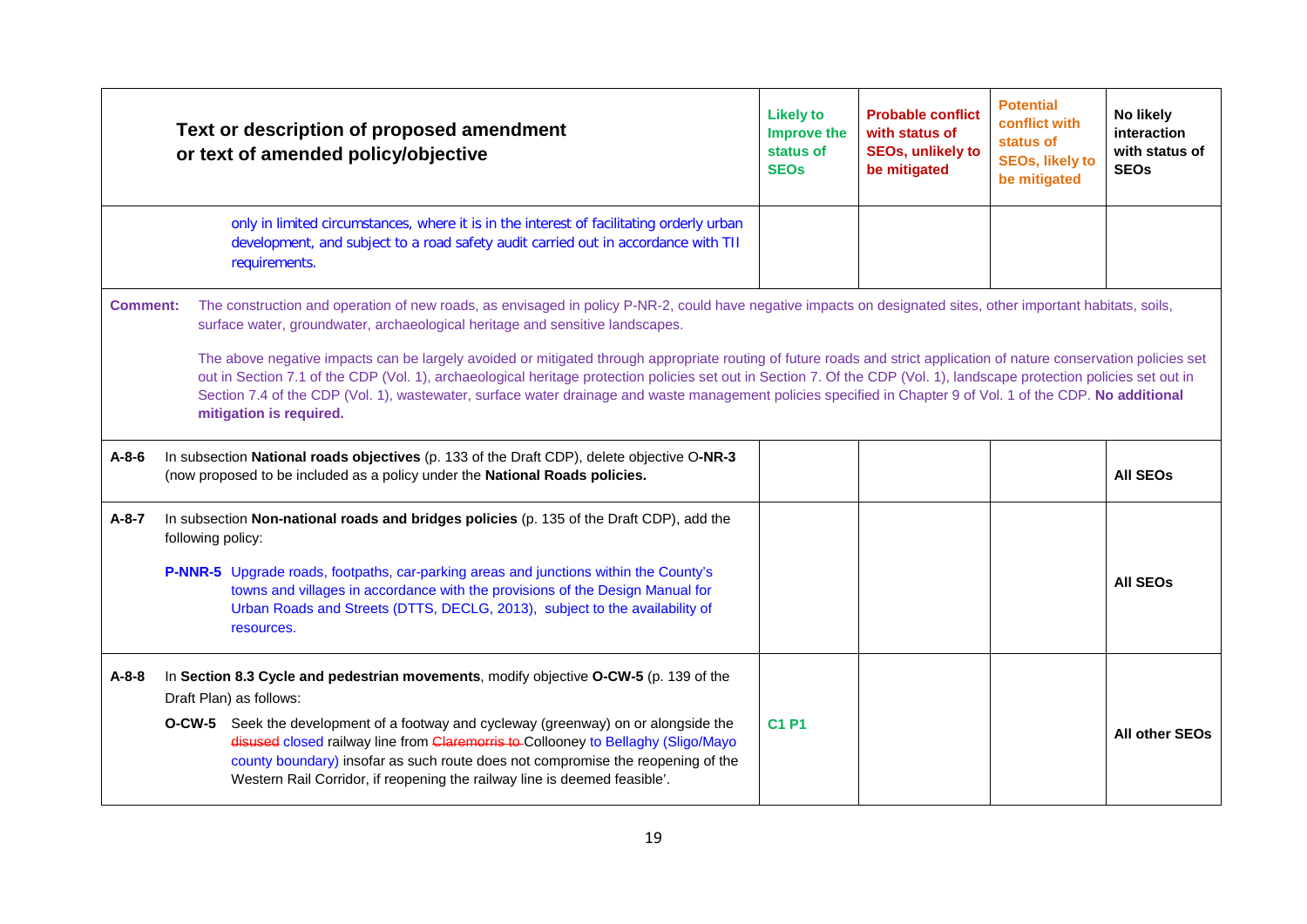|             |                                | Text or description of proposed amendment<br>or text of amended policy/objective                                                                                                                                                                                                                                                                                                                                                                                                                                                                                                                                                                                                                                                                                                                                                                                                                                                                                                                                                                                                                                                                                                                                                                                                                                                                                                                                                                                                                               | <b>Likely to</b><br>Improve the<br>status of<br><b>SEO<sub>s</sub></b> | <b>Probable conflict</b><br>with status of<br><b>SEOs, unlikely to</b><br>be mitigated | <b>Potential</b><br>conflict with<br>status of<br><b>SEOs, likely to</b><br>be mitigated | No likely<br>interaction<br>with status of<br><b>SEOs</b> |
|-------------|--------------------------------|----------------------------------------------------------------------------------------------------------------------------------------------------------------------------------------------------------------------------------------------------------------------------------------------------------------------------------------------------------------------------------------------------------------------------------------------------------------------------------------------------------------------------------------------------------------------------------------------------------------------------------------------------------------------------------------------------------------------------------------------------------------------------------------------------------------------------------------------------------------------------------------------------------------------------------------------------------------------------------------------------------------------------------------------------------------------------------------------------------------------------------------------------------------------------------------------------------------------------------------------------------------------------------------------------------------------------------------------------------------------------------------------------------------------------------------------------------------------------------------------------------------|------------------------------------------------------------------------|----------------------------------------------------------------------------------------|------------------------------------------------------------------------------------------|-----------------------------------------------------------|
| $A - 8 - 9$ |                                | In Section 8.3 Cycle and pedestrian movements, modify the wording of Objective O-CW-5<br>(p. 139 of the Draft Plan) by replacing "disused railway line" with "closed railway line".                                                                                                                                                                                                                                                                                                                                                                                                                                                                                                                                                                                                                                                                                                                                                                                                                                                                                                                                                                                                                                                                                                                                                                                                                                                                                                                            | <b>C1 P1</b>                                                           |                                                                                        |                                                                                          | All other SEOs                                            |
|             |                                | <b>Chapter 9. Environmental infrastructure</b>                                                                                                                                                                                                                                                                                                                                                                                                                                                                                                                                                                                                                                                                                                                                                                                                                                                                                                                                                                                                                                                                                                                                                                                                                                                                                                                                                                                                                                                                 |                                                                        |                                                                                        |                                                                                          |                                                           |
| $A-9-1$     |                                | In Section 9.5 Waste management (p. 161 of the Draft Plan) insert a new subsection<br>detailing the location and the current state of Historic landfills in Co. Sligo.                                                                                                                                                                                                                                                                                                                                                                                                                                                                                                                                                                                                                                                                                                                                                                                                                                                                                                                                                                                                                                                                                                                                                                                                                                                                                                                                         |                                                                        |                                                                                        |                                                                                          | <b>AII SEOS</b>                                           |
| $A-9-2$     | <b>P-WM-7</b><br><b>P-WM-8</b> | In subsection Waste management policies (p.164 of the Draft CDP), include three additional<br>waste management policies as follows:<br>P-WM-6 Require any development proposals on known historic landfill sites or in their vicinity<br>shall take into consideration the EPA Code of Practice: Environmental Risk<br>Assessment for Unregulated Waste Disposal Sites (April 2007). Where landfills<br>meet the definition of a 'closed landfill', as set out in the Waste Management<br>(certification of historic unlicensed waste disposal and recovery activity) Regulations<br>2008 (S.I. No 524 of 2008), there will be a requirement for authorisation of the<br>landfill by the EPA under those regulations.<br>Ensure that the zoning or the rezoning of known former landfill sites, as part of the<br>preparation or review of local area plans, is the most appropriate having regard to<br>the potential sensitivities of such lands.<br>Development proposals on brownfield sites - such as former petrol stations,<br>fuel/chemical storage areas and similar sites - shall be required to undertake an<br>assessment if the potential for contaminated materials, soils etc to be unearthed<br>during demolition/construction works, and the associated environmental risks.<br>Where any environmental risk is identified, appropriate investigations shall be<br>undertaken to determine the nature and extent of any materials or contaminated<br>soils on the proposed development sites. | <b>P1 S1 W1</b><br>W <sub>2</sub>                                      |                                                                                        |                                                                                          | <b>All other SEOs</b>                                     |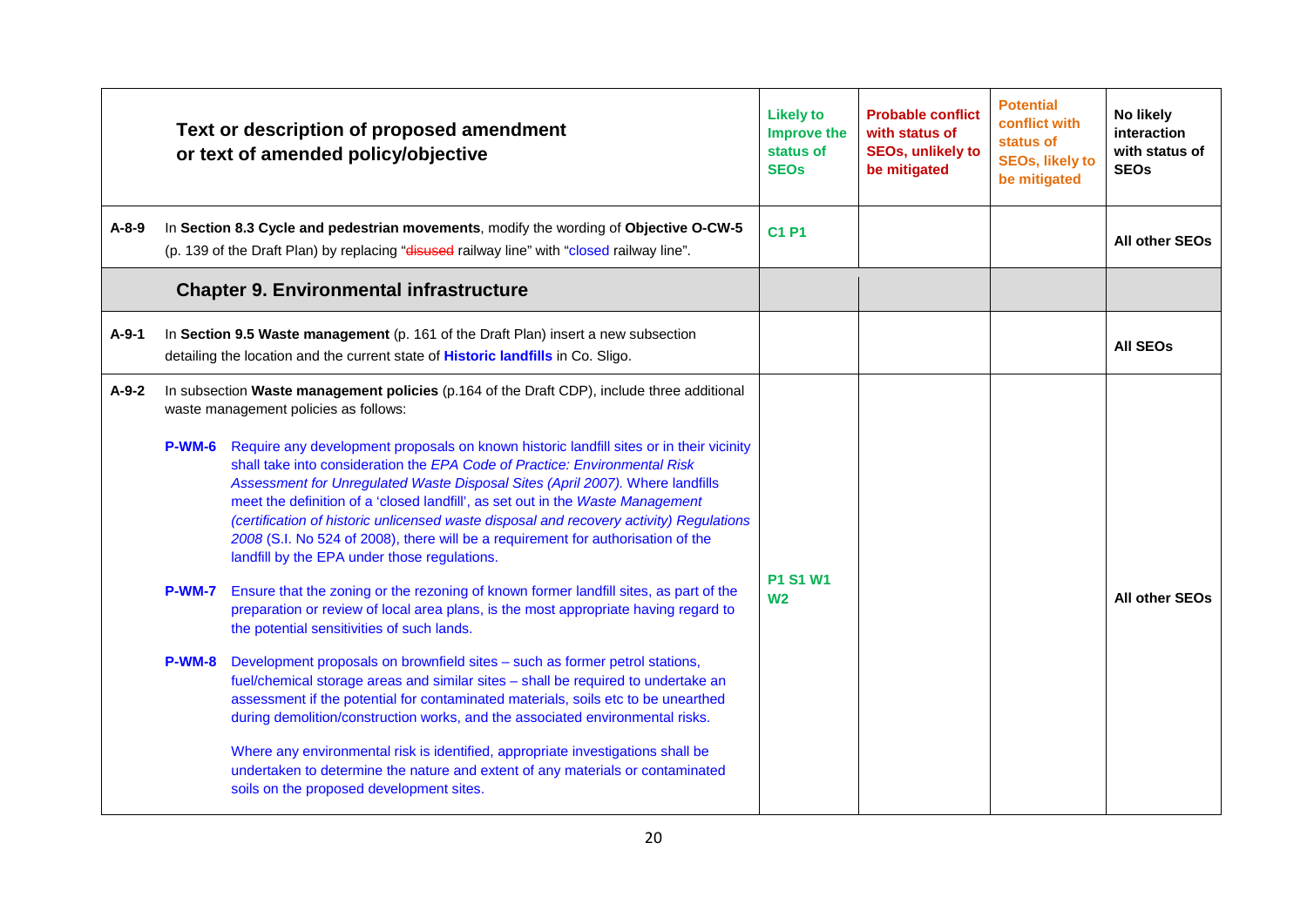|         | Text or description of proposed amendment<br>or text of amended policy/objective                                                                                                                                                                                                                                                                                                | <b>Likely to</b><br>Improve the<br>status of<br><b>SEOs</b> | <b>Probable conflict</b><br>with status of<br><b>SEOs, unlikely to</b><br>be mitigated | <b>Potential</b><br>conflict with<br>status of<br><b>SEOs, likely to</b><br>be mitigated | No likely<br>interaction<br>with status of<br><b>SEOs</b> |
|---------|---------------------------------------------------------------------------------------------------------------------------------------------------------------------------------------------------------------------------------------------------------------------------------------------------------------------------------------------------------------------------------|-------------------------------------------------------------|----------------------------------------------------------------------------------------|------------------------------------------------------------------------------------------|-----------------------------------------------------------|
|         | A site-specific remediation plan shall be prepared to ensure that the construction<br>and operation phases of development do not result in risk to human health, water<br>quality, biodiversity, fisheries, air quality etc.                                                                                                                                                    |                                                             |                                                                                        |                                                                                          |                                                           |
| $A-9-3$ | In Section 9.5 Waste management (p.161 of the Draft Plan), add the following waste<br>management objective:<br><b>O-WM-1</b> Ensure that the certification and remediation process of the known historic landfill at<br>Finisklin is completed in accordance with the EPA Code of Practice: Environmental<br>Risk Assessment for Unregulated Waste Disposal Sites (April 2007). | <b>P1 S1 W1</b><br>W <sub>2</sub>                           |                                                                                        |                                                                                          | All other SEOs                                            |
| $A-9-4$ | Modify the text of Table 9.C Wastewater treatment plants in County Sligo (p. 151-157 of<br>the Draft CDP) in accordance with the updates provided by Irish Water.                                                                                                                                                                                                               |                                                             |                                                                                        |                                                                                          | <b>AII SEOS</b>                                           |
|         | <b>Chapter 10. Environmental quality</b>                                                                                                                                                                                                                                                                                                                                        |                                                             |                                                                                        |                                                                                          |                                                           |
| A-10-1  | In Chapter 10 Environmental quality, Section 10.2 Air quality (p. 170 of the Draft Plan),<br>insert an additional subsection containing information on radon gas.                                                                                                                                                                                                               |                                                             |                                                                                        |                                                                                          | <b>AII SEOS</b>                                           |
|         | A-10-2 In Section 10.4 Coastal environment, subsection 10.4.1 Coastal zone (p.172 of the Draft<br>Plan), modify the definition of the coastal zone and associated areas.                                                                                                                                                                                                        |                                                             |                                                                                        |                                                                                          | <b>AII SEOS</b>                                           |
|         | A-10-3 In Section 10.4 Coastal environment, subsection 10.4.4 Developments on the foreshore<br>and nearshore (p. 173 of the Draft Plan) replace the definition of the foreshore with an<br>extended version.                                                                                                                                                                    |                                                             |                                                                                        |                                                                                          | <b>AII SEOS</b>                                           |
|         | A-10-4 In Box 10.A Proposed coastal protection works (p. 176 of the Draft Plan,) modify the<br>description of proposed works at Pullaheeny.                                                                                                                                                                                                                                     | L1                                                          |                                                                                        |                                                                                          | <b>All other SEOs</b>                                     |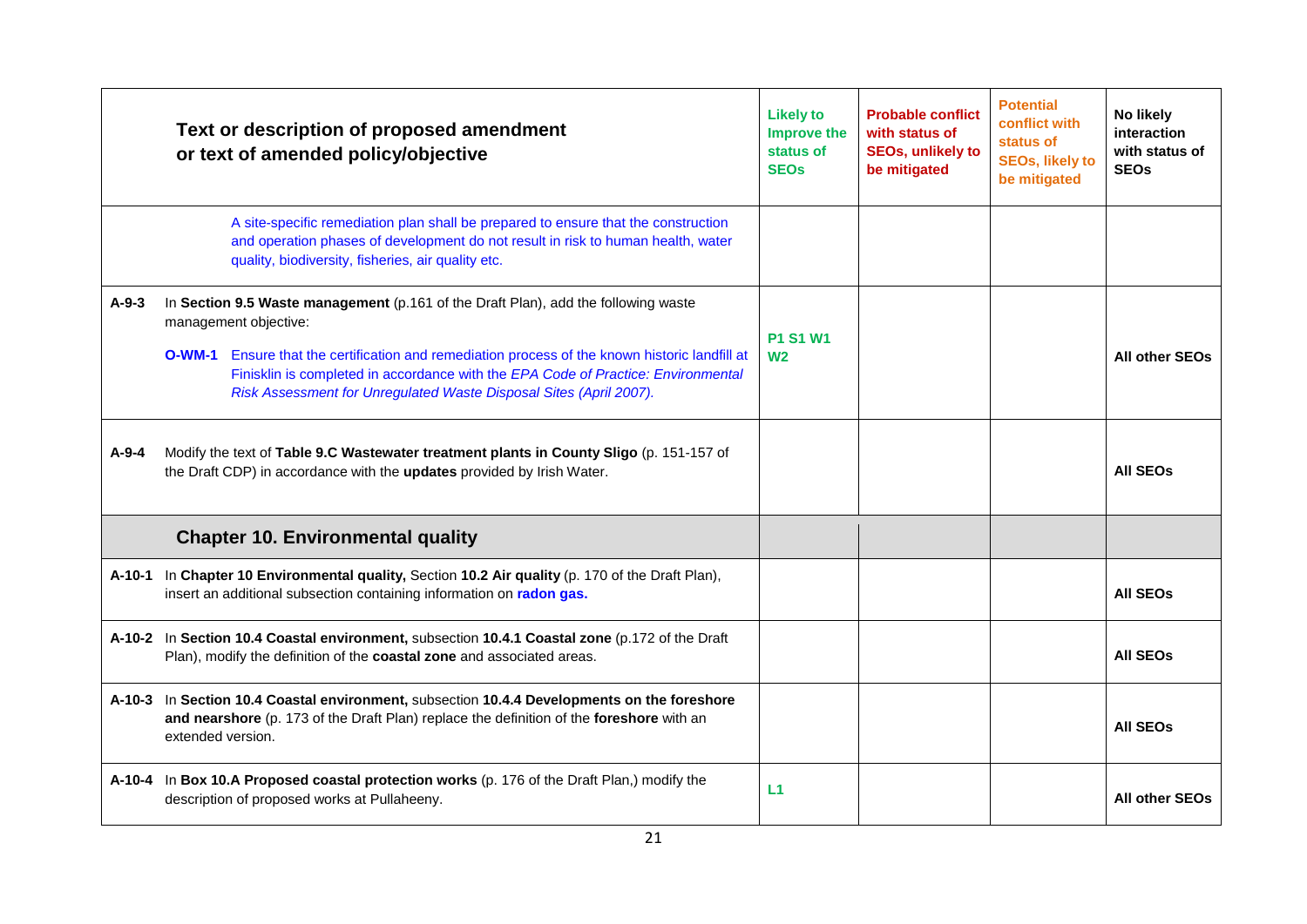|         | Text or description of proposed amendment<br>or text of amended policy/objective                                                                                                                                                                                                                                                                                             | <b>Likely to</b><br>Improve the<br>status of<br><b>SEOs</b> | <b>Probable conflict</b><br>with status of<br><b>SEOs, unlikely to</b><br>be mitigated | <b>Potential</b><br>conflict with<br>status of<br><b>SEOs, likely to</b><br>be mitigated | No likely<br>interaction<br>with status of<br><b>SEOs</b> |
|---------|------------------------------------------------------------------------------------------------------------------------------------------------------------------------------------------------------------------------------------------------------------------------------------------------------------------------------------------------------------------------------|-------------------------------------------------------------|----------------------------------------------------------------------------------------|------------------------------------------------------------------------------------------|-----------------------------------------------------------|
|         | A-10-5 In Section 10.4 Coastal environment, subsection 10.4.6 Coastal protection, modify policy<br>P-CP-2 (p. 176 of the Draft Plan) as follows:<br>Require that any development within the coastal zone is appropriately sited and<br>$P$ -CP-2<br>designed having regard to coastal flooding, future shoreline erosion, predicted sea<br>level rise and OPW flood mapping. | L1                                                          |                                                                                        |                                                                                          | All other SEOs                                            |
|         | A-10-6 In Section 10.6 Climate Change, subsection 10.6.2 Legislative Context (p.179 -180 of the<br>Draft Plan), modify the text to reflect the most up-to-date stage of the preparation of the<br>National Mitigation Plan.                                                                                                                                                  |                                                             |                                                                                        |                                                                                          | <b>AII SEOS</b>                                           |
| A-10-7  | In Section 10.6 Climate Change, subsection 10.6.3 Role of the Local Authority (p. 180-<br>181), insert the text requiring the repair of old bridges in preference to replacement.                                                                                                                                                                                            | <b>P1 CH2</b>                                               |                                                                                        |                                                                                          | All other SEOs                                            |
|         | A-10-8 In Section 10.6 Climate change, subsection Climate adaptation and mitigation policies (p.<br>182 of the Draft Plan), insert the following additional policy:<br>P-CAM-11 Support the repair of old structures where possible, in particular the repair of the<br>stone arch bridge stock, in preference to replacement with high carbon materials.                    | <b>P1 CH2</b>                                               |                                                                                        |                                                                                          | All other SEOs                                            |
| A-10-9  | In Section 10.7 Flood risk management (p. 183 of the Draft Plan), insert minor references to<br>aquifers and karst areas.                                                                                                                                                                                                                                                    |                                                             |                                                                                        |                                                                                          | <b>AII SEOS</b>                                           |
| A-10-10 | In Section 10.7 Flood risk management, subsection 10.7.2 Progress in flood risk<br>assessment, (p. 184 of the Draft Plan), update the text to reflect the current stage in the<br>procedure for adopting the Flood risk Management Plans.                                                                                                                                    |                                                             |                                                                                        |                                                                                          | <b>AII SEOS</b>                                           |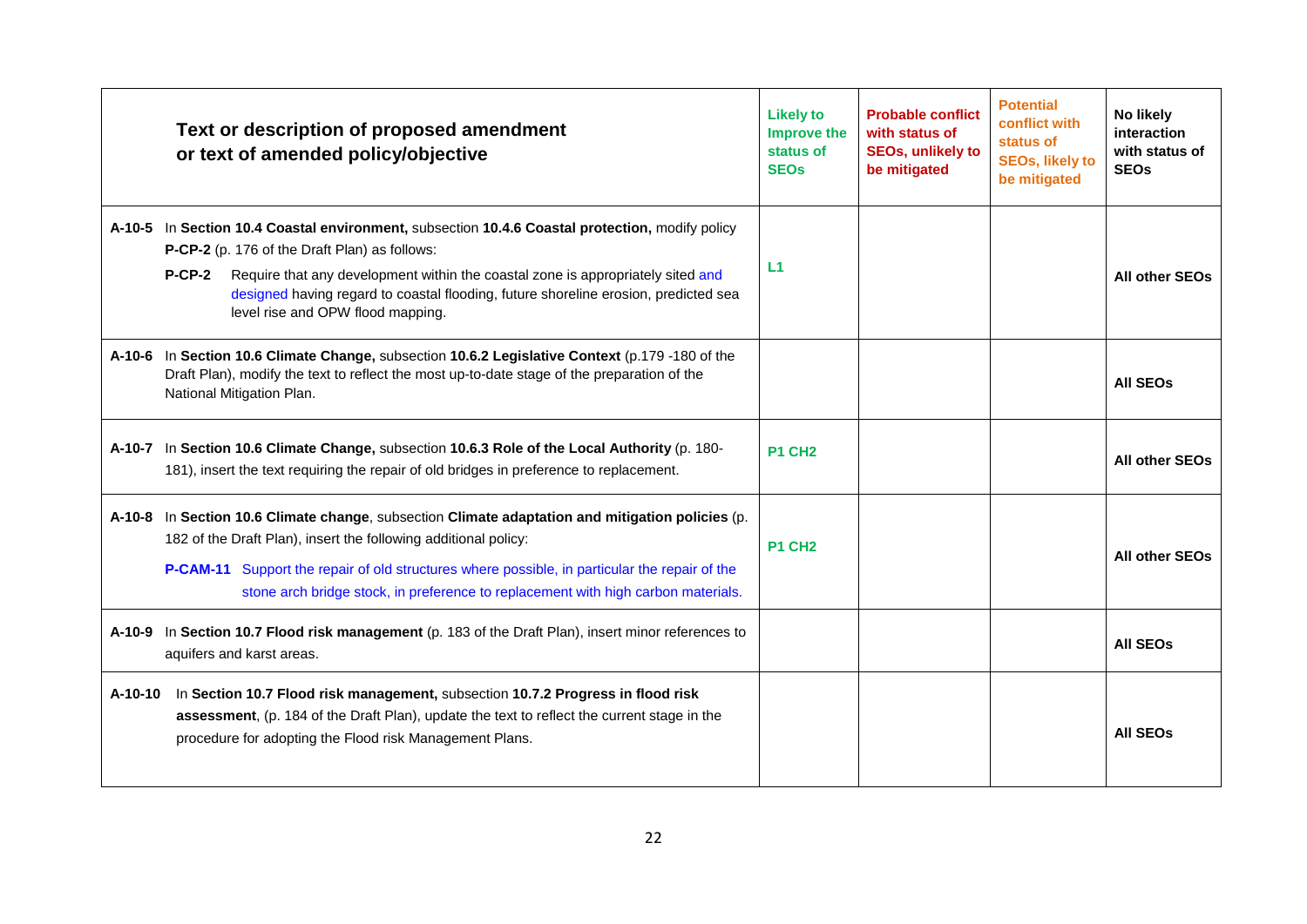|          | Text or description of proposed amendment<br>or text of amended policy/objective                                                                                                                                                                                                                                                                                               | <b>Likely to</b><br>Improve the<br>status of<br><b>SEOs</b> | <b>Probable conflict</b><br>with status of<br><b>SEOs, unlikely to</b><br>be mitigated | <b>Potential</b><br>conflict with<br>status of<br><b>SEOs, likely to</b><br>be mitigated | No likely<br>interaction<br>with status of<br><b>SEOs</b> |
|----------|--------------------------------------------------------------------------------------------------------------------------------------------------------------------------------------------------------------------------------------------------------------------------------------------------------------------------------------------------------------------------------|-------------------------------------------------------------|----------------------------------------------------------------------------------------|------------------------------------------------------------------------------------------|-----------------------------------------------------------|
|          | <b>Chapter 11. Energy and telecommunications</b>                                                                                                                                                                                                                                                                                                                               |                                                             |                                                                                        |                                                                                          |                                                           |
| $A-11-1$ | In Section 11.1 Energy, subsection 11.1.7 Electricity transmission (p. 191 of the Draft<br>CDP), add text reflecting the current stage of preparation of Grid Development Strategy.                                                                                                                                                                                            |                                                             |                                                                                        |                                                                                          | <b>All SEOs</b>                                           |
| $A-11-2$ | In Section 11.1 Energy, subsection Strategic energy objectives (p. 193 of the Draft<br>CDP), add the following objective:<br>Undertake an analysis of suitable areas for wind energy and prepare a map<br><b>SO-EN-2</b><br>showing County Sligo's Landscape Suitability for Wind Energy Developments, in<br>accordance with Section 3.5 of the Wind Energy Guidelines (2006). | <b>B1 B2 B3</b><br><b>CH1 L1</b>                            |                                                                                        |                                                                                          | <b>All other SEOs</b>                                     |
|          | <b>Chapter 13. Development management standards</b>                                                                                                                                                                                                                                                                                                                            |                                                             |                                                                                        |                                                                                          |                                                           |
| $A-13-1$ | In Section 13.2 General development standards, subsection 13.2.14 Undergrounding of<br>cables (p. 218 of the Draft Plan), modify the first paragraph by adding reference to<br><b>Architectural Conservation Areas.</b>                                                                                                                                                        | CH <sub>2</sub>                                             |                                                                                        |                                                                                          | All other SEOs                                            |
| $A-13-2$ | In Section 13.2 General development standards, subsection 13.2.15 Illumination and<br>spread of light (p. 218-219 of the Draft Plan) inserting additional details on external<br>illumination and floodlighting.                                                                                                                                                               |                                                             |                                                                                        |                                                                                          | <b>All SEOs</b>                                           |
| $A-13-3$ | In Section 13.3 Residential development in urban areas, subsection 13.3.15<br>Accommodation for dependent relatives, make minor modifications to the text describing<br>design requirements.                                                                                                                                                                                   |                                                             |                                                                                        |                                                                                          | <b>All SEOs</b>                                           |
| $A-13-4$ | In Section 13.4 Residential development in rural areas (p. 230 of the Draft CDP), modify<br>the text by adding a subsection listing "normal planning considerations".                                                                                                                                                                                                          |                                                             |                                                                                        |                                                                                          | <b>All SEOs</b>                                           |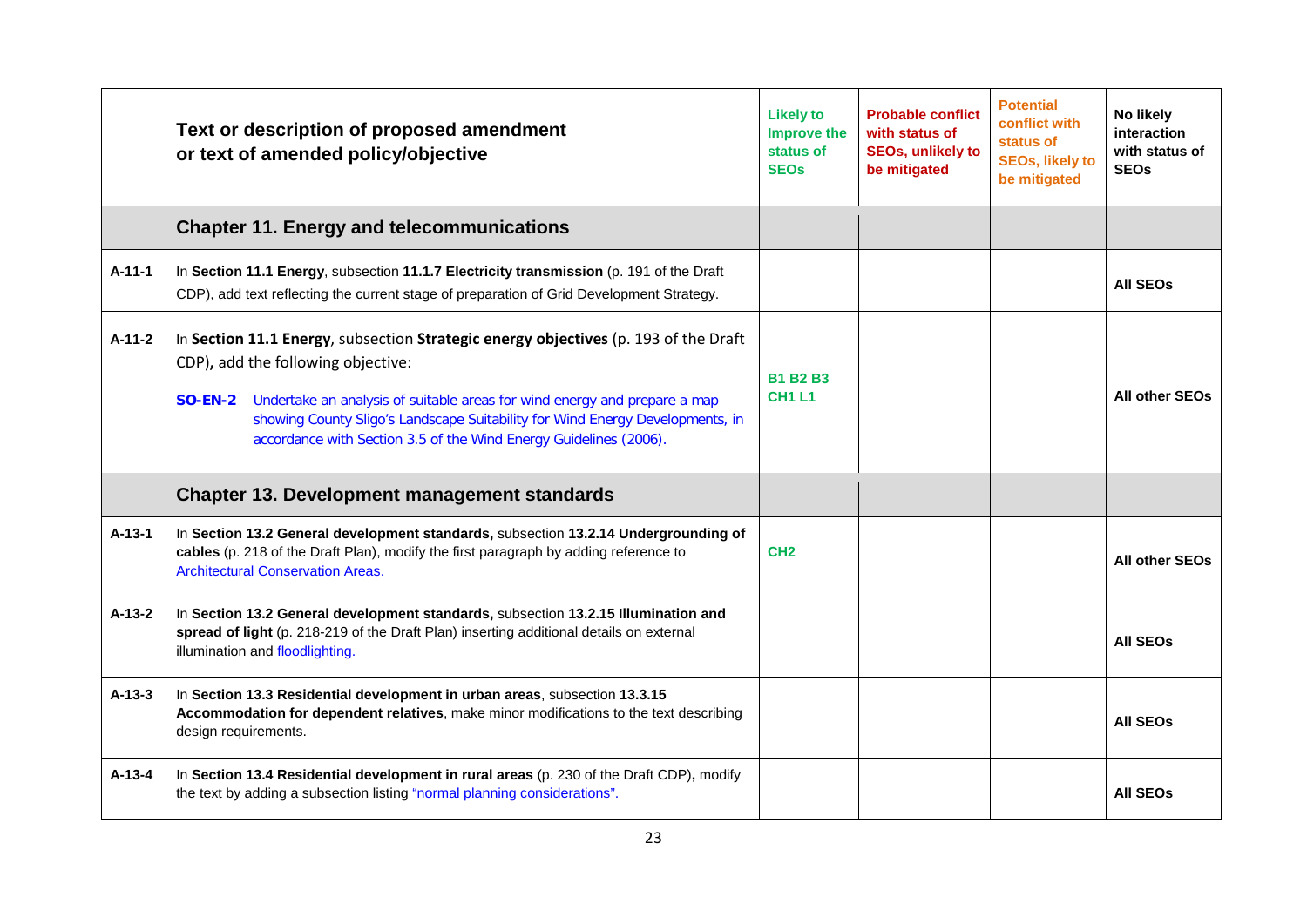|          | Text or description of proposed amendment<br>or text of amended policy/objective                                                                                                                                                                                             | <b>Likely to</b><br>Improve the<br>status of<br><b>SEOs</b> | <b>Probable conflict</b><br>with status of<br><b>SEOs, unlikely to</b><br>be mitigated | <b>Potential</b><br>conflict with<br>status of<br><b>SEOs, likely to</b><br>be mitigated | No likely<br>interaction<br>with status of<br><b>SEOs</b> |
|----------|------------------------------------------------------------------------------------------------------------------------------------------------------------------------------------------------------------------------------------------------------------------------------|-------------------------------------------------------------|----------------------------------------------------------------------------------------|------------------------------------------------------------------------------------------|-----------------------------------------------------------|
| $A-13-5$ | In Section 13.4 Residential development in rural areas, subsection 13.4.2 Site selection<br>$-$ locating a house in the landscape (p. 230 $-$ 231 of the Draft Plan), add clarifications<br>regarding site characteristics for rural houses.                                 |                                                             |                                                                                        |                                                                                          | <b>AII SEOS</b>                                           |
| $A-13-6$ | In Section 13.4 Residential development in rural areas, delete Table 13.A which details<br>some principles of vernacular rural house design.                                                                                                                                 |                                                             |                                                                                        |                                                                                          | <b>AII SEOS</b>                                           |
| A-13-7   | In Section 13.4.3 Rural house design, under the heading Design Statement (p. 233 of the<br>Draft Plan), remove the paragraph recommending the employment of registered architects to<br>build rural houses.                                                                  |                                                             |                                                                                        |                                                                                          | <b>AII SEOS</b>                                           |
| $A-13-8$ | In Section 13.5 Retail development standards, subsection 13.5.9 Shop fronts and<br>signage (p. 239 - 240 of the Draft Plan), add the two more standards to the existing list.                                                                                                |                                                             |                                                                                        |                                                                                          | <b>AII SEOS</b>                                           |
| A-13-9   | In Section 13.8 Transportation, roads and parking, subsection 13.8.1 Access onto<br>national roads (p. 246 of the Draft Plan), delete the paragraph relating to exceptions from<br>restriction of access onto national roads.                                                |                                                             |                                                                                        |                                                                                          | <b>AII SEOS</b>                                           |
| A-13-10  | In Section 13.8 Transportation, roads and parking, subsection 13.8.3 Entrances and<br>sightlines (p. 248 of the Draft Plan), modify the Rural housing subsection by inserting<br>details relating to road safety and the preservation or replacement of roadside boundaries. | <b>B3 P1 L1</b>                                             |                                                                                        |                                                                                          | All other SEOs                                            |
| A-13-11  | In Section 13.8 Transportation, roads and parking, subsection 13.8.5 Car parking<br>requirements, layout and design (p. 249 of the Draft Plan), insert an additional subsection<br>on charging points for electric vehicles.                                                 | C <sub>1</sub>                                              |                                                                                        |                                                                                          | <b>All other SEOs</b>                                     |
|          | A-13-12 In Section 13.8 Transportation, roads and parking, subsection Car parking standards<br>(p. 249 of the Draft Plan), modify Table 13.B Car parking standards by adding the words<br>"gross floor area" where previously omitted.                                       |                                                             |                                                                                        |                                                                                          | <b>AII SEOS</b>                                           |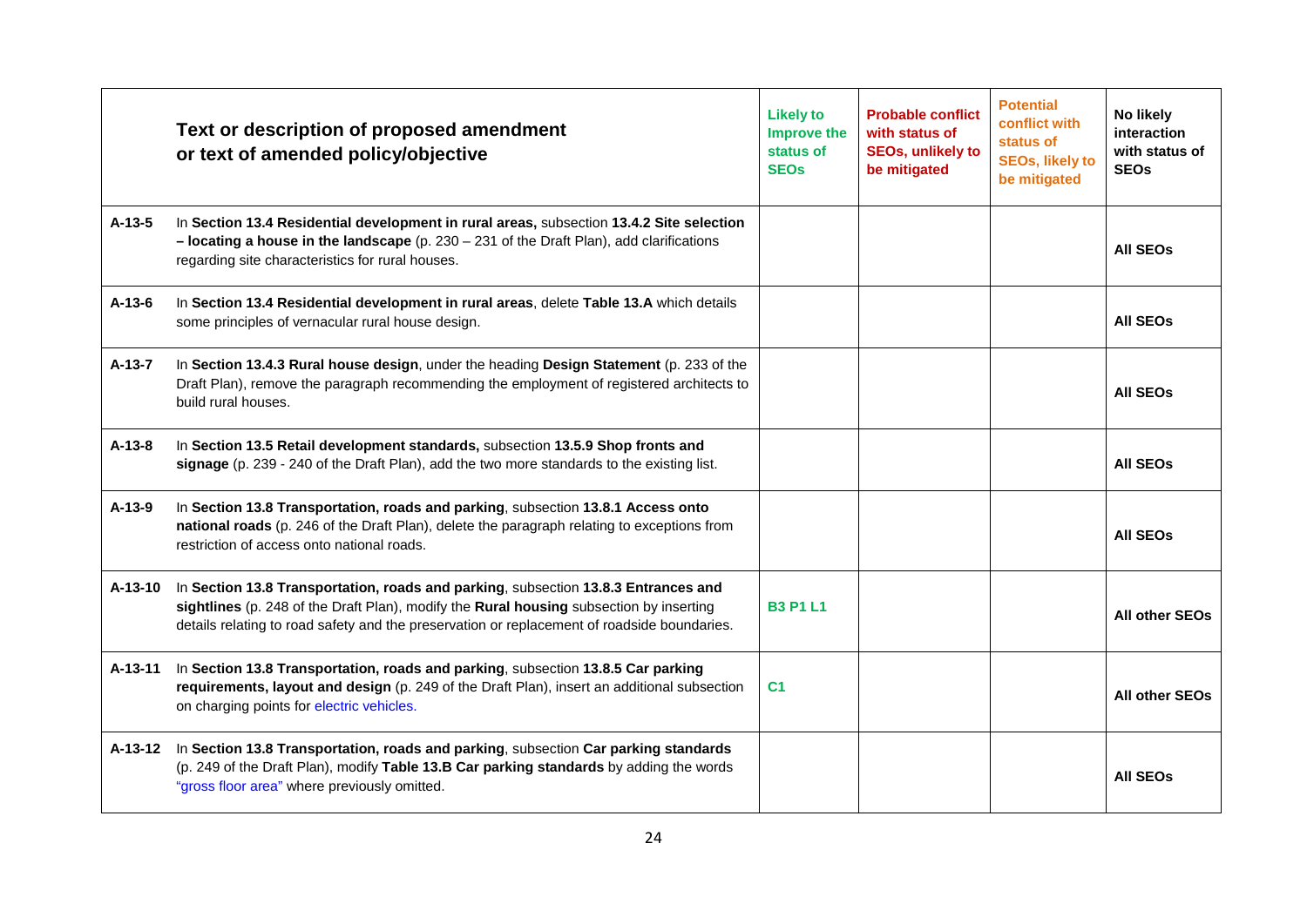|              | Text or description of proposed amendment<br>or text of amended policy/objective                                                                      | <b>Likely to</b><br><b>Improve the</b><br>status of<br><b>SEO<sub>s</sub></b> | <b>Probable conflict</b><br>with status of<br><b>SEOs, unlikely to</b><br>be mitigated | <b>Potential</b><br>conflict with<br>status of<br><b>SEOs, likely to</b><br>be mitigated | No likely<br>interaction<br>with status of<br><b>SEOs</b> |
|--------------|-------------------------------------------------------------------------------------------------------------------------------------------------------|-------------------------------------------------------------------------------|----------------------------------------------------------------------------------------|------------------------------------------------------------------------------------------|-----------------------------------------------------------|
|              | <b>Appendices</b>                                                                                                                                     |                                                                               |                                                                                        |                                                                                          |                                                           |
| <b>A-A-1</b> | At the end of the final Plan, insert a new Appendix H containing the ICOMOS Charter.                                                                  |                                                                               |                                                                                        |                                                                                          | <b>AII SEOS</b>                                           |
| A-A-2        | At the end of the final Plan, insert a new Appendix I (capital i) explaining the status of the<br>policies and objectives contained in the SEDP 2010. |                                                                               |                                                                                        |                                                                                          | <b>AII SEOS</b>                                           |
|              | <b>Corrections</b>                                                                                                                                    |                                                                               |                                                                                        |                                                                                          |                                                           |
|              | Minor text corrections are to be made to five chapters and map corrections are to be made to<br>Appendix A.                                           |                                                                               |                                                                                        |                                                                                          | <b>AII SEOS</b>                                           |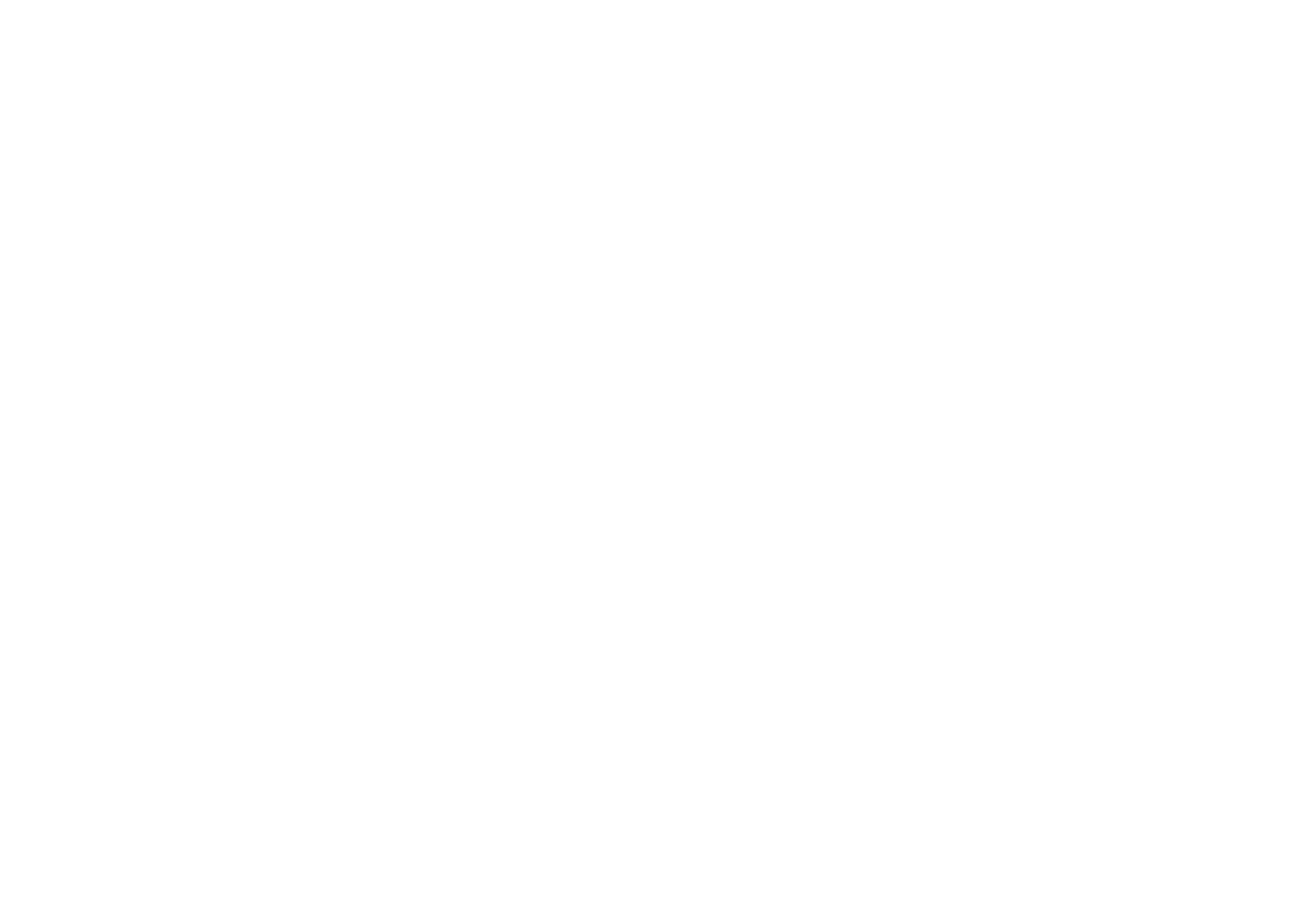### **Section 3. Evaluation of Proposed Amendments to Volume 2 of the Draft Plan**

The assessments outlined in this Section relate to the **proposed amendments only**. Where it is indicated that there would be no likely interaction between the additional or deleted text / change of zoning / change of objective and the status of SEOs, it means that the initial evaluation of the relevant Mini-Plan remains unchanged, i.e. it is the same as indicated in the original Environmental Report.

Where there would be positive interactions / likely improvements in the status of SEOs, these will be cumulated with the original evaluation of the Mini-Plans in the final ER, should the respective amendments be adopted.

Where there would be potential conflicts between a proposed additional paragraph, deletion of text, rezoning or change of objective and the status of SEOs, the **Comment** attached the proposed amendment indicates which existing Draft CDP policies can ensure the avoidance or mitigation of any negative environmental impacts.

Where required, the **Comment** includes R**ecommendations** for additional text to be attached to the proposed amendment, in order to ensure avoidance or mitigation of any potential negative environmental impacts.

|                 | Text or description of proposed amendment to the<br>narrative, policies, objectives, Zoning Maps or<br><b>Objectives Maps in mini-plans</b>                                                                                                                                                                                                                                                                                                                                                                                                             | <b>Likely to</b><br><b>Improve the</b><br>status of<br><b>SEO<sub>s</sub></b> | <b>Probable conflict</b><br>with status of<br><b>SEOs, unlikely to</b><br>be mitigated | <b>Potential</b><br>conflict with<br>status of<br><b>SEOs, likely to</b><br>be mitigated | No likely<br><i>interaction</i><br>with status of<br><b>SEOs</b> |  |
|-----------------|---------------------------------------------------------------------------------------------------------------------------------------------------------------------------------------------------------------------------------------------------------------------------------------------------------------------------------------------------------------------------------------------------------------------------------------------------------------------------------------------------------------------------------------------------------|-------------------------------------------------------------------------------|----------------------------------------------------------------------------------------|------------------------------------------------------------------------------------------|------------------------------------------------------------------|--|
|                 | <b>Chapter 3. Ballinacarrow Mini-Plan</b>                                                                                                                                                                                                                                                                                                                                                                                                                                                                                                               |                                                                               |                                                                                        |                                                                                          |                                                                  |  |
| $A-MP-3-1$      | In Section 3.4 Village-centre mixed-use zone, modify Objective 3.4. E by deleting<br>reference to minimum requirements for open space and density.                                                                                                                                                                                                                                                                                                                                                                                                      |                                                                               |                                                                                        |                                                                                          | <b>AII SEOS</b>                                                  |  |
|                 | <b>Chapter 12. Curry Mini-Plan</b>                                                                                                                                                                                                                                                                                                                                                                                                                                                                                                                      |                                                                               |                                                                                        |                                                                                          |                                                                  |  |
| A-MP-12-1       | Modify the Curry Zoning Map by changing the Mini-Plan Limit to exclude the site shown<br>as A-MP-12-1 from the green belt.                                                                                                                                                                                                                                                                                                                                                                                                                              |                                                                               |                                                                                        | <b>B3 S1 W2</b>                                                                          | All other SEOs                                                   |  |
| <b>Comment:</b> | The exclusion of the site from the green belt, as requested in Submission no. 33, would facilitate the construction of a dwelling. This would involve loss of<br>agricultural land, potential contamination of soil and groundwater. While the loss of agricultural land would be insignificant, any negative impacts on soil and<br>groundwater can be avoided through a strict application of the wastewater, surface water drainage and waste management policies specified in Chapter 9 of Vol. 1<br>of the CDP. No additional mitigation required. |                                                                               |                                                                                        |                                                                                          |                                                                  |  |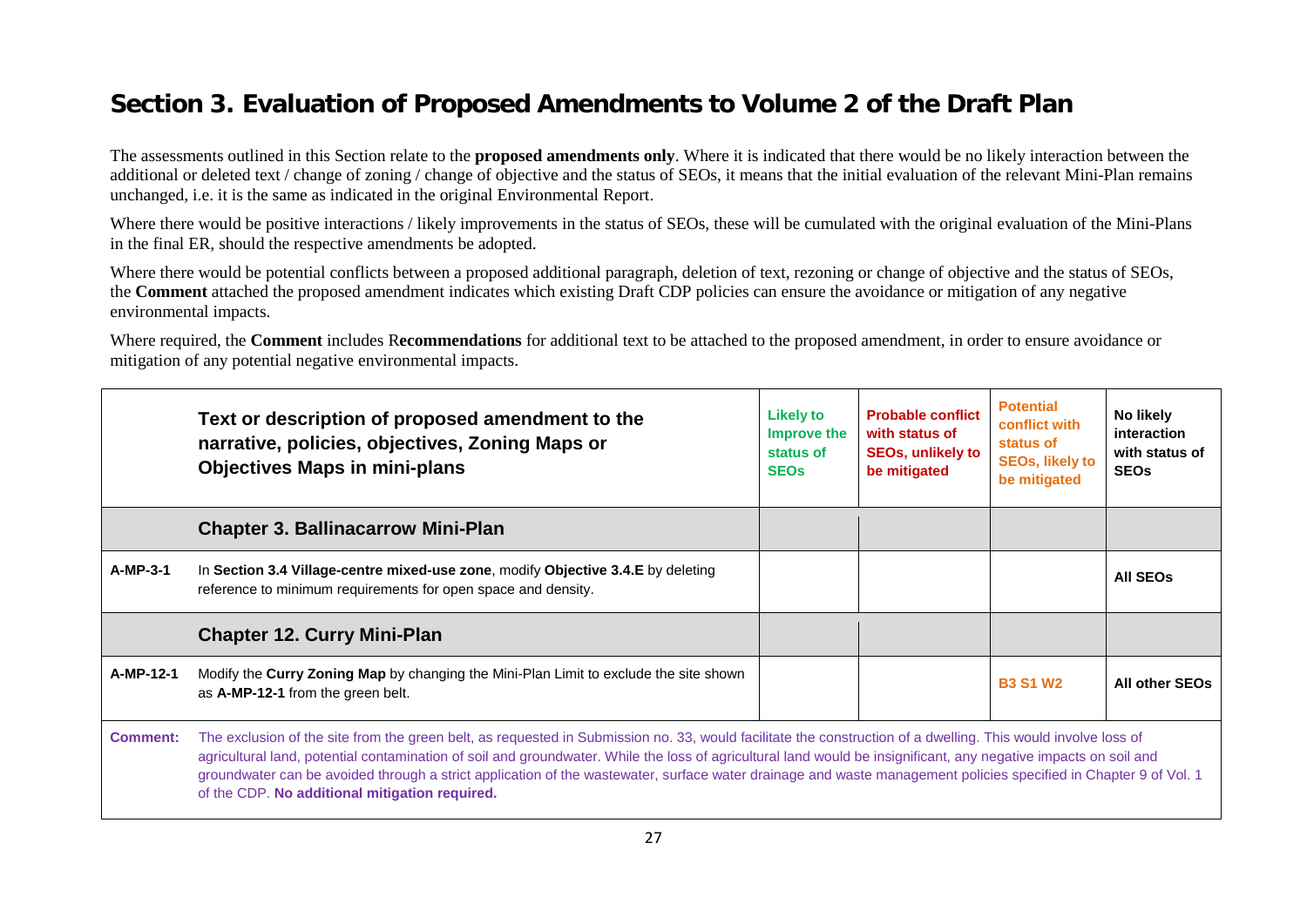|                 | Text or description of proposed amendment to the<br>narrative, policies, objectives, Zoning Maps or<br><b>Objectives Maps in mini-plans</b>                                                                                                                                                                                                                                                                                                                                                                                       | <b>Likely to</b><br>Improve the<br>status of<br><b>SEOs</b> | <b>Probable conflict</b><br>with status of<br><b>SEOs, unlikely to</b><br>be mitigated | <b>Potential</b><br>conflict with<br>status of<br><b>SEOs, likely to</b><br>be mitigated | No likely<br>interaction<br>with status of<br><b>SEOs</b> |  |  |  |
|-----------------|-----------------------------------------------------------------------------------------------------------------------------------------------------------------------------------------------------------------------------------------------------------------------------------------------------------------------------------------------------------------------------------------------------------------------------------------------------------------------------------------------------------------------------------|-------------------------------------------------------------|----------------------------------------------------------------------------------------|------------------------------------------------------------------------------------------|-----------------------------------------------------------|--|--|--|
|                 | <b>Chapter 14. Easky Mini-Plan</b>                                                                                                                                                                                                                                                                                                                                                                                                                                                                                                |                                                             |                                                                                        |                                                                                          |                                                           |  |  |  |
| A-MP-14-1       | Modify the Easky Zoning Map by changing the zoning of the site shown as A-MP-14-1<br>from 'community facilities' to 'residential uses'.                                                                                                                                                                                                                                                                                                                                                                                           |                                                             |                                                                                        |                                                                                          | <b>AII SEOS</b>                                           |  |  |  |
| A-MP-14-2       | Modify the Easky Zoning Map by changing the zoning of the site shown as A-MP-14-2<br>from 'green belt' to 'residential uses'.                                                                                                                                                                                                                                                                                                                                                                                                     |                                                             |                                                                                        | <b>B3 S1 W2</b>                                                                          | <b>All other SEOs</b>                                     |  |  |  |
| <b>Comment:</b> | The exclusion of the site from the green belt would facilitate the construction of a small housing scheme. This would involve loss of agricultural land, potential<br>contamination of soil and groundwater. While the loss of agricultural land would not be substantial, any negative impacts on soil and groundwater can be avoided<br>through a strict application of the wastewater, surface water drainage and waste management policies specified in Chapter 9 of Vol. 1 of the CDP. No additional<br>mitigation required. |                                                             |                                                                                        |                                                                                          |                                                           |  |  |  |
| A-MP-14-3       | Modify the Easky Zoning Map by changing the zoning of the site shown as A-MP-14-3<br>from 'residential uses' to 'green belt'.                                                                                                                                                                                                                                                                                                                                                                                                     | <b>B2 B3 P1</b><br><b>S1 W2 L1</b>                          |                                                                                        |                                                                                          | All other SEOs                                            |  |  |  |
|                 | <b>Chapter 16. Gorteen Mini-Plan</b>                                                                                                                                                                                                                                                                                                                                                                                                                                                                                              |                                                             |                                                                                        |                                                                                          |                                                           |  |  |  |
| A-MP-16-1       | Modify the Gorteen Zoning Map by changing the zoning of the site shown as A-MP-16-1<br>from 'residential uses' to 'community facilities'.                                                                                                                                                                                                                                                                                                                                                                                         |                                                             |                                                                                        |                                                                                          | <b>AII SEOS</b>                                           |  |  |  |
|                 | <b>Chapter 18. Riverstown Mini-Plan</b>                                                                                                                                                                                                                                                                                                                                                                                                                                                                                           |                                                             |                                                                                        |                                                                                          |                                                           |  |  |  |
| A-MP-18-1       | Modify the Riverstown Objectives Map by removing the "VC-1" designation from the<br>location along Main Street and placing it on the site shown as A-MP-18-1.                                                                                                                                                                                                                                                                                                                                                                     |                                                             |                                                                                        |                                                                                          | <b>AII SEOS</b>                                           |  |  |  |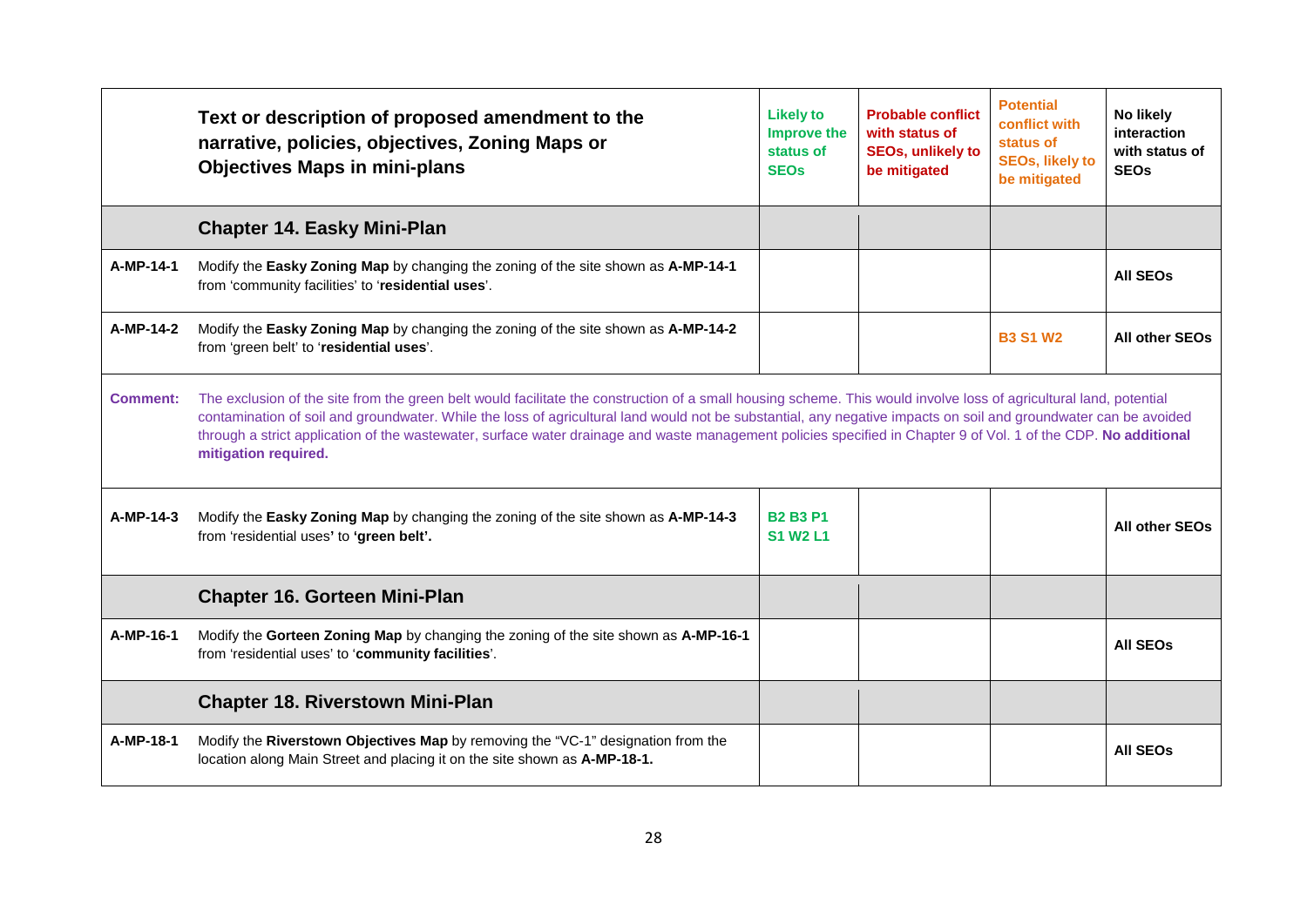|                 | Text or description of proposed amendment to the<br>narrative, policies, objectives, Zoning Maps or<br><b>Objectives Maps in mini-plans</b>                                                                                                                                                                                                                                                                                                                                                                                   | <b>Likely to</b><br>Improve the<br>status of<br><b>SEO<sub>s</sub></b> | <b>Probable conflict</b><br>with status of<br><b>SEOs, unlikely to</b><br>be mitigated | <b>Potential</b><br>conflict with<br>status of<br><b>SEOs, likely to</b><br>be mitigated | No likely<br>interaction<br>with status of<br><b>SEOs</b> |  |  |
|-----------------|-------------------------------------------------------------------------------------------------------------------------------------------------------------------------------------------------------------------------------------------------------------------------------------------------------------------------------------------------------------------------------------------------------------------------------------------------------------------------------------------------------------------------------|------------------------------------------------------------------------|----------------------------------------------------------------------------------------|------------------------------------------------------------------------------------------|-----------------------------------------------------------|--|--|
|                 | <b>Chapter 19. Tourlestraun Mini-Plan</b>                                                                                                                                                                                                                                                                                                                                                                                                                                                                                     |                                                                        |                                                                                        |                                                                                          |                                                           |  |  |
| A-MP-19-1       | In the Tourlestraun Mini-Plan text, insert the previously omitted Buildings of Note<br>section (containing images, information and recommendations on two buildings)                                                                                                                                                                                                                                                                                                                                                          | CH <sub>2</sub>                                                        |                                                                                        |                                                                                          | <b>All other SEOs</b>                                     |  |  |
| A-MP-19-2       | Modify the Objectives Map for Tourlestraun by removing the colour designation from two<br>of the four Buildings of Note (shown as A-MP-19-2).                                                                                                                                                                                                                                                                                                                                                                                 |                                                                        |                                                                                        |                                                                                          | <b>AII SEOS</b>                                           |  |  |
|                 | <b>Chapter 20. Ballincar Mini-Plan</b>                                                                                                                                                                                                                                                                                                                                                                                                                                                                                        |                                                                        |                                                                                        |                                                                                          |                                                           |  |  |
| A-MP-20-1       | In Section 20.1 Natural Heritage and open space delete Objective 20.1.B (p. 2 of the<br>Draft Ballincar Mini-Plan) which promotes to access to the sea shore.                                                                                                                                                                                                                                                                                                                                                                 | <b>B1 B2 W1</b><br>L1                                                  |                                                                                        |                                                                                          | <b>All other SEOs</b>                                     |  |  |
| A-MP-20-2       | Modify the Ballincar Zoning Map by changing the zoning of the site shown as A-MP-20-<br>2 from 'green belt' to 'residential uses' and modify the development limit to include this<br>site.                                                                                                                                                                                                                                                                                                                                   |                                                                        |                                                                                        | <b>B3 S1 W2</b>                                                                          | <b>All other SEOs</b>                                     |  |  |
| <b>Comment:</b> | The exclusion of the site from the green belt would facilitate the construction of at least one house. This would involve loss of agricultural land, potential<br>contamination of soil and groundwater. While the loss of agricultural land would not be substantial, any negative impacts on soil and groundwater can be avoided<br>through a strict application of the wastewater, surface water drainage and waste management policies specified in Chapter 9 of Vol. 1 of the CDP. No additional<br>mitigation required. |                                                                        |                                                                                        |                                                                                          |                                                           |  |  |
| A-MP-20-3       | Modify the Ballincar Zoning Map by changing the zoning of the site shown as A-MP-20-<br>3 from 'green belt' to 'commercial uses' and modify the development limit to include this<br>site.                                                                                                                                                                                                                                                                                                                                    |                                                                        |                                                                                        | <b>B3 S1 W2</b>                                                                          | All other SEOs                                            |  |  |
| <b>Comment:</b> | The exclusion of the site from the green belt would facilitate the extension of the adjoining hotel complex, involving loss of agricultural land, potential contamination<br>of soil and groundwater. The loss of agricultural land would not be substantial. Negative impacts on soil and groundwater can be avoided through a strict application<br>of the wastewater, surface water drainage and waste management policies specified in Chapter 9 (Vol. 1) of the CDP. No additional mitigation required.                  |                                                                        |                                                                                        |                                                                                          |                                                           |  |  |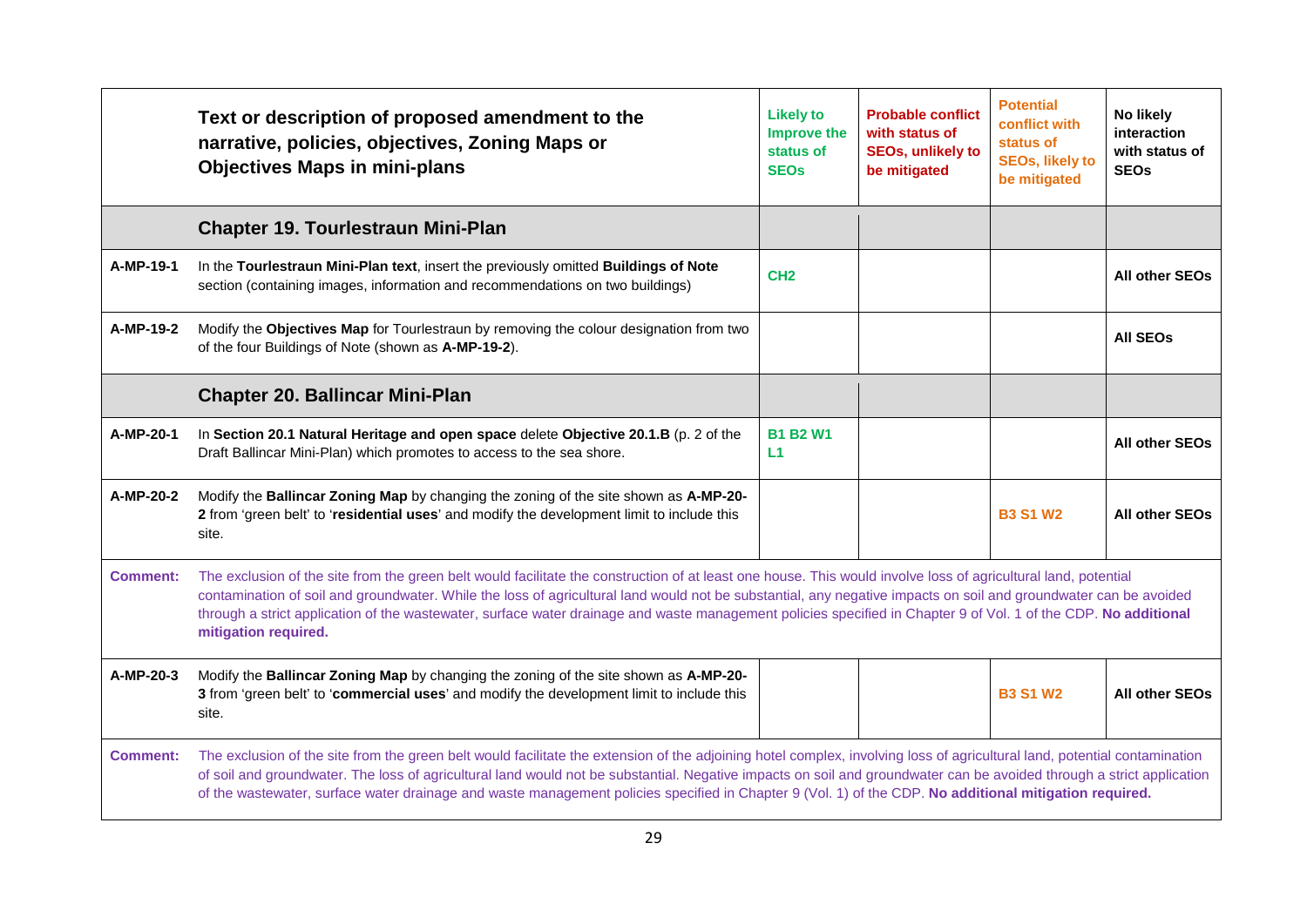|                 | Text or description of proposed amendment to the<br>narrative, policies, objectives, Zoning Maps or<br><b>Objectives Maps in mini-plans</b>                                                                                                                                                                                                                                                                                                                        | <b>Likely to</b><br><b>Improve the</b><br>status of<br><b>SEOs</b> | <b>Probable conflict</b><br>with status of<br><b>SEOs, unlikely to</b><br>be mitigated | <b>Potential</b><br>conflict with<br>status of<br><b>SEOs, likely to</b><br>be mitigated | No likely<br>interaction<br>with status of<br><b>SEOs</b> |  |
|-----------------|--------------------------------------------------------------------------------------------------------------------------------------------------------------------------------------------------------------------------------------------------------------------------------------------------------------------------------------------------------------------------------------------------------------------------------------------------------------------|--------------------------------------------------------------------|----------------------------------------------------------------------------------------|------------------------------------------------------------------------------------------|-----------------------------------------------------------|--|
| A-MP-20-4       | Modify the <b>Ballincar Objectives Map</b> by deleting the entire length of the proposed 'river<br>walks, pedestrian and cycle links' route.                                                                                                                                                                                                                                                                                                                       | <b>B1 B2 W1</b><br>L1                                              |                                                                                        |                                                                                          | <b>All other SEOs</b>                                     |  |
|                 | <b>Chapter 21. Ballintogher Mini-Plan</b>                                                                                                                                                                                                                                                                                                                                                                                                                          |                                                                    |                                                                                        |                                                                                          |                                                           |  |
| A-MP-21-1       | In Section 21.6 Business and enterprise (p. 3 of the Draft Ballintogher Mini-Plan),<br>delete Objective 21.6.B (which refers to the site marked 'ENT-1')                                                                                                                                                                                                                                                                                                           |                                                                    |                                                                                        |                                                                                          | <b>All SEOs</b>                                           |  |
| A-MP-21-2       | Modify the Ballintogher Zoning Map by changing the zoning of the site shown as A-MP-<br>21-2 from 'business & enterprise' to 'mixed uses'.                                                                                                                                                                                                                                                                                                                         |                                                                    |                                                                                        |                                                                                          | <b>AII SEOS</b>                                           |  |
| A-MP-21-3       | Modify the Ballintogher Objectives Map by deleting the designation 'ENT-1'.                                                                                                                                                                                                                                                                                                                                                                                        |                                                                    |                                                                                        |                                                                                          | <b>All SEOs</b>                                           |  |
|                 | <b>Chapter 23. Ballysadare Mini-Plan</b>                                                                                                                                                                                                                                                                                                                                                                                                                           |                                                                    |                                                                                        |                                                                                          |                                                           |  |
| A-MP-23-1       | In subsection Community facilities (p.1 of the Draft Ballysadare Mini-Plan), delete<br>reference to the existence of a health centre.                                                                                                                                                                                                                                                                                                                              |                                                                    |                                                                                        |                                                                                          | <b>All SEOs</b>                                           |  |
| A-MP-23-2       | In Section 23.7 Industrial Development, add new objective 23.7.B to facilitate, subject<br>to the detailed assessment of any planning application, the continued use of the existing<br>block-making facility in Harrington's quarry in its current location.                                                                                                                                                                                                      | <b>P1</b>                                                          |                                                                                        | HH <sub>1</sub>                                                                          | <b>All other SEOs</b>                                     |  |
| <b>Comment:</b> | Facilitating the continued operation of the block-making facility in its current location, relatively close to a residential area, would potentially cause or perpetuate<br>noise and other emissions. The requirement for a new planning application ensures that appropriate conditions can be imposed with regard to the protection of<br>human health, in accordance with CDP policies contained in Chapter 10 of Volume 1. No additional mitigation required. |                                                                    |                                                                                        |                                                                                          |                                                           |  |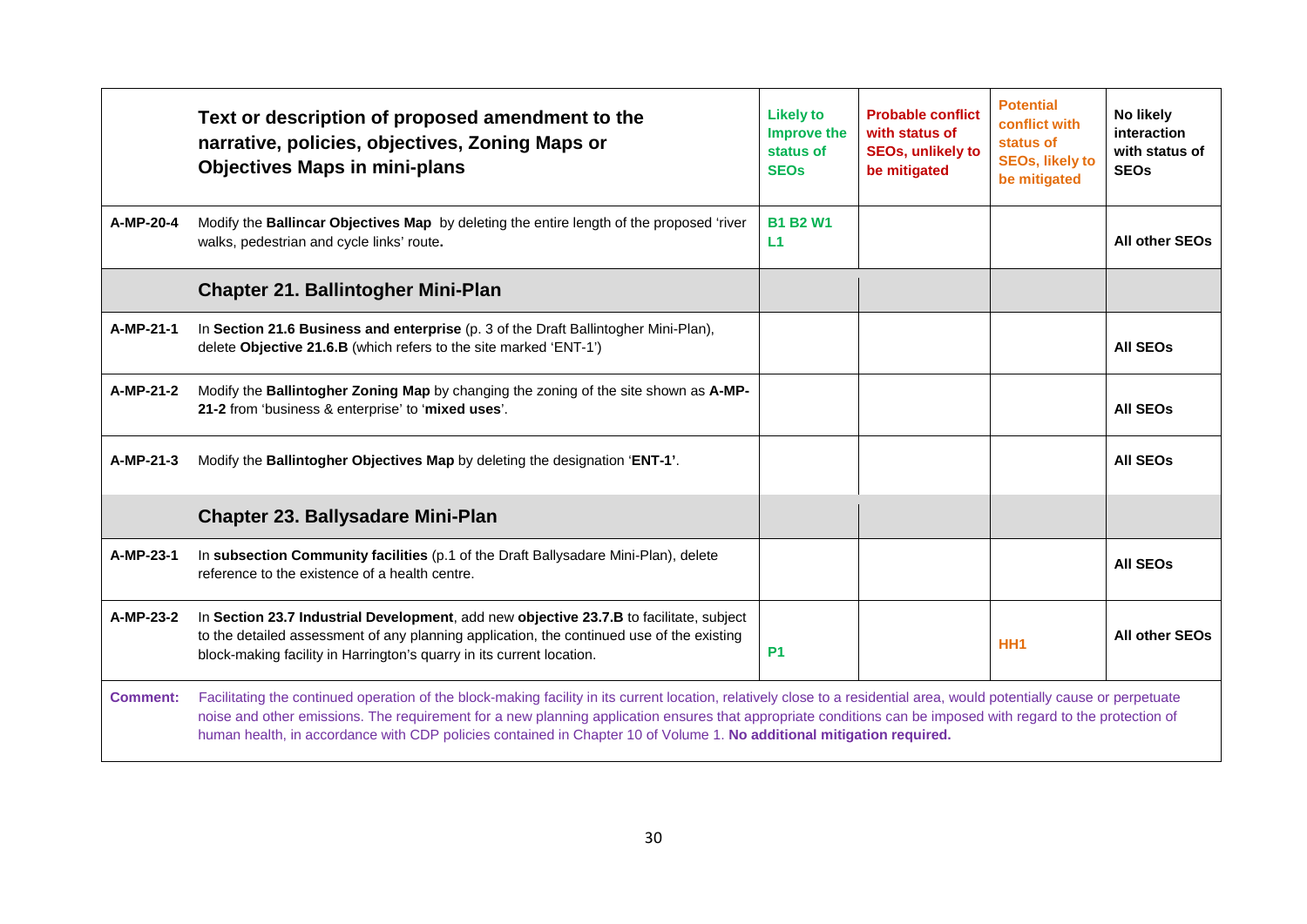|                 | Text or description of proposed amendment to the<br>narrative, policies, objectives, Zoning Maps or<br><b>Objectives Maps in mini-plans</b>                                                                                                                                                                                                                                                                                                                                                                                                                                                                                                                                                                                                                                | <b>Likely to</b><br>Improve the<br>status of<br><b>SEOs</b> | <b>Probable conflict</b><br>with status of<br><b>SEOs, unlikely to</b><br>be mitigated | <b>Potential</b><br>conflict with<br>status of<br><b>SEOs, likely to</b><br>be mitigated | No likely<br>interaction<br>with status of<br><b>SEOs</b> |  |  |  |
|-----------------|----------------------------------------------------------------------------------------------------------------------------------------------------------------------------------------------------------------------------------------------------------------------------------------------------------------------------------------------------------------------------------------------------------------------------------------------------------------------------------------------------------------------------------------------------------------------------------------------------------------------------------------------------------------------------------------------------------------------------------------------------------------------------|-------------------------------------------------------------|----------------------------------------------------------------------------------------|------------------------------------------------------------------------------------------|-----------------------------------------------------------|--|--|--|
| A-MP-23-3       | Modify the Ballysadare Zoning Map by changing the zoning of the sites shown as A-<br>MP-23-3 from 'community facilities' to 'open space'.                                                                                                                                                                                                                                                                                                                                                                                                                                                                                                                                                                                                                                  | <b>B2 HH1 W2</b>                                            |                                                                                        |                                                                                          | <b>All other SEOs</b>                                     |  |  |  |
| A-MP-23-4       | Modify the Ballysadare Zoning Map by changing the zoning of the site shown as A-MP-<br>23-4 from 'open space' to 'mixed uses'.                                                                                                                                                                                                                                                                                                                                                                                                                                                                                                                                                                                                                                             |                                                             |                                                                                        | <b>B1 B2 P1</b><br><b>W1 W3</b>                                                          | <b>All other SEOs</b>                                     |  |  |  |
| <b>Comment:</b> | The subject lands are partly brownfield (portable cabins are stored between the river bank and the built-up area) and partly greenfield. The rezoning of the riverside<br>lands from open space to mixed uses has the potential to negatively impact the Ballysadare River SAC, would conflict with nature conservation policies, set out in<br>Section 7.1.1 of CDP (Vol. 1), with inland waters policies set out in Section 7.1.6 of CDP (Vol. 1) and with the flood risk management policies set out in Section 10.7<br>of CDP (Vol. 1).<br>The proposed amendment A-MP-23-4 should not be adopted.<br>In the event that this proposed amendment is adopted, additional mitigation will be required in order to avoid negative impacts on the Ballysadare River SAC and |                                                             |                                                                                        |                                                                                          |                                                           |  |  |  |
|                 | conflict with the CDP policies listed above.<br>Recommendation: If A-MP-23-4 is adopted, then the following objective should be included in Section 12.4 of the Ballysadare Mini-Plan:<br>12.4.1<br>The brownfield and greenfield lands located along the north-eastern banks of Ballysadare River, to the south-east of the bridge (marked on the Objectives<br>Map), may be used exclusively for the purpose of providing open space for any development in the adjoining mixed-use zone, subject to compliance with<br>the requirements of the EU Habitats Directive and with the nature conservation policies, inland waters policies and flood risk management policies set out<br>in Volume 1 of the CDP.                                                            |                                                             |                                                                                        |                                                                                          |                                                           |  |  |  |
| A-MP-23-5       | Modify the Ballysadare Zoning Map by changing the zoning of the site shown as A-MP-<br>23-5 from 'green belt' to 'residential uses'.                                                                                                                                                                                                                                                                                                                                                                                                                                                                                                                                                                                                                                       |                                                             |                                                                                        | <b>B3 S1 W2</b>                                                                          | <b>All other SEOs</b>                                     |  |  |  |
| <b>Comment:</b> | The exclusion of the site from the green belt would facilitate the construction of at least one house. This would involve loss of agricultural land, potential<br>contamination of soil and groundwater. While the loss of agricultural land would not be substantial, any negative impacts on soil and groundwater can be avoided<br>through a strict application of the wastewater, surface water drainage and waste management policies specified in Chapter 9 of Vol. 1 of the CDP. No additional<br>mitigation is required.                                                                                                                                                                                                                                           |                                                             |                                                                                        |                                                                                          |                                                           |  |  |  |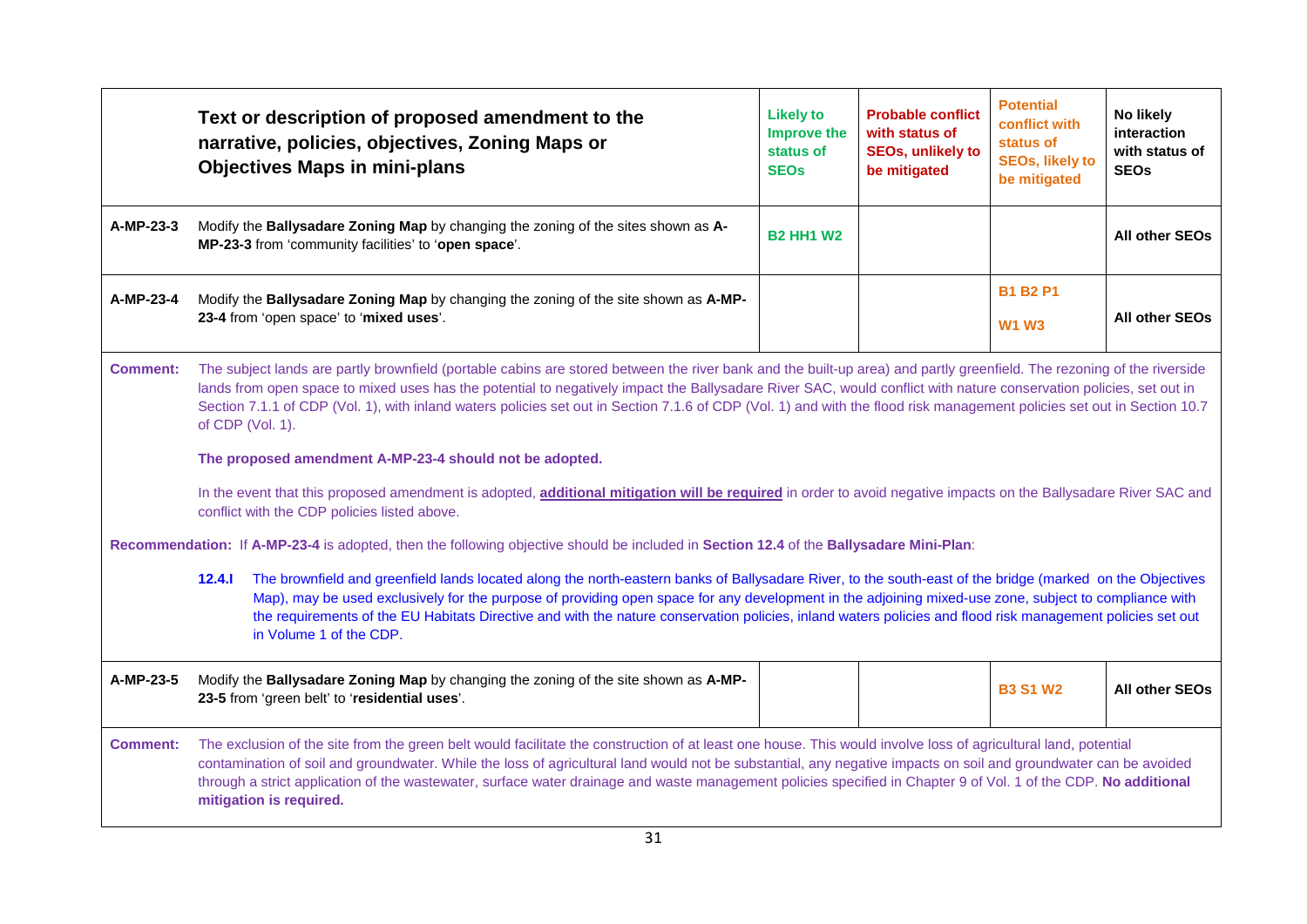|                 | Text or description of proposed amendment to the<br>narrative, policies, objectives, Zoning Maps or<br><b>Objectives Maps in mini-plans</b>                                                                                                                                                                                                                                                                                                                                                                                       | <b>Likely to</b><br>Improve the<br>status of<br><b>SEO<sub>s</sub></b> | <b>Probable conflict</b><br>with status of<br><b>SEOs, unlikely to</b><br>be mitigated | <b>Potential</b><br>conflict with<br>status of<br><b>SEOs, likely to</b><br>be mitigated | No likely<br>interaction<br>with status of<br><b>SEOs</b> |  |  |
|-----------------|-----------------------------------------------------------------------------------------------------------------------------------------------------------------------------------------------------------------------------------------------------------------------------------------------------------------------------------------------------------------------------------------------------------------------------------------------------------------------------------------------------------------------------------|------------------------------------------------------------------------|----------------------------------------------------------------------------------------|------------------------------------------------------------------------------------------|-----------------------------------------------------------|--|--|
| A-MP-23-6       | Modify the Ballysadare Zoning Map by changing the zoning of the site shown as A-MP-<br>23-6 from 'residential uses' to 'open space'.                                                                                                                                                                                                                                                                                                                                                                                              |                                                                        |                                                                                        |                                                                                          | <b>AII SEOS</b>                                           |  |  |
|                 | <b>Chapter 24. Carney Mini-Plan</b>                                                                                                                                                                                                                                                                                                                                                                                                                                                                                               |                                                                        |                                                                                        |                                                                                          |                                                           |  |  |
| A-MP-24-1       | Modify the Carney Zoning Map by changing the zoning of the sites shown as A-MP-24-1<br>from 'community facilities' to 'residential uses'.                                                                                                                                                                                                                                                                                                                                                                                         |                                                                        |                                                                                        |                                                                                          | <b>AII SEOS</b>                                           |  |  |
|                 | <b>Chapter 25. Cliffony Mini-Plan</b>                                                                                                                                                                                                                                                                                                                                                                                                                                                                                             |                                                                        |                                                                                        |                                                                                          |                                                           |  |  |
| A-MP-24-1       | Modify the Cliffoney Zoning Map by changing the zoning of the site shown as A-MP-25-<br>1 from 'green belt' to 'residential uses' and modify the 'development limit' to include the<br>sites.                                                                                                                                                                                                                                                                                                                                     |                                                                        |                                                                                        | <b>B3</b>                                                                                | <b>All other SEOs</b>                                     |  |  |
| <b>Comment:</b> | The exclusion of the site from the green belt would facilitate the construction of a small housing scheme. This would involve loss of agricultural land, potential<br>contamination of soil and groundwater. While the loss of agricultural land would not be substantial, any negative impacts on soil and groundwater can be avoided<br>through a strict application of the wastewater, surface water drainage and waste management policies specified in Chapter 9 of Vol. 1 of the CDP. No additional<br>mitigation required. |                                                                        |                                                                                        |                                                                                          |                                                           |  |  |
|                 | <b>Chapter 26. Collooney Mini-Plan</b>                                                                                                                                                                                                                                                                                                                                                                                                                                                                                            |                                                                        |                                                                                        |                                                                                          |                                                           |  |  |
| A-MP-26-1       | Modify subsection Community facilities (p. 1 of the Draft Collooney Mini-Plan) to state<br>that there are three primary schools and three churches.                                                                                                                                                                                                                                                                                                                                                                               |                                                                        |                                                                                        |                                                                                          | <b>AII SEOS</b>                                           |  |  |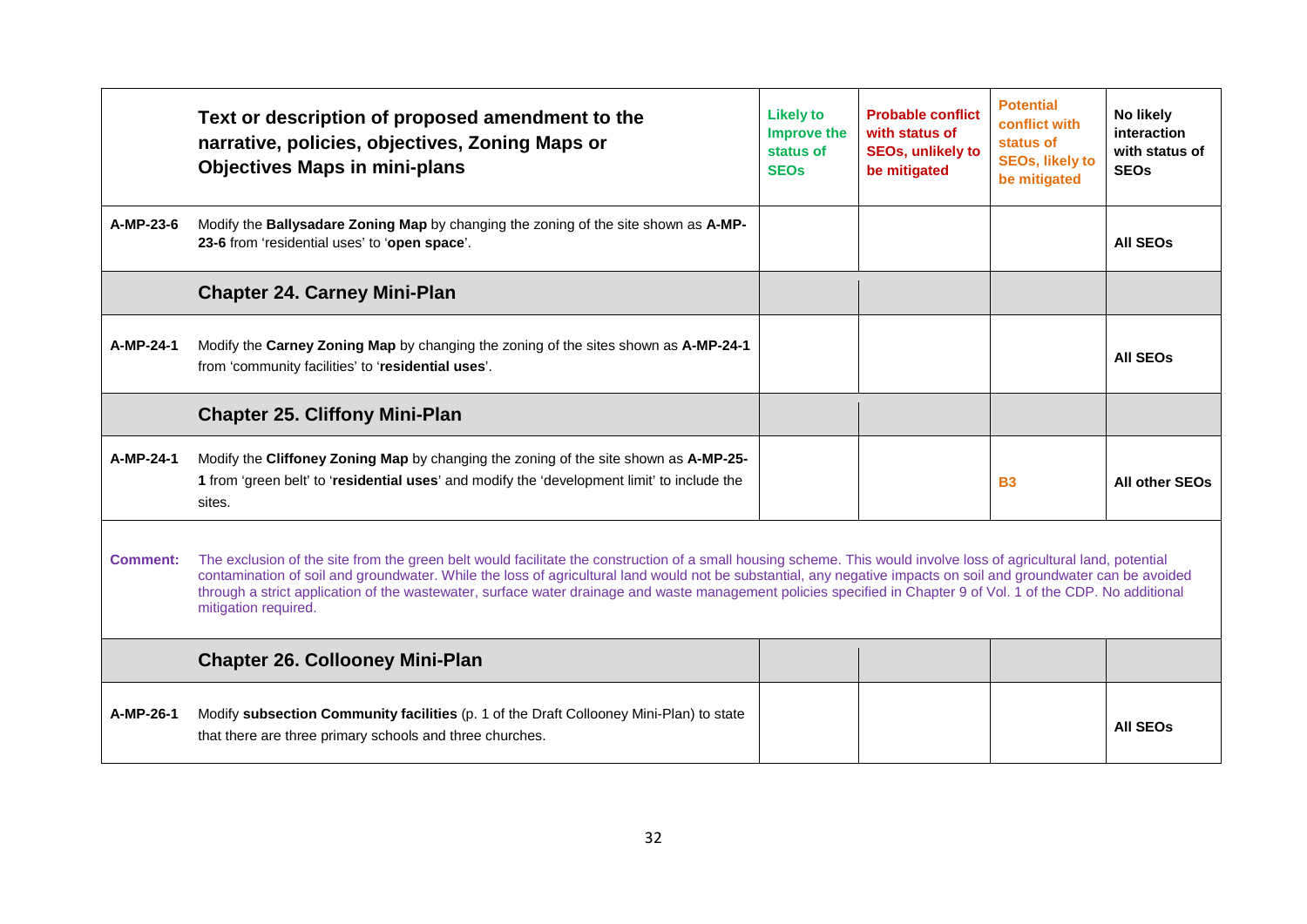|           | Text or description of proposed amendment to the<br>narrative, policies, objectives, Zoning Maps or<br><b>Objectives Maps in mini-plans</b>                                                                                                                                                                                        | <b>Likely to</b><br><b>Improve the</b><br>status of<br><b>SEO<sub>s</sub></b> | <b>Probable conflict</b><br>with status of<br><b>SEOs, unlikely to</b><br>be mitigated | <b>Potential</b><br>conflict with<br>status of<br><b>SEOs, likely to</b><br>be mitigated | No likely<br>interaction<br>with status of<br><b>SEOs</b> |
|-----------|------------------------------------------------------------------------------------------------------------------------------------------------------------------------------------------------------------------------------------------------------------------------------------------------------------------------------------|-------------------------------------------------------------------------------|----------------------------------------------------------------------------------------|------------------------------------------------------------------------------------------|-----------------------------------------------------------|
| A-MP-26-2 | In Section 26.8 Wastewater treatment (p. 6 of the Draft Collooney Mini-Plan), delete<br>Objective 26.8.A (relating to lands for expanding the treatment plant)                                                                                                                                                                     |                                                                               |                                                                                        |                                                                                          | <b>All SEOs</b>                                           |
| A-MP-26-3 | Modify the Collooney Zoning Map by changing the zoning of the site shown as A-MP-<br>26-3 from 'public utility' to 'business and enterprise'.                                                                                                                                                                                      |                                                                               |                                                                                        |                                                                                          | <b>AII SEOS</b>                                           |
| A-MP-26-4 | Modify the Collooney Zoning Map by changing the zoning of the site shown as A-MP-<br>26-4 from 'commercial uses' to 'sports and playing fields'.                                                                                                                                                                                   |                                                                               |                                                                                        |                                                                                          | <b>AII SEOS</b>                                           |
|           | <b>Chapter 27. Drumcliff Mini-Plan</b>                                                                                                                                                                                                                                                                                             |                                                                               |                                                                                        |                                                                                          |                                                           |
|           | A-MP-27-1 In Section 27.2 Built Heritage (p. 2 of the Draft Drumcliff Mini-Plan), add Objective<br>27.2.C as follows:<br>Prepare and implement a Conservation Plan for the monastic site at Drumcliff<br>27.2.C<br>in partnership with relevant stakeholders and the local community, subject to<br>the availability of resources. | CH <sub>1</sub> CH <sub>2</sub>                                               |                                                                                        |                                                                                          | <b>All other SEOs</b>                                     |
| A-MP-27-2 | In Section 27.3 Circulation and Parking (p. 2-3 of the Draft Drumcliff Mini-Plan), modify<br>Objective 27.3.C by inserting references to cycling.                                                                                                                                                                                  |                                                                               |                                                                                        |                                                                                          | <b>All SEOs</b>                                           |
|           | <b>Chapter 28. Grange Mini-Plan</b>                                                                                                                                                                                                                                                                                                |                                                                               |                                                                                        |                                                                                          |                                                           |
|           | A-MP-28-1 Modify the Grange Zoning Map by changing the zoning of the site shown as A-MP-28-1<br>from 'green belt' to 'tourism-related uses'.                                                                                                                                                                                       |                                                                               |                                                                                        | <b>B3 S1 W2</b>                                                                          | <b>All other SEOs</b>                                     |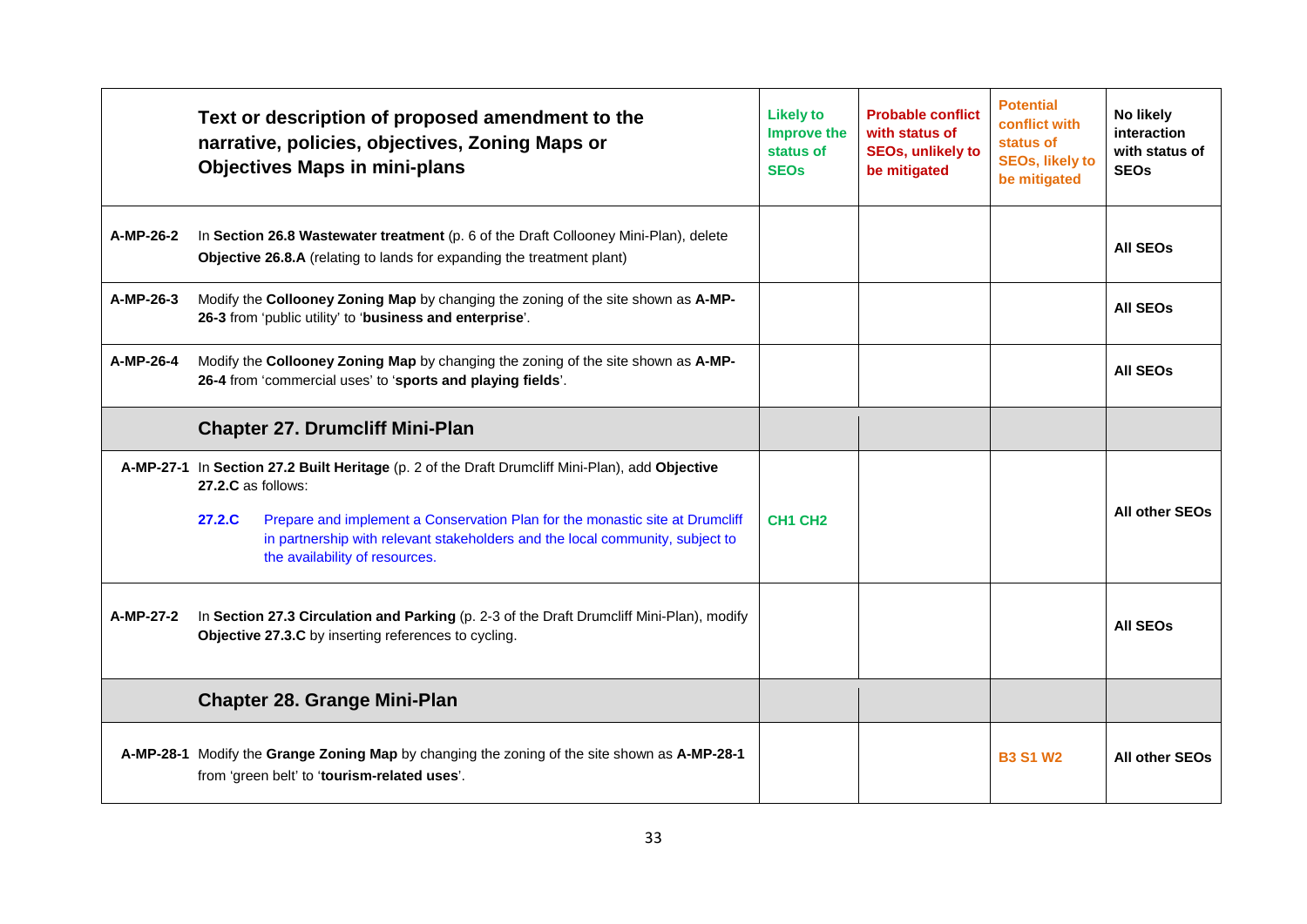|                 | Text or description of proposed amendment to the<br>narrative, policies, objectives, Zoning Maps or<br><b>Objectives Maps in mini-plans</b>                                                                                                                                                                                                                                                                                                                                                                                                                                                                                                               | <b>Likely to</b><br>Improve the<br>status of<br><b>SEO<sub>s</sub></b> | <b>Probable conflict</b><br>with status of<br><b>SEOs, unlikely to</b><br>be mitigated | <b>Potential</b><br>conflict with<br>status of<br><b>SEOs, likely to</b><br>be mitigated | No likely<br>interaction<br>with status of<br><b>SEOs</b> |  |  |  |
|-----------------|-----------------------------------------------------------------------------------------------------------------------------------------------------------------------------------------------------------------------------------------------------------------------------------------------------------------------------------------------------------------------------------------------------------------------------------------------------------------------------------------------------------------------------------------------------------------------------------------------------------------------------------------------------------|------------------------------------------------------------------------|----------------------------------------------------------------------------------------|------------------------------------------------------------------------------------------|-----------------------------------------------------------|--|--|--|
| <b>Comment:</b> | The exclusion of the site from the green belt would facilitate the provision of tourist-related facilities, such as a camping/caravan park, tourist information office or<br>visitor/interpretive centre for attractions in the area. This would involve loss of agricultural land, potential contamination of soil and groundwater. While the loss of<br>agricultural land would not be substantial, any negative impacts on soil and groundwater can be avoided through a strict application of the wastewater, surface<br>water drainage and waste management policies specified in Chapter 9 of Vol. 1 of the CDP. No additional mitigation required. |                                                                        |                                                                                        |                                                                                          |                                                           |  |  |  |
|                 | <b>Chapter 29. Mullaghmore Mini-Plan</b>                                                                                                                                                                                                                                                                                                                                                                                                                                                                                                                                                                                                                  |                                                                        |                                                                                        |                                                                                          |                                                           |  |  |  |
| A-MP-29-1       | Modify the Buildings of Note section (p. 6 of the Draft Mullaghmore Mini-Plan) by<br>adding the previously omitted description and recommendation for BON-5.                                                                                                                                                                                                                                                                                                                                                                                                                                                                                              | CH <sub>2</sub>                                                        |                                                                                        |                                                                                          | <b>All other SEOs</b>                                     |  |  |  |
| A-MP-29-2       | Modify the Mullaghmore Objectives Map by indicating the lands shown as A-MP-29-2<br>subject to the designation "ENT-1".                                                                                                                                                                                                                                                                                                                                                                                                                                                                                                                                   |                                                                        |                                                                                        |                                                                                          | <b>All SEOs</b>                                           |  |  |  |
|                 | <b>Chapter 31. Rathcormac Mini-Plan</b>                                                                                                                                                                                                                                                                                                                                                                                                                                                                                                                                                                                                                   |                                                                        |                                                                                        |                                                                                          |                                                           |  |  |  |
| A-MP-31-1       | In subsection Infrastructure (p. 2 of the Draft Rathcormac Mini-Plan), include<br>commitment to facilitate a wastewater treatment plant in Rathcormac.                                                                                                                                                                                                                                                                                                                                                                                                                                                                                                    | <b>W1 W2 M1</b>                                                        |                                                                                        |                                                                                          | <b>All other SEOs</b>                                     |  |  |  |
|                 | <b>Chapter 32. Rosses Point Mini-Plan</b>                                                                                                                                                                                                                                                                                                                                                                                                                                                                                                                                                                                                                 |                                                                        |                                                                                        |                                                                                          |                                                           |  |  |  |
| A-MP-32-1       | In subsection Village profile (p.1 of the Draft Rosses Point Mini-Plan), include<br>references to the maritime tradition of Rosses Point.                                                                                                                                                                                                                                                                                                                                                                                                                                                                                                                 |                                                                        |                                                                                        |                                                                                          | <b>AII SEOS</b>                                           |  |  |  |
| A-MP-32-2       | In Section 32.3. Circulation and parking (p. 3 of Draft Rosses Point Mini-Plan), modify<br>Objective 32.3.D by adding reference to traffic calming measures and facilities for<br>pedestrians and cyclists.                                                                                                                                                                                                                                                                                                                                                                                                                                               | C <sub>1</sub>                                                         |                                                                                        |                                                                                          | <b>All other SEOs</b>                                     |  |  |  |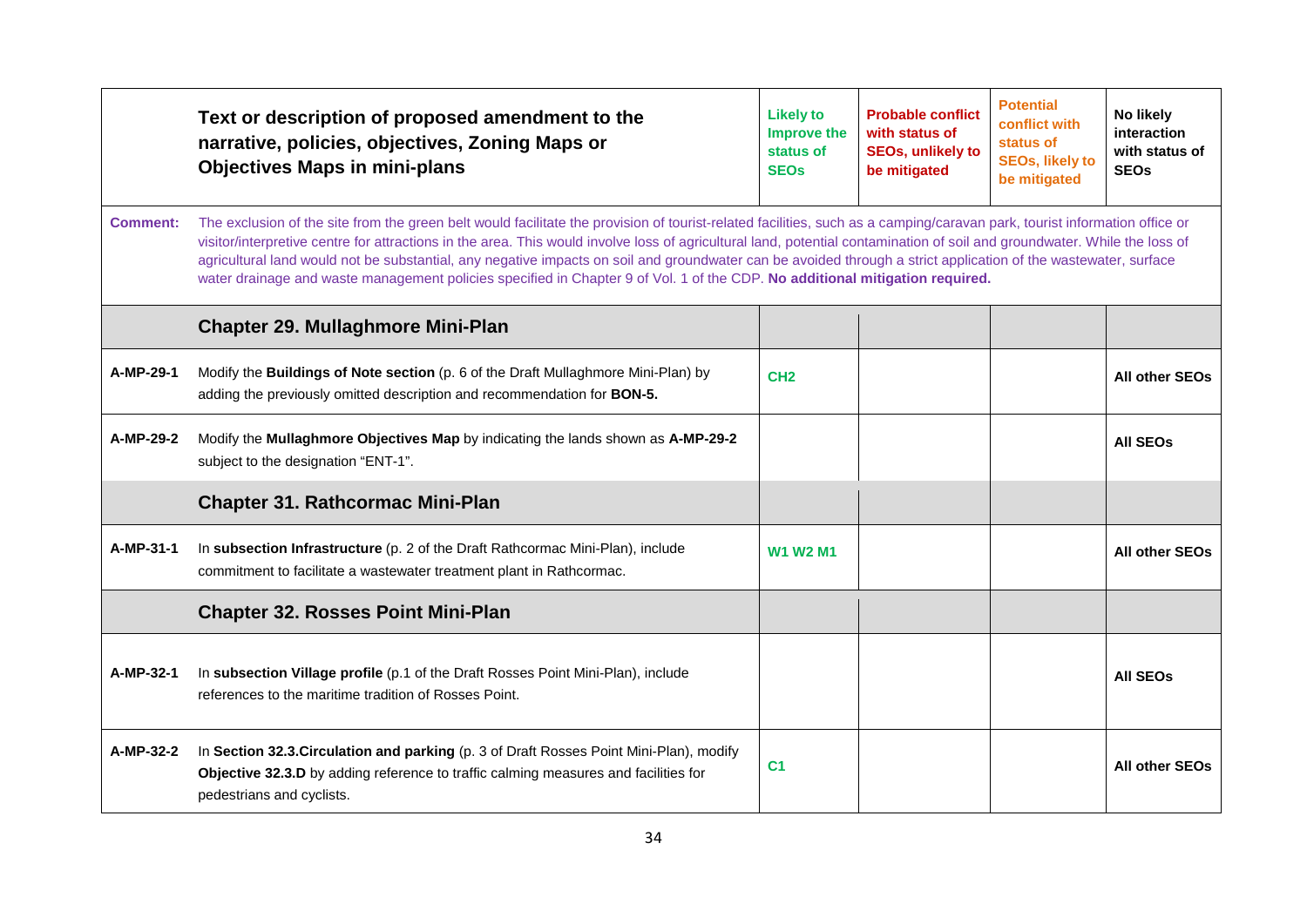|                 |                                                                                                                                                                                                  | Text or description of proposed amendment to the<br>narrative, policies, objectives, Zoning Maps or<br><b>Objectives Maps in mini-plans</b>                                                                                                                                                                                                                                                                   | <b>Likely to</b><br>Improve the<br>status of<br><b>SEOs</b> | <b>Probable conflict</b><br>with status of<br><b>SEOs, unlikely to</b><br>be mitigated | <b>Potential</b><br>conflict with<br>status of<br><b>SEOs, likely to</b><br>be mitigated | No likely<br>interaction<br>with status of<br><b>SEOs</b> |
|-----------------|--------------------------------------------------------------------------------------------------------------------------------------------------------------------------------------------------|---------------------------------------------------------------------------------------------------------------------------------------------------------------------------------------------------------------------------------------------------------------------------------------------------------------------------------------------------------------------------------------------------------------|-------------------------------------------------------------|----------------------------------------------------------------------------------------|------------------------------------------------------------------------------------------|-----------------------------------------------------------|
| A-MP-32-3       |                                                                                                                                                                                                  | In Section 32.5 Community facilities (p.4 of Draft Rosses Point Mini-Plan), modify<br>Section 32.5.C by replacing CF-2 with CF-1.                                                                                                                                                                                                                                                                             |                                                             |                                                                                        |                                                                                          | <b>AII SEOS</b>                                           |
| A-MP-32-4       | Modify the Rosses Point Zoning Map by changing the zoning of the site shown as A-<br>MP-32-4 from 'open space' to 'green belt'. The development limit should be amended to<br>exclude this site. |                                                                                                                                                                                                                                                                                                                                                                                                               |                                                             |                                                                                        |                                                                                          | <b>AII SEOS</b>                                           |
|                 |                                                                                                                                                                                                  | <b>Chapter 33. Strandhill Mini-Plan</b>                                                                                                                                                                                                                                                                                                                                                                       |                                                             |                                                                                        |                                                                                          |                                                           |
| A-MP-33-1       |                                                                                                                                                                                                  | In subsection Community facilities (p. 1-2 of Draft Strandhill Mini-Plan), add a reference<br>to Strandhill Golf Club.                                                                                                                                                                                                                                                                                        |                                                             |                                                                                        |                                                                                          | <b>AII SEOS</b>                                           |
| A-MP-33-2       | In Section 33.3 Built Heritage (p. 6 of Draft Strandhill Mini-Plan), add Objective 33.3.D<br>as follows:                                                                                         |                                                                                                                                                                                                                                                                                                                                                                                                               |                                                             |                                                                                        |                                                                                          |                                                           |
|                 | 33.3.D                                                                                                                                                                                           | Prepare a conservation report for Killaspugbrone Medieval Church and<br>Graveyard, in partnership with the community, to inform future conservation<br>works to the Church and graveyard, as resources allow.                                                                                                                                                                                                 | CH <sub>1</sub> CH <sub>2</sub>                             |                                                                                        |                                                                                          | All other SEOs                                            |
| A-MP-33-3       |                                                                                                                                                                                                  | In Section 33.6 Community facilities (p. 8-9 of Draft Strandhill Mini-Plan), add<br>Objective 33.6.D as follows:                                                                                                                                                                                                                                                                                              |                                                             |                                                                                        | <b>B3L1</b>                                                                              |                                                           |
|                 | 33.6.D                                                                                                                                                                                           | Support the improvement and further development of Strandhill Golf Course<br>subject to compliance with the requirements of the EU Habitats Directive.                                                                                                                                                                                                                                                        |                                                             |                                                                                        |                                                                                          | All other SEOs                                            |
| <b>Comment:</b> |                                                                                                                                                                                                  | The expansion of the golf course has the potential to impact negatively on the integrity of the Ballysadare Bay SAC/SPA and on the coastal landscape. Any<br>proposal for expansion must comply with the nature conservation policies set out in Section 7.1 of the CDP (Vol. 1) and with the landscape protection policies set<br>out in Section 7.4 of the CDP (Vol. 1). No further mitigation is required. |                                                             |                                                                                        |                                                                                          |                                                           |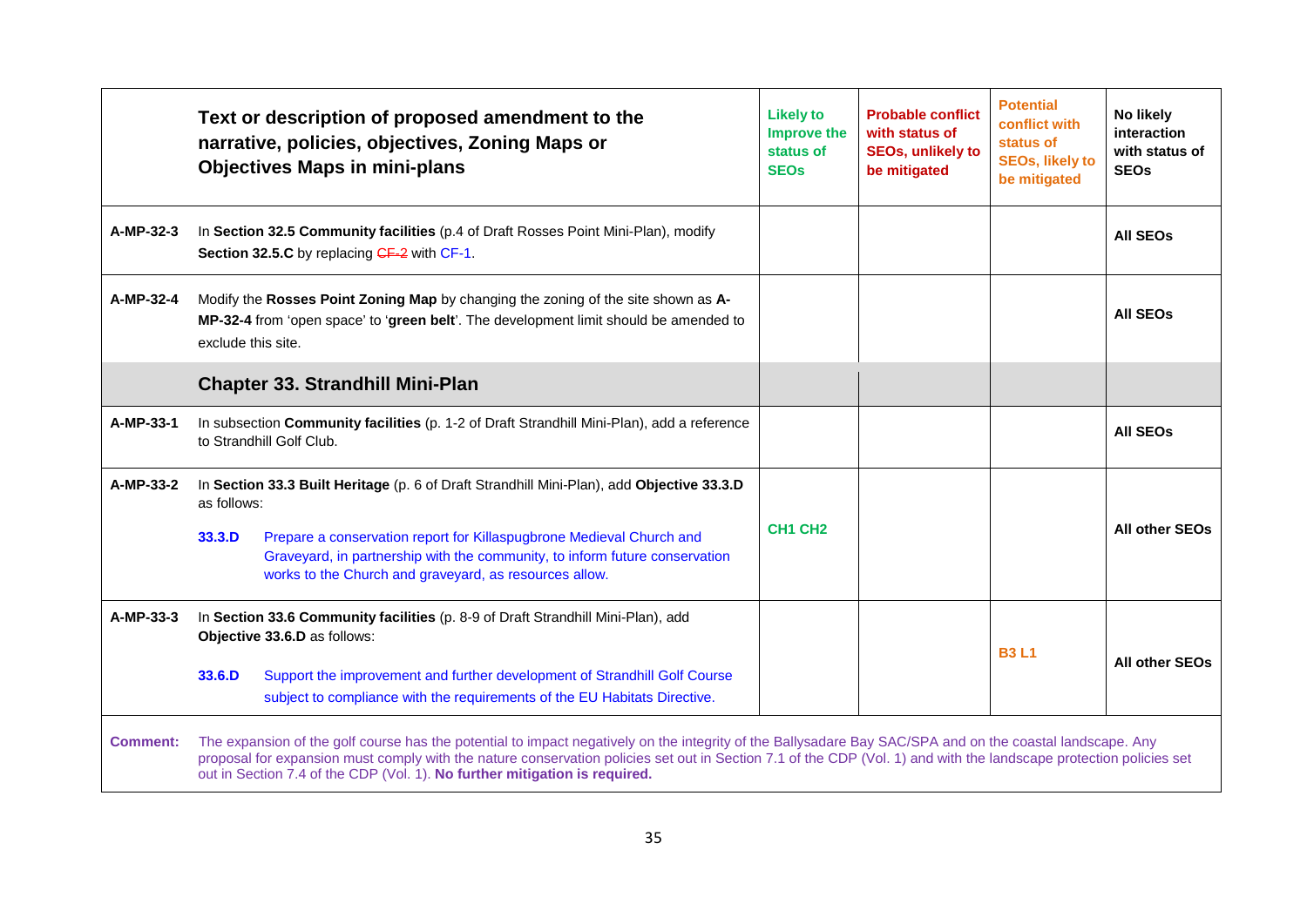|           | Text or description of proposed amendment to the<br>narrative, policies, objectives, Zoning Maps or<br><b>Objectives Maps in mini-plans</b>                                                                                                         | <b>Likely to</b><br>Improve the<br>status of<br><b>SEOs</b> | <b>Probable conflict</b><br>with status of<br><b>SEOs, unlikely to</b><br>be mitigated | <b>Potential</b><br>conflict with<br>status of<br><b>SEOs, likely to</b><br>be mitigated | No likely<br>interaction<br>with status of<br><b>SEOs</b> |
|-----------|-----------------------------------------------------------------------------------------------------------------------------------------------------------------------------------------------------------------------------------------------------|-------------------------------------------------------------|----------------------------------------------------------------------------------------|------------------------------------------------------------------------------------------|-----------------------------------------------------------|
| A-MP-33-4 | In the Buildings of Note section (p. 10-12 of Draft Strandhill Mini-Plan), insert an<br>additional Building of Note - BoN no. 9 (including photo, assessment and<br>recommendations) and insert the corresponding indication on the Objectives Map. | CH <sub>2</sub>                                             |                                                                                        |                                                                                          | All other SEOs                                            |
| A-MP-33-5 | Modify the Strandhill Zoning Map by changing the zoning of the site shown as A-MP-<br>33-5 from 'open space' to 'residential uses'.                                                                                                                 |                                                             |                                                                                        |                                                                                          | <b>AII SEOS</b>                                           |
| A-MP-33-6 | Modify the Strandhill Objectives Map by adjusting the site marked 'OS-1' to reflect the<br>reduced open space zoning at this location.                                                                                                              |                                                             |                                                                                        |                                                                                          | <b>AII SEOS</b>                                           |
| A-MP-33-6 | Modify the Strandhill Objectives Map by adding an indicative pedestrian/cycle link<br>between the upper car park to the seafront and proposed Maritime Centre site.                                                                                 | C <sub>1</sub>                                              |                                                                                        |                                                                                          | <b>All other SEOs</b>                                     |
|           | <b>Corrections</b>                                                                                                                                                                                                                                  |                                                             |                                                                                        |                                                                                          |                                                           |
|           | The following corrections are to be made:                                                                                                                                                                                                           |                                                             |                                                                                        |                                                                                          |                                                           |
|           | - insertion of correct reference numbers of Proposed Protected Structures in eight mini-<br>plans;                                                                                                                                                  |                                                             |                                                                                        |                                                                                          |                                                           |
|           | - insertion of appropriately-scaled maps showing the full extent of proposed walkways,<br>scenic routes and the location of protected views within the green belts in 27 mini-<br>plans;                                                            |                                                             |                                                                                        |                                                                                          | <b>AII SEOS</b>                                           |
|           | - insertion of a buffer zone around the treatment plant in one mini-plan (Bellaghy).                                                                                                                                                                |                                                             |                                                                                        |                                                                                          |                                                           |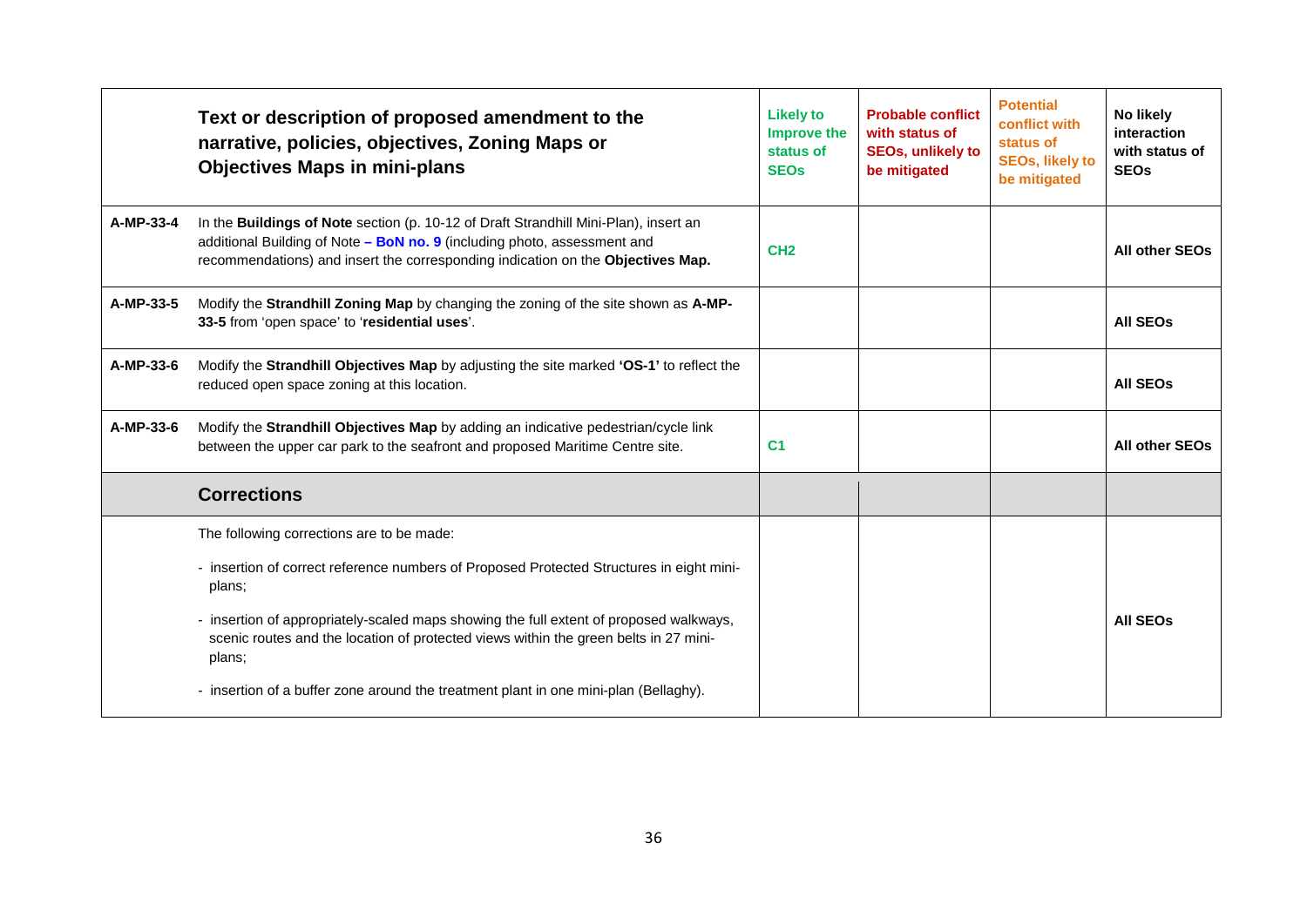# Section 4.

# Addendum to the Strategic Flood Risk Assessment of the Draft CDP 2017-2023

Strategic Flood Risk Assessment of the Proposed Amendments to Volume 2 of the Draft Sligo County Development Plan 2017-2023

### **4.1 Flood Risk Assessment Screening**

A total of 45 amendments are proposed to 18 of the 32 mini-plans contained in Volume 2 of the Draft CDP. Of these, 19 represent changes to the draft zoning in a Mini-Plan.

Zoning changes are proposed in Curry, Easky, Gorteen, Ballincar, Ballintogher, Ballysadare, Carney, Cliffoney, Collooney, Grange, Rossess Point and Strandhill.

A screening exercise was carried out to consider the vulnerability of the proposed zonings to flood risk, in order to determine the requirement or otherwise for a justification test.

Such a test is only applied where lands zoned for development are within flood risk areas that would be defined as inappropriate according to Table 3.2 of the Flood Risk Management Guidelines (DoE, 2009).

A review of all the proposed zoning changes, together with the available flood risk information for the particular sites, has highlighted only one proposed amendment which would potentially conflict with the findings of the initial SFRA prepared for the County.

All the other sites subject to proposed zoning changes are located in Flood Zone C. Accordingly, there is no potential for conflict between the proposed land use zoning and flood risk management.

### **4.2 Proposed amendment A-MP-23-4**

This proposed amendment relates to the rezoning of a strip of land in Ballysadare, adjacent to the Ballysadare River, from 'open space' to 'mixed uses'. The subject lands are partly brownfield (portable cabins are stored between the river bank and the built-up area) and partly greenfield. The lands are partly in Flood Zone A and partly in Flood Zone B, according to the CFRAM modelling of the Ballysadare River (OPW, 2015).

In the event that this proposed amendment is adopted, additional mitigation will be required in order to minimise or avoid the risk of flood damage to any future development on the subject lands.

In order to mitigate potential conflict between development and flood risk, it is recommended that specific objectives be included in the Ballysadare Mini-Plan in relation to this site.